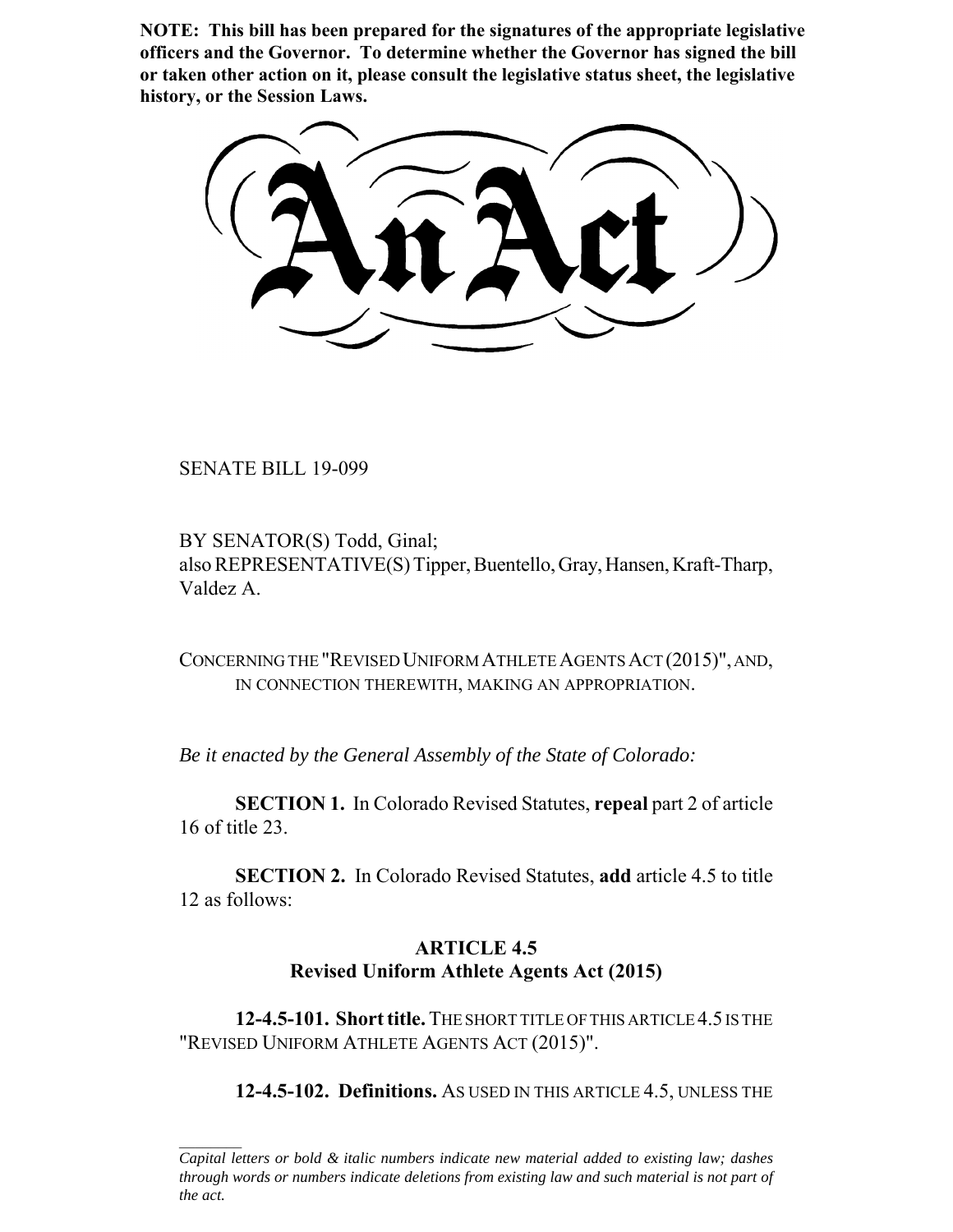CONTEXT OTHERWISE REQUIRES:

(1) "AGENCY CONTRACT" MEANS AN AGREEMENT IN WHICH A STUDENT ATHLETE AUTHORIZES A PERSON TO NEGOTIATE OR SOLICIT ON BEHALF OF THE STUDENT ATHLETE A PROFESSIONAL-SPORTS-SERVICES CONTRACT OR AN ENDORSEMENT CONTRACT.

(2) "ATHLETE AGENT":

(a) MEANS AN INDIVIDUAL, WHETHER OR NOT REGISTERED UNDER THIS ARTICLE 4.5, WHO:

(I) DIRECTLY OR INDIRECTLY RECRUITS OR SOLICITS A STUDENT ATHLETE TO ENTER INTO AN AGENCY CONTRACT OR, FOR COMPENSATION, PROCURES EMPLOYMENT OR OFFERS, PROMISES, ATTEMPTS, OR NEGOTIATES TO OBTAIN EMPLOYMENT FOR A STUDENT ATHLETE AS A PROFESSIONAL ATHLETE OR MEMBER OF A PROFESSIONAL SPORTS TEAM OR ORGANIZATION;

(II) FOR COMPENSATION OR IN ANTICIPATION OF COMPENSATION RELATED TO A STUDENT ATHLETE'S PARTICIPATION IN ATHLETICS:

(A) SERVES THE STUDENT ATHLETE IN AN ADVISORY CAPACITY ON A MATTER RELATED TO FINANCES, BUSINESS PURSUITS, OR CAREER MANAGEMENT DECISIONS, UNLESS THE INDIVIDUAL IS AN EMPLOYEE OF AN EDUCATIONAL INSTITUTION AND IS ACTING EXCLUSIVELY AS AN EMPLOYEE OF THE INSTITUTION FOR THE BENEFIT OF THE INSTITUTION; OR

(B) MANAGES THE BUSINESS AFFAIRS OF THE STUDENT ATHLETE BY PROVIDING ASSISTANCE WITH BILLS, PAYMENTS, CONTRACTS, OR TAXES; OR

(III) IN ANTICIPATION OF REPRESENTING A STUDENT ATHLETE FOR A PURPOSE RELATED TO THE STUDENT ATHLETE'S PARTICIPATION IN ATHLETICS:

(A) GIVES CONSIDERATION TO THE STUDENT ATHLETE OR ANOTHER PERSON;

(B) SERVES THE STUDENT ATHLETE IN AN ADVISORY CAPACITY ON A MATTER RELATED TO FINANCES, BUSINESS PURSUITS, OR CAREER MANAGEMENT DECISIONS; OR

## PAGE 2-SENATE BILL 19-099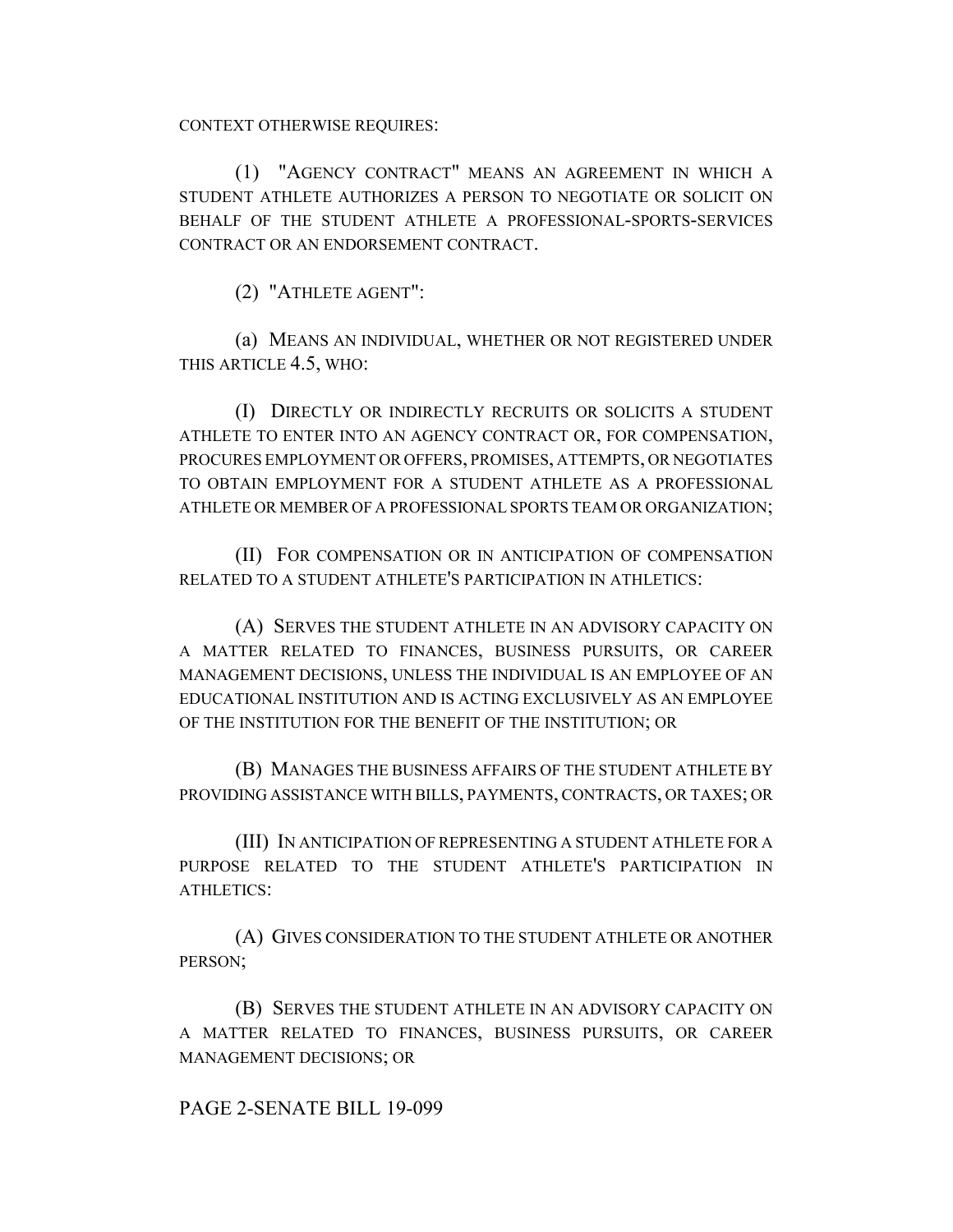(C) MANAGES THE BUSINESS AFFAIRS OF THE STUDENT ATHLETE BY PROVIDING ASSISTANCE WITH BILLS, PAYMENTS, CONTRACTS, OR TAXES; BUT

(b) DOES NOT INCLUDE AN INDIVIDUAL WHO:

(I) ACTS SOLELY ON BEHALF OF A PROFESSIONAL SPORTS TEAM OR ORGANIZATION; OR

(II) IS A LICENSED, REGISTERED, OR CERTIFIED PROFESSIONAL AND OFFERS OR PROVIDES SERVICES TO A STUDENT ATHLETE THAT ARE CUSTOMARILY PROVIDED BY MEMBERS OF THE PROFESSION, UNLESS THE INDIVIDUAL:

(A) ALSO RECRUITS OR SOLICITS THE STUDENT ATHLETE TO ENTER INTO AN AGENCY CONTRACT;

(B) ALSO, FOR COMPENSATION, PROCURES EMPLOYMENT OR OFFERS, PROMISES, ATTEMPTS, OR NEGOTIATES TO OBTAIN EMPLOYMENT FOR THE ATHLETE AS A PROFESSIONAL ATHLETE OR MEMBER OF A PROFESSIONAL SPORTS TEAM OR ORGANIZATION; OR

(C) RECEIVES CONSIDERATION FOR PROVIDING THE SERVICES, WHICH CONSIDERATION IS CALCULATED USING A DIFFERENT METHOD THAN FOR AN INDIVIDUAL WHO IS NOT A STUDENT ATHLETE.

(3) "ATHLETIC DIRECTOR" MEANS THE INDIVIDUAL RESPONSIBLE FOR ADMINISTERING THE OVERALL ATHLETIC PROGRAM OF AN EDUCATIONAL INSTITUTION OR, IF AN EDUCATIONAL INSTITUTION HAS SEPARATELY ADMINISTERED ATHLETIC PROGRAMS FOR MALE STUDENTS AND FEMALE STUDENTS, THE ATHLETIC PROGRAM FOR MALES OR THE ATHLETIC PROGRAM FOR FEMALES, AS APPROPRIATE.

(4) "DIRECTOR" MEANS THE DIRECTOR OF THE DIVISION OF PROFESSIONS AND OCCUPATIONS CREATED IN THE DEPARTMENT OF REGULATORY AGENCIES PURSUANT TO SECTION  $24-34-102$  (1)(b), OR THE DIRECTOR'S DESIGNEE.

(5) "EDUCATIONAL INSTITUTION" MEANS A PUBLIC OR PRIVATE ELEMENTARY SCHOOL, SECONDARY SCHOOL, TECHNICAL OR VOCATIONAL SCHOOL, COMMUNITY COLLEGE, COLLEGE, OR UNIVERSITY.

## PAGE 3-SENATE BILL 19-099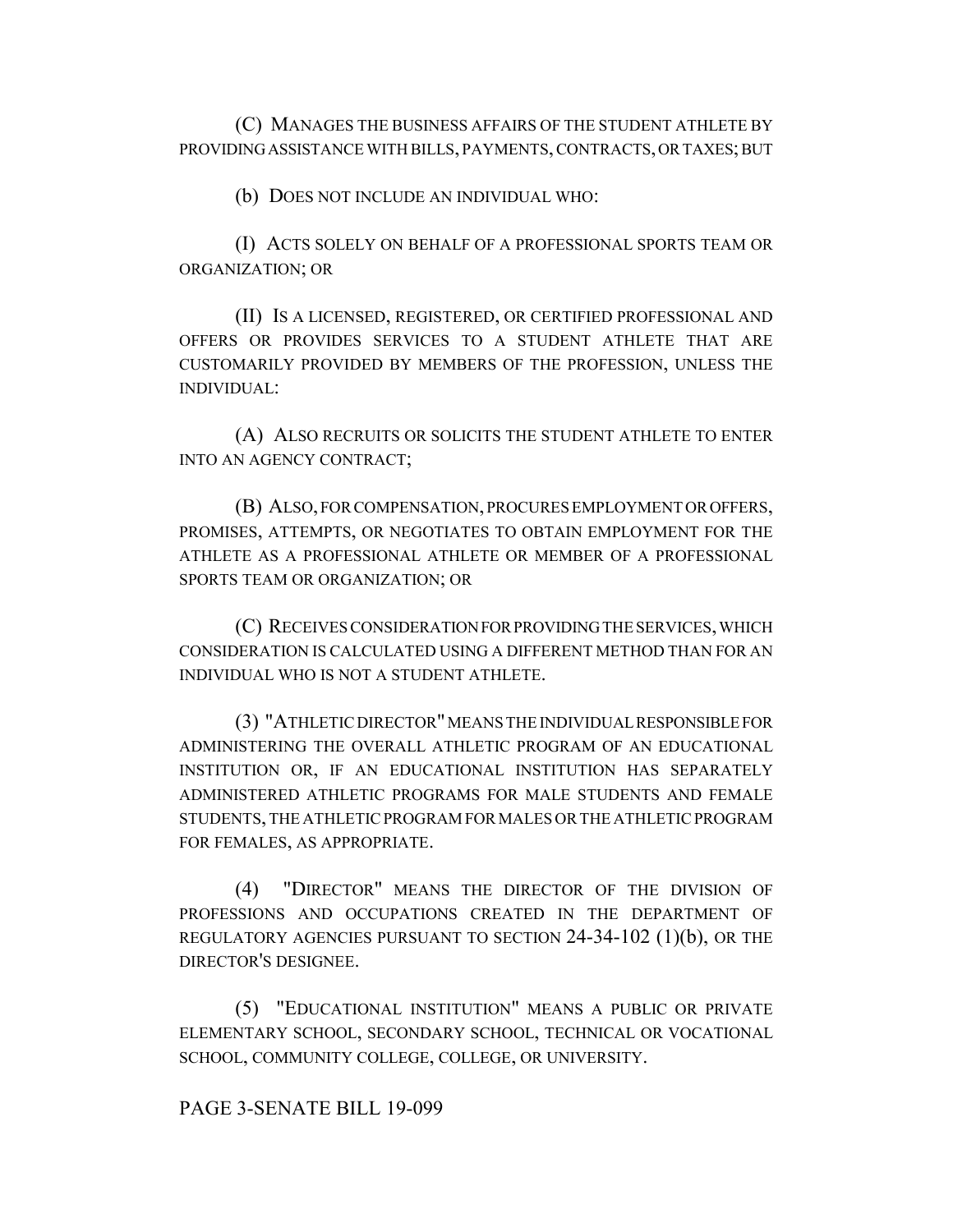(6) "ENDORSEMENT CONTRACT" MEANS AN AGREEMENT UNDER WHICH A STUDENT ATHLETE IS EMPLOYED OR RECEIVES CONSIDERATION TO USE ON BEHALF OF THE OTHER PARTY ANY VALUE THAT THE STUDENT ATHLETE MAY HAVE BECAUSE OF PUBLICITY, REPUTATION, FOLLOWING, OR FAME OBTAINED BECAUSE OF ATHLETIC ABILITY OR PERFORMANCE.

(7) "ENROLLED" MEANS REGISTERED FOR COURSES AND ATTENDING ATHLETIC PRACTICE OR CLASS. "ENROLLS" HAS A CORRESPONDING MEANING.

(8) "INTERCOLLEGIATE SPORT" MEANS A SPORT PLAYED AT THE COLLEGIATE LEVEL FOR WHICH ELIGIBILITY REQUIREMENTS FOR PARTICIPATION BY A STUDENT ATHLETE ARE ESTABLISHED BY A NATIONAL ASSOCIATION THAT PROMOTES OR REGULATES COLLEGIATE ATHLETICS.

(9) "INTERSCHOLASTIC SPORT" MEANS A SPORT PLAYED BETWEEN EDUCATIONAL INSTITUTIONS THAT ARE NOT COMMUNITY COLLEGES, COLLEGES, OR UNIVERSITIES.

(10) "LICENSED, REGISTERED, OR CERTIFIED PROFESSIONAL" MEANS AN INDIVIDUAL LICENSED, REGISTERED, OR CERTIFIED AS AN ATTORNEY, DEALER IN SECURITIES, FINANCIAL PLANNER, INSURANCE AGENT, REAL ESTATE BROKER OR SALES AGENT, TAX CONSULTANT, ACCOUNTANT, OR MEMBER OF A PROFESSION, OTHER THAN THAT OF ATHLETE AGENT, WHO IS LICENSED, REGISTERED, OR CERTIFIED BY THE STATE OR A NATIONALLY RECOGNIZED ORGANIZATION THAT LICENSES, REGISTERS, OR CERTIFIES MEMBERS OF THE PROFESSION ON THE BASIS OF EXPERIENCE, EDUCATION, OR TESTING.

(11) "PERSON" MEANS AN INDIVIDUAL; ESTATE; BUSINESS OR NONPROFIT ENTITY; PUBLIC CORPORATION; GOVERNMENT OR GOVERNMENTAL SUBDIVISION, AGENCY, OR INSTRUMENTALITY; OR OTHER LEGAL ENTITY.

(12) "PROFESSIONAL-SPORTS-SERVICES CONTRACT" MEANS AN AGREEMENT UNDER WHICH AN INDIVIDUAL IS EMPLOYED AS A PROFESSIONAL ATHLETE OR AGREES TO RENDER SERVICES AS A PLAYER ON A PROFESSIONAL SPORTS TEAM OR WITH A PROFESSIONAL SPORTS ORGANIZATION.

(13) "RECORD" MEANS INFORMATION THAT IS INSCRIBED ON A TANGIBLE MEDIUM OR THAT IS STORED IN AN ELECTRONIC OR OTHER MEDIUM

## PAGE 4-SENATE BILL 19-099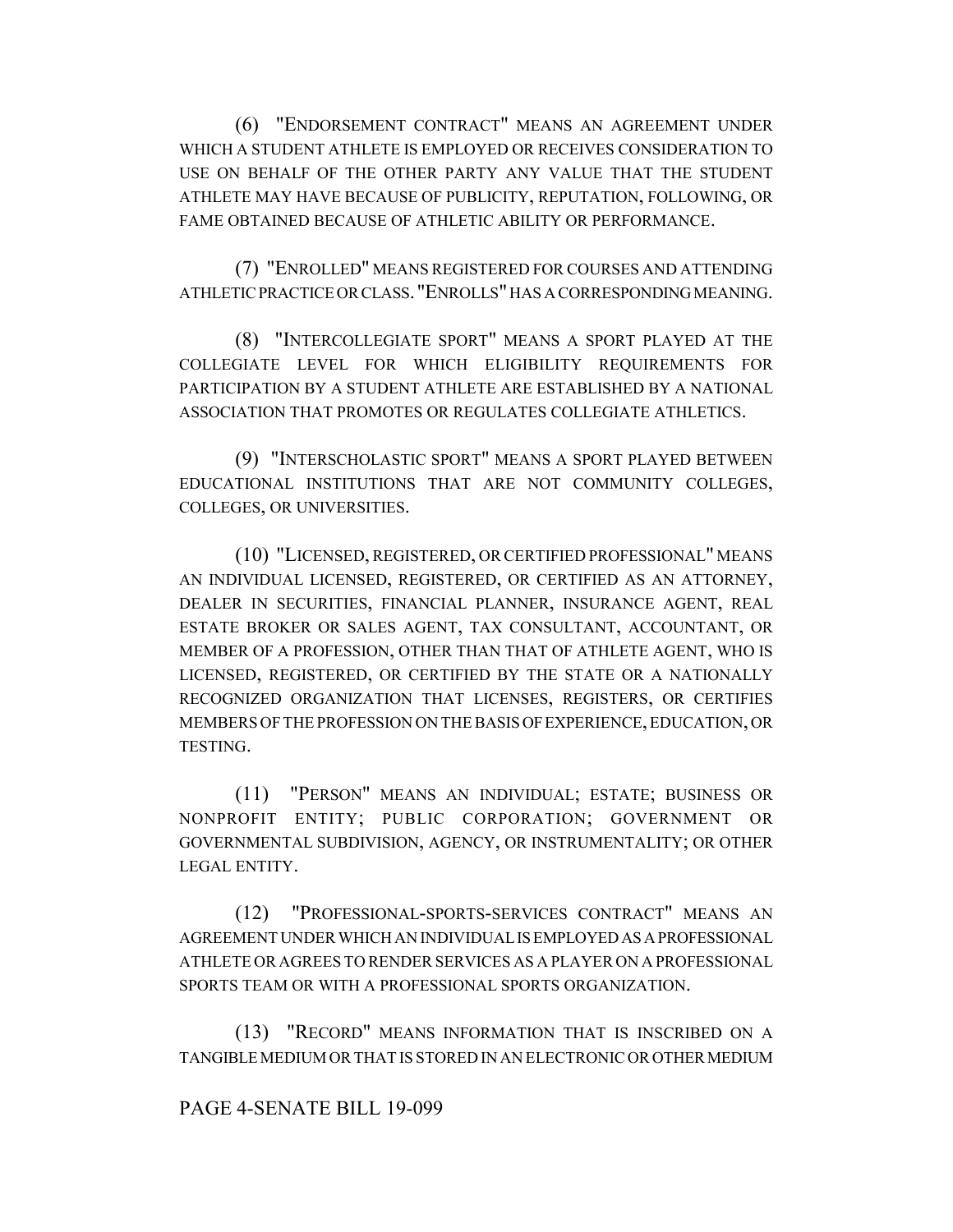AND IS RETRIEVABLE IN PERCEIVABLE FORM.

(14) "RECRUIT OR SOLICIT" MEANS TO ATTEMPT TO INFLUENCE THE CHOICE OF AN ATHLETE AGENT BY A STUDENT ATHLETE OR, IF THE STUDENT ATHLETE IS A MINOR, A PARENT OR GUARDIAN OF THE ATHLETE. THE TERM DOES NOT INCLUDE GIVING ADVICE ON THE SELECTION OF A PARTICULAR ATHLETE AGENT IN A FAMILY, COACHING, OR SOCIAL SITUATION UNLESS THE INDIVIDUAL GIVING THE ADVICE DOES SO BECAUSE OF THE RECEIPT OR ANTICIPATED RECEIPT OF AN ECONOMIC BENEFIT, DIRECTLY OR INDIRECTLY, FROM THE ATHLETE AGENT.

(15) "REGISTRATION" MEANS REGISTRATION AS AN ATHLETE AGENT UNDER THIS ARTICLE 4.5.

(16) "SIGN" MEANS, WITH PRESENT INTENT TO AUTHENTICATE OR ADOPT A RECORD:

(a) TO EXECUTE OR ADOPT A TANGIBLE SYMBOL; OR

(b) TO ATTACH TO OR LOGICALLY ASSOCIATE WITH THE RECORD AN ELECTRONIC SYMBOL, SOUND, OR PROCESS.

(17) "STATE" MEANS A STATE OF THE UNITED STATES, THE DISTRICT OF COLUMBIA,PUERTO RICO, THE UNITED STATES VIRGIN ISLANDS, OR ANY TERRITORY OR INSULAR POSSESSION SUBJECT TO THE JURISDICTION OF THE UNITED STATES.

(18) "STUDENT ATHLETE" MEANS AN INDIVIDUAL WHO IS ELIGIBLE TO ATTEND AN EDUCATIONAL INSTITUTION AND ENGAGES IN, IS ELIGIBLE TO ENGAGE IN, OR MAY BE ELIGIBLE IN THE FUTURE TO ENGAGE IN, ANY INTERSCHOLASTIC OR INTERCOLLEGIATE SPORT. "STUDENT ATHLETE" DOES NOT INCLUDE AN INDIVIDUAL PERMANENTLY INELIGIBLE TO PARTICIPATE IN A PARTICULAR INTERSCHOLASTIC OR INTERCOLLEGIATE SPORT FOR PURPOSES OF THAT SPORT.

**12-4.5-103. Authority - procedure - rules.** THE "STATE ADMINISTRATIVE PROCEDURE ACT", ARTICLE 4 OF TITLE 24, APPLIES TO THIS ARTICLE 4.5. THE DIRECTOR MAY ADOPT RULES PURSUANT TO THE REQUIREMENTS OF THE "STATE ADMINISTRATIVE PROCEDURE ACT" TO IMPLEMENT THIS ARTICLE 4.5.

PAGE 5-SENATE BILL 19-099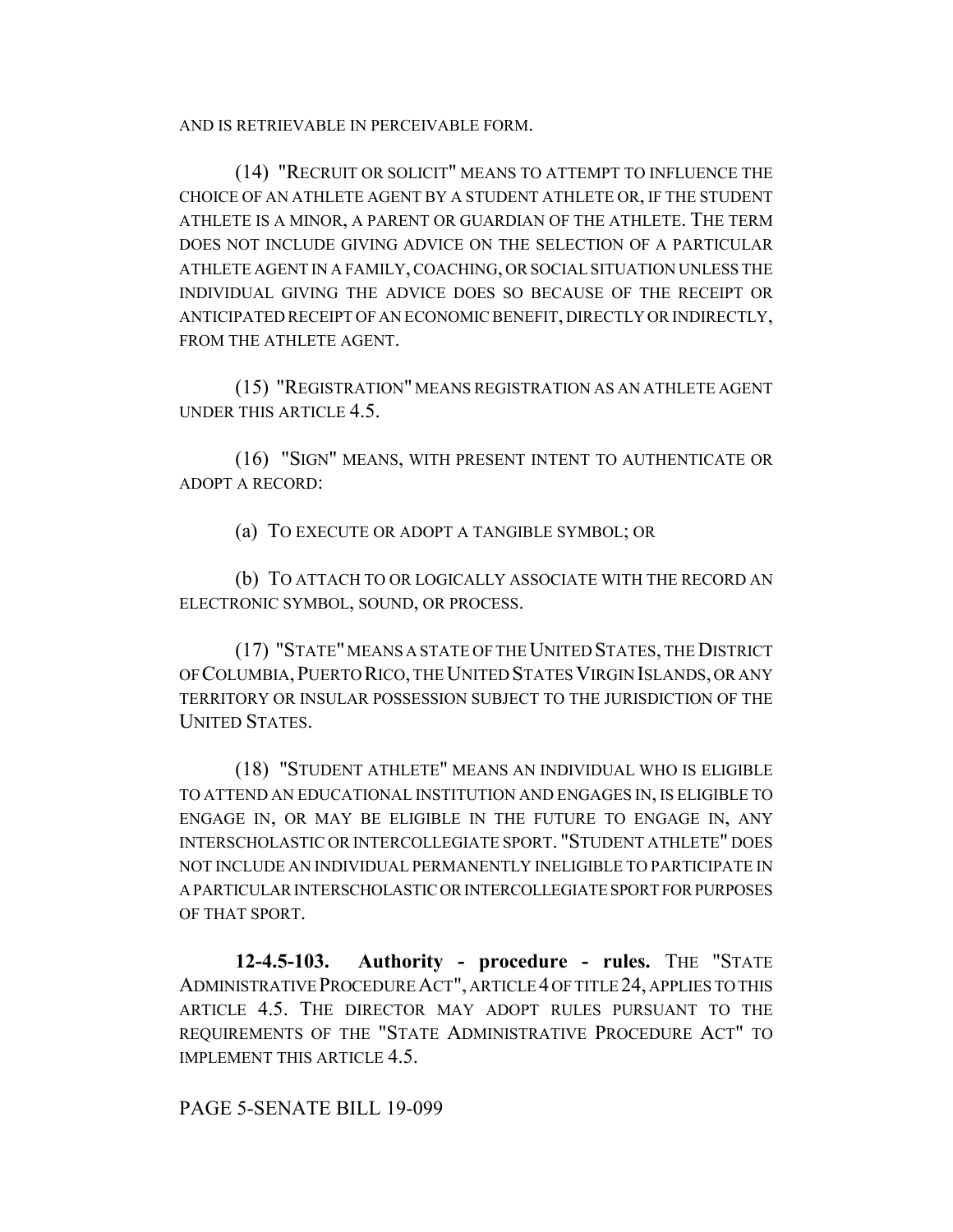**12-4.5-104. Athlete agent - registration required - void contract.** (1) EXCEPT AS OTHERWISE PROVIDED IN SUBSECTION (2) OF THIS SECTION, EFFECTIVE JANUARY 1,2020, AN INDIVIDUAL SHALL NOT ACT AS AN ATHLETE AGENT IN THIS STATE WITHOUT HOLDING A VALID CERTIFICATE OF REGISTRATION UNDER THIS ARTICLE 4.5.

(2) BEFORE BEING ISSUED A CERTIFICATE OF REGISTRATION UNDER THIS ARTICLE 4.5, AN INDIVIDUAL MAY ACT AS AN ATHLETE AGENT IN THIS STATE FOR ALL PURPOSES, EXCEPT SIGNING AN AGENCY CONTRACT, IF:

(a) A STUDENT ATHLETE OR ANOTHER PERSON ACTING ON BEHALF OF THE STUDENT ATHLETE INITIATES COMMUNICATION WITH THE INDIVIDUAL; AND

(b) NOT LATER THAN SEVEN DAYS AFTER AN INITIAL ACTION THAT REQUIRES THE INDIVIDUAL TO REGISTER AS AN ATHLETE AGENT AND THAT OCCURS ON OR AFTER JANUARY 1, 2020, THE INDIVIDUAL SUBMITS AN APPLICATION FOR REGISTRATION AS AN ATHLETE AGENT IN THIS STATE.

(3) AN AGENCY CONTRACT THAT RESULTS FROM CONDUCT IN VIOLATION OF THIS SECTION IS VOID, AND THE ATHLETE AGENT OR INDIVIDUAL SHALL RETURN ANY CONSIDERATION RECEIVED UNDER THE CONTRACT.

**12-4.5-105. Registration as athlete agent - application requirements - reciprocal registration.** (1) AN APPLICANT FOR REGISTRATION AS AN ATHLETE AGENT MUST SUBMIT AN APPLICATION FOR REGISTRATION TO THE DIRECTOR IN A FORM PRESCRIBED BY THE DIRECTOR. THE APPLICANT MUST BE AN INDIVIDUAL, AND THE APPLICANT SHALL SIGN THE APPLICATION UNDER PENALTY OF PERJURY. THE APPLICATION MUST CONTAIN AT LEAST THE FOLLOWING INFORMATION:

(a) THE NAME AND DATE AND PLACE OF BIRTH OF THE APPLICANT AND THE FOLLOWING CONTACT INFORMATION FOR THE APPLICANT:

(I) THE ADDRESS OF THE APPLICANT'S PRINCIPAL PLACE OF BUSINESS;

(II) WORK AND MOBILE TELEPHONE NUMBERS; AND

(III) ANY MEANS OF COMMUNICATING ELECTRONICALLY, INCLUDING

PAGE 6-SENATE BILL 19-099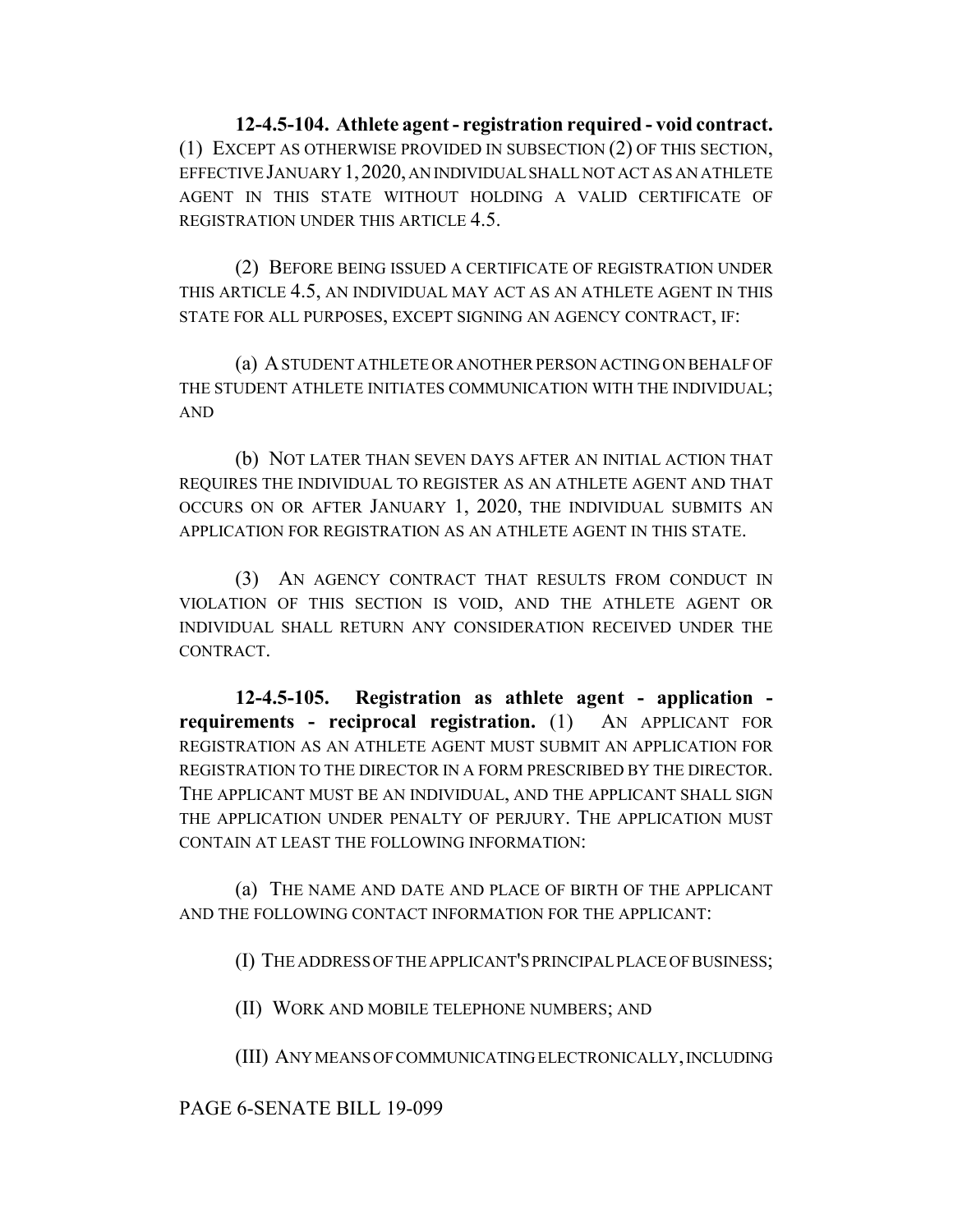A FACSIMILE NUMBER, ELECTRONIC MAIL ADDRESS, AND PERSONAL AND BUSINESS OR EMPLOYER WEBSITES;

(b) THE NAME OF THE APPLICANT'S BUSINESS OR EMPLOYER, IF APPLICABLE, INCLUDING FOR EACH BUSINESS OR EMPLOYER ITS MAILING ADDRESS, TELEPHONE NUMBER, ORGANIZATION FORM, AND THE NATURE OF THE BUSINESS;

(c) EACH SOCIAL MEDIA ACCOUNT WITH WHICH THE APPLICANT OR THE APPLICANT'S BUSINESS OR EMPLOYER IS AFFILIATED;

(d) EACH BUSINESS OR OCCUPATION IN WHICH THE APPLICANT ENGAGED WITHIN FIVE YEARS BEFORE THE DATE OF THE APPLICATION, INCLUDING SELF-EMPLOYMENT AND EMPLOYMENT BY OTHERS, AND ANY PROFESSIONAL OR OCCUPATIONAL LICENSE, REGISTRATION, OR CERTIFICATION HELD BY THE APPLICANT DURING THAT TIME;

(e) A DESCRIPTION OF THE APPLICANT'S:

(I) FORMAL TRAINING AS AN ATHLETE AGENT;

(II) PRACTICAL EXPERIENCE AS AN ATHLETE AGENT; AND

(III) EDUCATIONAL BACKGROUND RELATING TO THE APPLICANT'S ACTIVITIES AS AN ATHLETE AGENT;

(f) THE NAME OF EACH STUDENT ATHLETE FOR WHOM THE APPLICANT ACTED AS AN ATHLETE AGENT WITHIN THE FIVE YEARS PRIOR TO THE DATE OF THE APPLICATION OR, IF THE STUDENT ATHLETE IS A MINOR, THE NAME OF THE STUDENT ATHLETE'S PARENT OR GUARDIAN, TOGETHER WITH THE STUDENT ATHLETE'S SPORT AND LAST-KNOWN TEAM;

(g) THE NAME AND ADDRESS OF EACH PERSON WHO:

(I) IS A PARTNER, MEMBER, OFFICER, MANAGER, ASSOCIATE, OR PROFIT SHARER OR DIRECTLY OR INDIRECTLY HOLDS AN EQUITY INTEREST OF FIVE PERCENT OR GREATER OF THE ATHLETE AGENT'S BUSINESS IF IT IS NOT A CORPORATION; AND

(II) IS AN OFFICER OR DIRECTOR OF A CORPORATION EMPLOYING THE

PAGE 7-SENATE BILL 19-099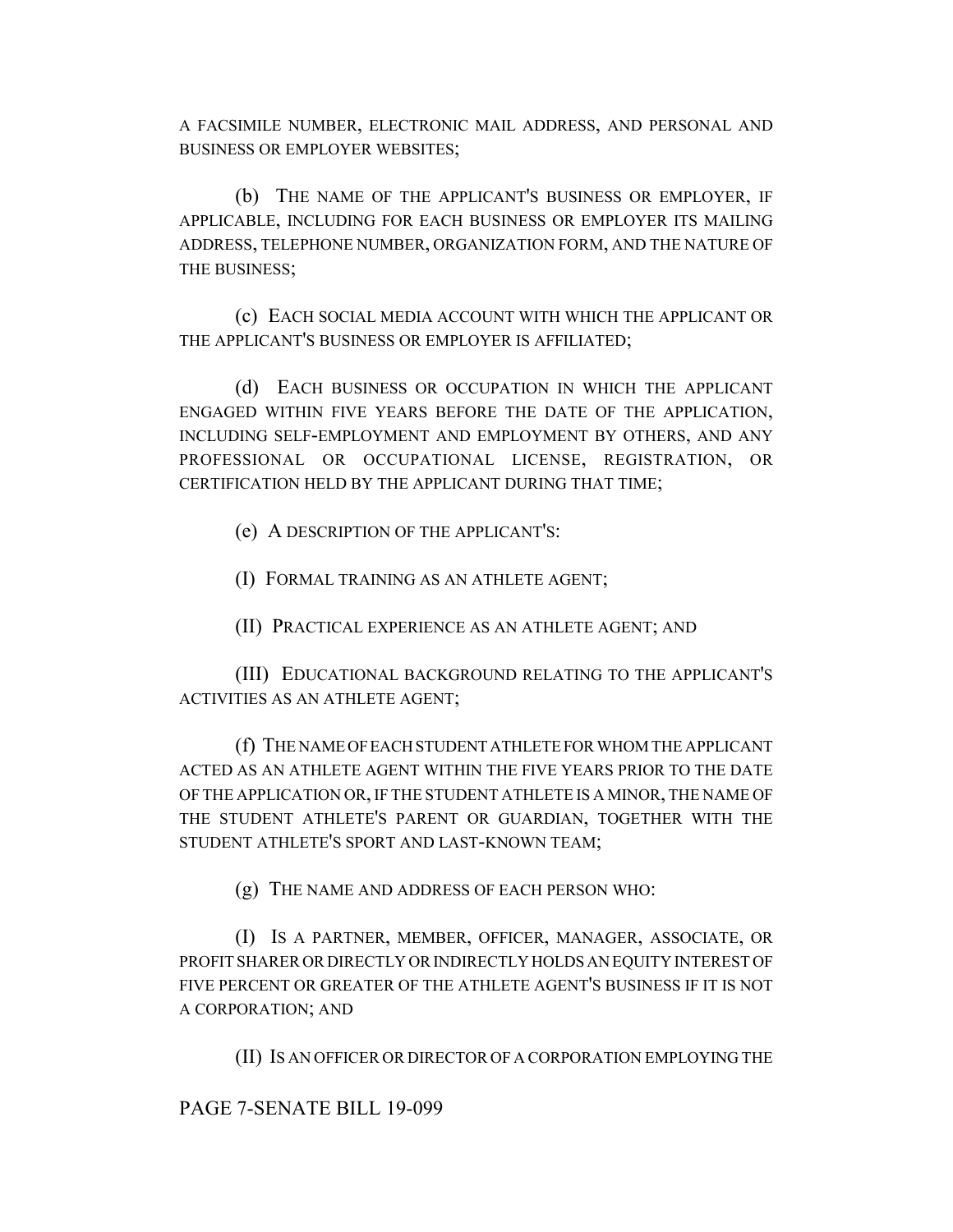ATHLETE AGENT OR A SHAREHOLDER HAVING AN INTEREST OF FIVE PERCENT OR GREATER IN THE CORPORATION;

(h) A DESCRIPTION OF THE STATUS OF ANY APPLICATION BY THE APPLICANT, OR ANY PERSON NAMED PURSUANT TO SUBSECTION  $(1)(g)$  OF THIS SECTION, FOR A STATE OR FEDERAL BUSINESS, PROFESSIONAL, OR OCCUPATIONAL LICENSE, OTHER THAN AS AN ATHLETE AGENT, FROM A STATE OR FEDERAL AGENCY, INCLUDING ANY DENIAL, REFUSAL TO RENEW, SUSPENSION, WITHDRAWAL, OR TERMINATION OF THE LICENSE AND ANY REPRIMAND OR CENSURE RELATED TO THE LICENSE;

(i) WHETHER THE APPLICANT, OR ANY PERSON NAMED PURSUANT TO SUBSECTION  $(1)(g)$  OF THIS SECTION, HAS PLEADED GUILTY OR NO CONTEST TO, HAS BEEN CONVICTED OF, OR HAS CHARGES PENDING FOR, A CRIME THAT WOULD INVOLVE MORAL TURPITUDE OR BE A FELONY IF COMMITTED IN THIS STATE AND, IF SO, IDENTIFICATION OF:

(I) THE CRIME;

(II) THE LAW ENFORCEMENT AGENCY INVOLVED; AND

(III) IF APPLICABLE, THE DATE OF THE CONVICTION AND THE FINE OR PENALTY IMPOSED;

(j) WHETHER, WITHIN FIFTEEN YEARS BEFORE THE DATE OF APPLICATION, THE APPLICANT, OR ANY PERSON NAMED PURSUANT TO SUBSECTION  $(1)(g)$  OF THIS SECTION, HAS BEEN A DEFENDANT OR RESPONDENT IN A CIVIL PROCEEDING, INCLUDING A PROCEEDING SEEKING AN ADJUDICATION AND, IF SO, THE DATE AND A FULL EXPLANATION OF EACH PROCEEDING;

(k) WHETHER THE APPLICANT, OR ANY PERSON NAMED PURSUANT TO SUBSECTION  $(1)(g)$  OF THIS SECTION, HAS AN UNSATISFIED JUDGMENT OR A JUDGMENT OF CONTINUING EFFECT, INCLUDING SPOUSAL MAINTENANCE OR A DOMESTIC ORDER IN THE NATURE OF CHILD SUPPORT, WHICH IS NOT CURRENT AT THE DATE OF THE APPLICATION;

(l) WHETHER, WITHIN TEN YEARS BEFORE THE DATE OF APPLICATION, THE APPLICANT, OR ANY PERSON NAMED PURSUANT TO SUBSECTION  $(1)(g)$ OF THIS SECTION, WAS ADJUDICATED BANKRUPT OR WAS AN OWNER OF A

## PAGE 8-SENATE BILL 19-099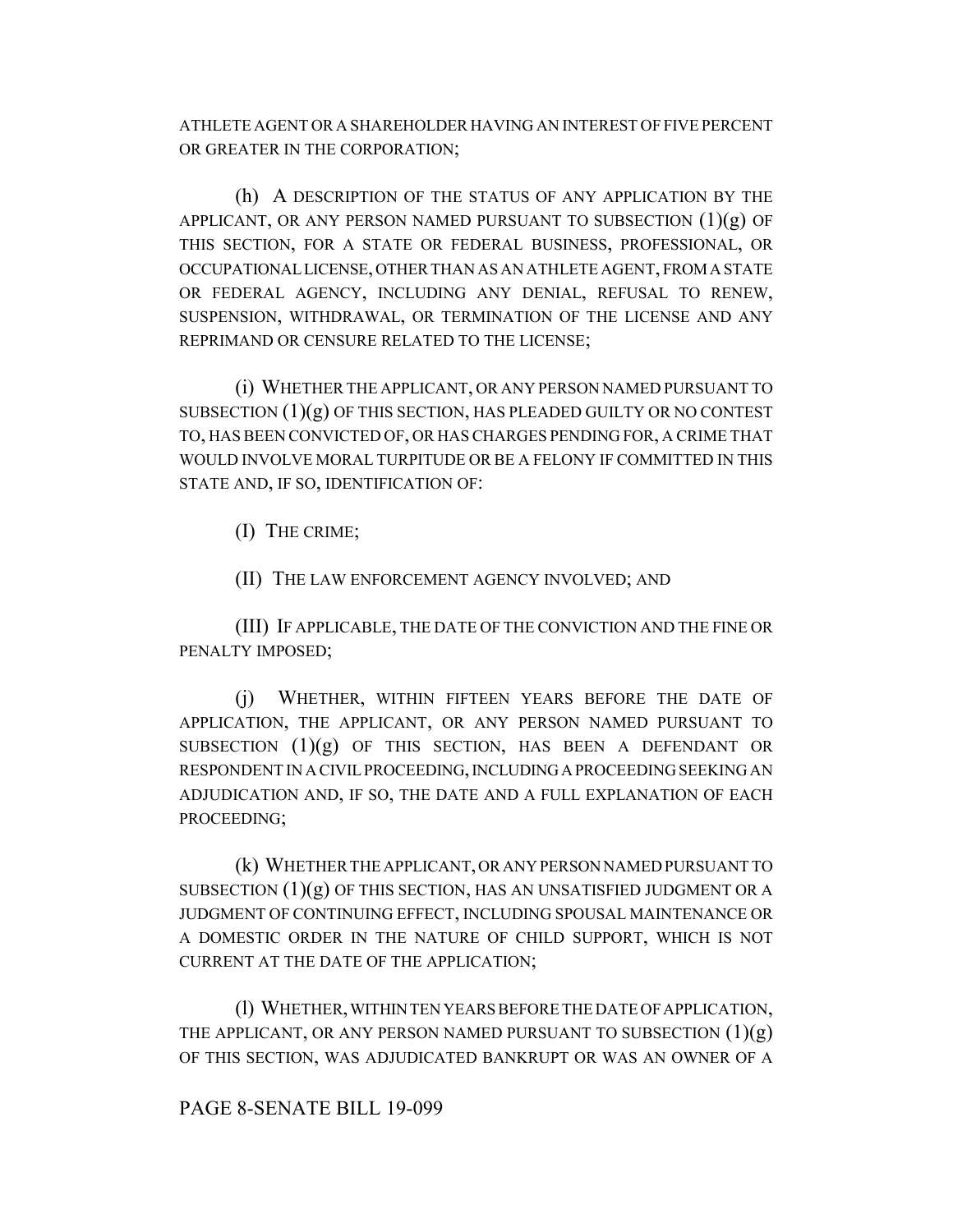BUSINESS THAT WAS ADJUDICATED BANKRUPT;

(m) WHETHER THERE HAS BEEN ANY ADMINISTRATIVE OR JUDICIAL DETERMINATION THAT THE APPLICANT, OR ANY PERSON NAMED PURSUANT TO SUBSECTION  $(1)(g)$  OF THIS SECTION, MADE A FALSE, MISLEADING, DECEPTIVE, OR FRAUDULENT REPRESENTATION;

(n) EACH INSTANCE IN WHICH CONDUCT OF THE APPLICANT, OR ANY PERSON NAMED PURSUANT TO SUBSECTION  $(1)(g)$  OF THIS SECTION, RESULTED IN THE IMPOSITION OF A SANCTION, SUSPENSION, OR DECLARATION OF INELIGIBILITY TO PARTICIPATE IN AN INTERSCHOLASTIC, INTERCOLLEGIATE, OR PROFESSIONAL ATHLETIC EVENT ON A STUDENT ATHLETE OR A SANCTION ON AN EDUCATIONAL INSTITUTION;

(o) EACH SANCTION, SUSPENSION, OR DISCIPLINARY ACTION TAKEN AGAINST THE APPLICANT, OR ANY PERSON NAMED PURSUANT TO SUBSECTION (1)(g) OF THIS SECTION, ARISING OUT OF OCCUPATIONAL OR PROFESSIONAL CONDUCT;

(p) WHETHER THERE HAS BEEN A DENIAL OF AN APPLICATION FOR, SUSPENSION OR REVOCATION OF, REFUSAL TO RENEW, OR ABANDONMENT OF, THE REGISTRATION OF THE APPLICANT, OR ANY PERSON NAMED PURSUANT TO SUBSECTION  $(1)(g)$  OF THIS SECTION, AS AN ATHLETE AGENT IN ANY STATE;

(q) EACH STATE IN WHICH THE APPLICANT IS CURRENTLY REGISTERED AS AN ATHLETE AGENT OR HAS APPLIED TO BE REGISTERED AS AN ATHLETE AGENT;

(r) IF THE APPLICANT IS CERTIFIED OR REGISTERED BY A PROFESSIONAL LEAGUE OR PLAYERS ASSOCIATION:

(I) THE NAME OF THE LEAGUE OR ASSOCIATION;

(II) THE DATE OF CERTIFICATION OR REGISTRATION, AND THE DATE OF EXPIRATION OF THE CERTIFICATION OR REGISTRATION, IF ANY; AND

(III) IF APPLICABLE, THE DATE OF ANY DENIAL OF AN APPLICATION FOR, SUSPENSION OR REVOCATION OF, REFUSAL TO RENEW, WITHDRAWAL OF, OR TERMINATION OF, THE CERTIFICATION OR REGISTRATION OR ANY

## PAGE 9-SENATE BILL 19-099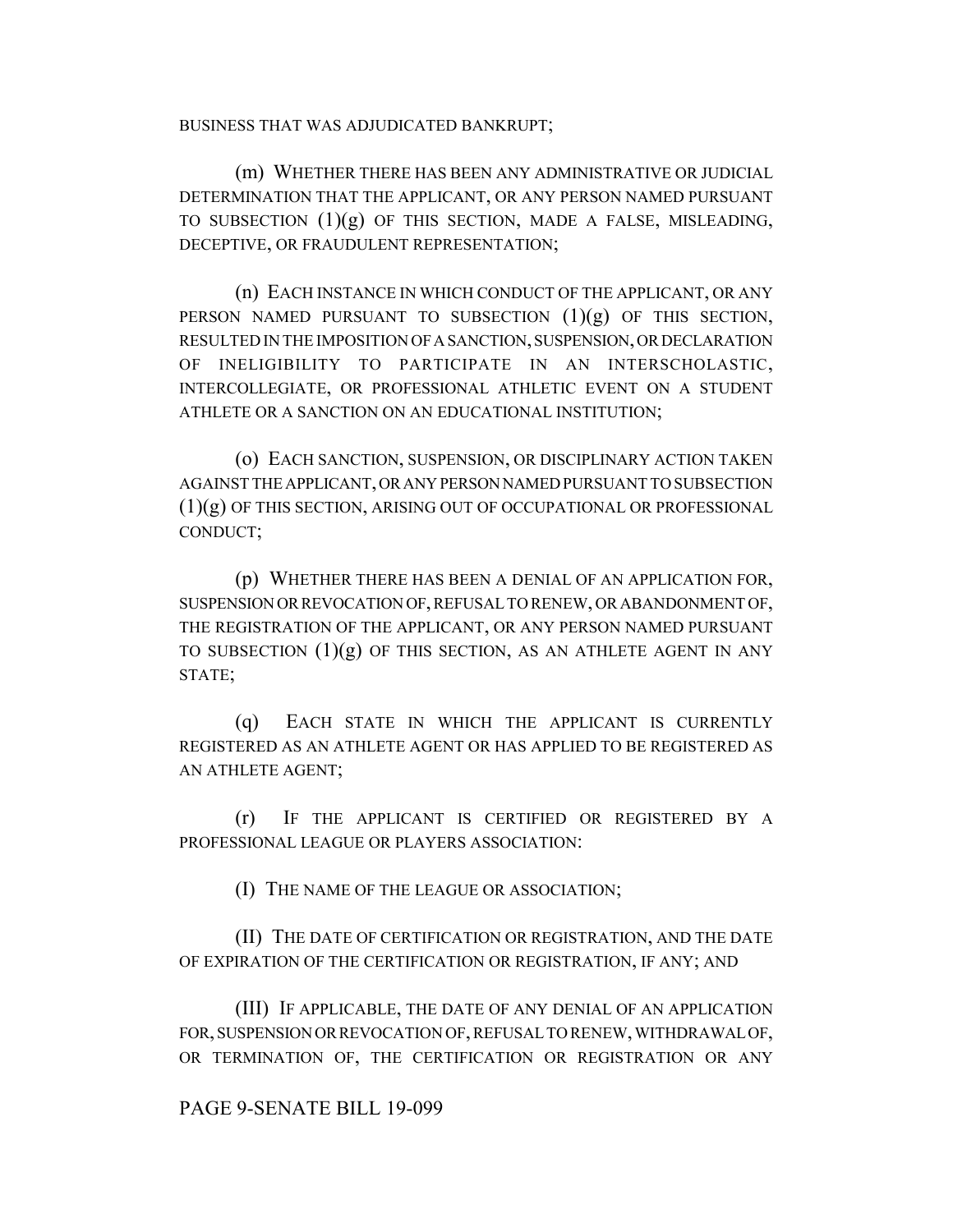REPRIMAND OR CENSURE RELATED TO THE CERTIFICATION OR REGISTRATION; AND

(s) ANY ADDITIONAL INFORMATION REQUIRED BY THE DIRECTOR.

(2) INSTEAD OF PROCEEDING AS PROVIDED IN SUBSECTION (1) OF THIS SECTION, AN INDIVIDUAL REGISTERED AS AN ATHLETE AGENT IN ANOTHER STATE MAY APPLY FOR REGISTRATION AS AN ATHLETE AGENT IN THIS STATE BY SUBMITTING THE FOLLOWING INFORMATION TO THE DIRECTOR:

(a) A COPY OF THE APPLICATION FOR REGISTRATION IN THE OTHER STATE;

(b) A STATEMENT THAT IDENTIFIES ANY MATERIAL CHANGE IN THE INFORMATION ON THE APPLICATION IN THE OTHER STATE OR VERIFIES THERE IS NO MATERIAL CHANGE IN THE INFORMATION, SIGNED UNDER PENALTY OF PERJURY; AND

(c) A COPY OF THE CERTIFICATE OF REGISTRATION FROM THE OTHER **STATE** 

(3) THE DIRECTOR SHALL ISSUE A CERTIFICATE OF REGISTRATION TO AN INDIVIDUAL WHO APPLIES FOR REGISTRATION PURSUANT TO SUBSECTION (2) OF THIS SECTION IF THE DIRECTOR DETERMINES THAT:

(a) THE APPLICATION AND REGISTRATION REQUIREMENTS OF THE OTHER STATE ARE SUBSTANTIALLY SIMILAR TO OR MORE RESTRICTIVE THAN THOSE OF THIS ARTICLE 4.5; AND

(b) THE REGISTRATION HAS NOT BEEN REVOKED OR SUSPENDED AND NO ACTION INVOLVING THE INDIVIDUAL'S CONDUCT AS AN ATHLETE AGENT IS PENDING AGAINST THE INDIVIDUAL OR THE INDIVIDUAL'S REGISTRATION IN ANY STATE.

(4) FOR PURPOSES OF IMPLEMENTING SUBSECTION (3) OF THIS SECTION, THE DIRECTOR SHALL:

(a) COOPERATE WITH NATIONAL ORGANIZATIONS CONCERNED WITH ATHLETE AGENT ISSUES AND AGENCIES IN OTHER STATES THAT REGISTER ATHLETE AGENTS TO DEVELOP A COMMON REGISTRATION FORM AND

## PAGE 10-SENATE BILL 19-099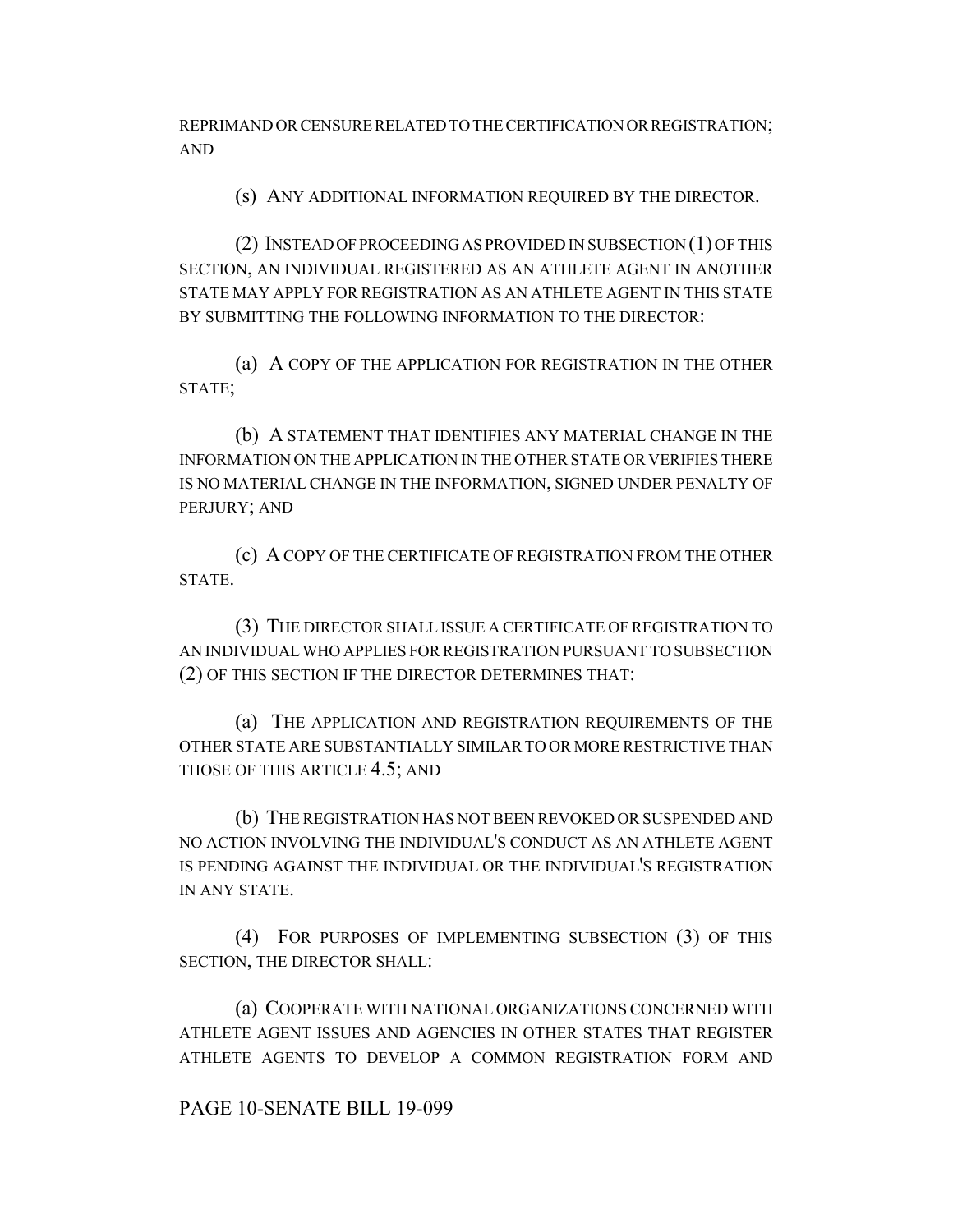DETERMINE WHICH STATES HAVE LAWS THAT ARE SUBSTANTIALLY SIMILAR TO OR MORE RESTRICTIVE THAN THOSE OF THIS ARTICLE 4.5; AND

(b) EXCHANGE INFORMATION, INCLUDING INFORMATION RELATED TO ACTIONS TAKEN AGAINST REGISTERED ATHLETE AGENTS OR THEIR REGISTRATIONS, WITH THOSE ORGANIZATIONS AND AGENCIES SPECIFIED IN SUBSECTION  $(4)(a)$  OF THIS SECTION.

**12-4.5-106. Certificate of registration - issuance or denial renewal.** (1) EXCEPT AS OTHERWISE PROVIDED IN SUBSECTION (2) OF THIS SECTION, THE DIRECTOR SHALL ISSUE A CERTIFICATE OF REGISTRATION TO AN APPLICANT FOR REGISTRATION WHO COMPLIES WITH THE PROVISIONS OF SECTION 12-4.5-105 (1).

(2) THE DIRECTOR MAY REFUSE TO ISSUE A CERTIFICATE OF REGISTRATION TO AN APPLICANT FOR REGISTRATION UNDER SECTION 12-4.5-105 (1) IF THE DIRECTOR DETERMINES THAT THE APPLICANT HAS ENGAGED IN CONDUCT THAT SIGNIFICANTLY ADVERSELY REFLECTS ON THE APPLICANT'S FITNESS TO ACT AS AN ATHLETE AGENT. IN MAKING THE DETERMINATION, THE DIRECTOR MAY CONSIDER WHETHER THE APPLICANT HAS:

(a) PLEADED GUILTY OR NO CONTEST TO, HAS BEEN CONVICTED OF, OR HAS CHARGES PENDING FOR, A CRIME THAT WOULD INVOLVE MORAL TURPITUDE OR BE A FELONY IF COMMITTED IN THIS STATE;

(b) MADE A MATERIALLY FALSE, MISLEADING, DECEPTIVE, OR FRAUDULENT REPRESENTATION IN THE APPLICATION OR AS AN ATHLETE AGENT;

(c) ENGAGED IN CONDUCT THAT WOULD DISQUALIFY THE APPLICANT FROM SERVING IN A FIDUCIARY CAPACITY;

(d) ENGAGED IN CONDUCT PROHIBITED BY SECTION 12-4.5-114;

(e) HAD A REGISTRATION AS AN ATHLETE AGENT SUSPENDED, REVOKED, OR DENIED IN ANY STATE;

(f) BEEN REFUSED RENEWAL OF REGISTRATION AS AN ATHLETE AGENT IN ANY STATE;

PAGE 11-SENATE BILL 19-099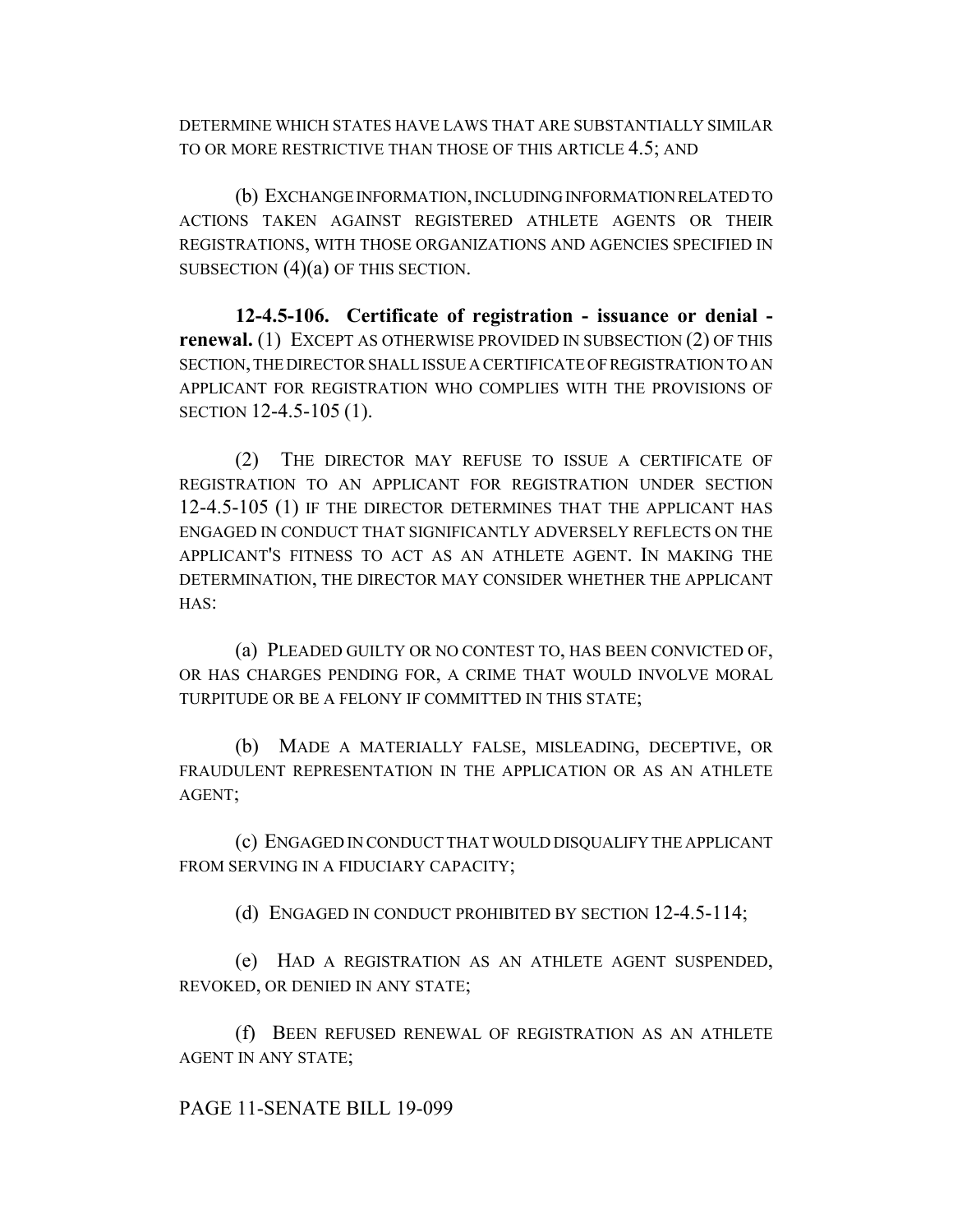(g) ENGAGED IN CONDUCT RESULTING IN THE IMPOSITION OF A SANCTION, SUSPENSION, OR DECLARATION OF INELIGIBILITY TO PARTICIPATE IN AN INTERSCHOLASTIC, INTERCOLLEGIATE, OR PROFESSIONAL ATHLETIC EVENT ON A STUDENT ATHLETE OR A SANCTION ON AN EDUCATIONAL INSTITUTION; OR

(h) ENGAGED IN CONDUCT THAT ADVERSELY REFLECTS ON THE APPLICANT'S CREDIBILITY, HONESTY, OR INTEGRITY.

(3) IN MAKING A DETERMINATION PURSUANT TO SUBSECTION (2) OF THIS SECTION, THE DIRECTOR SHALL CONSIDER:

(a) HOW RECENTLY THE CONDUCT OCCURRED;

(b) THE NATURE OF THE CONDUCT AND THE CONTEXT IN WHICH IT OCCURRED; AND

(c) OTHER RELEVANT CONDUCT OF THE APPLICANT.

(4) AN ATHLETE AGENT REGISTERED UNDER SUBSECTION (1) OF THIS SECTION MAY APPLY TO RENEW THE REGISTRATION BY SUBMITTING AN APPLICATION FOR RENEWAL IN A FORM PRESCRIBED BY THE DIRECTOR. THE APPLICANT SHALL SIGN THE APPLICATION FOR RENEWAL UNDER PENALTY OF PERJURY AND INCLUDE CURRENT INFORMATION ON ALL MATTERS REQUIRED IN AN ORIGINAL APPLICATION FOR REGISTRATION.

(5) AN ATHLETE AGENT REGISTERED PURSUANT TO SECTION 12-4.5-105 (3) MAY RENEW THE REGISTRATION BY PROCEEDING PURSUANT TO SUBSECTION (4) OF THIS SECTION OR, IF THE REGISTRATION IN THE OTHER STATE HAS BEEN RENEWED, BY SUBMITTING TO THE DIRECTOR COPIES OF THE APPLICATION FOR RENEWAL IN THE OTHER STATE AND THE RENEWED REGISTRATION FROM THE OTHER STATE. THE DIRECTOR SHALL RENEW THE REGISTRATION IF THE DIRECTOR DETERMINES THAT:

(a) THE REGISTRATION REQUIREMENTS OF THE OTHER STATE ARE SUBSTANTIALLY SIMILAR TO OR MORE RESTRICTIVE THAN THOSE OF THIS ARTICLE 4.5; AND

(b) THE RENEWED REGISTRATION HAS NOT BEEN SUSPENDED OR REVOKED AND NO ACTION INVOLVING THE INDIVIDUAL'S CONDUCT AS AN

## PAGE 12-SENATE BILL 19-099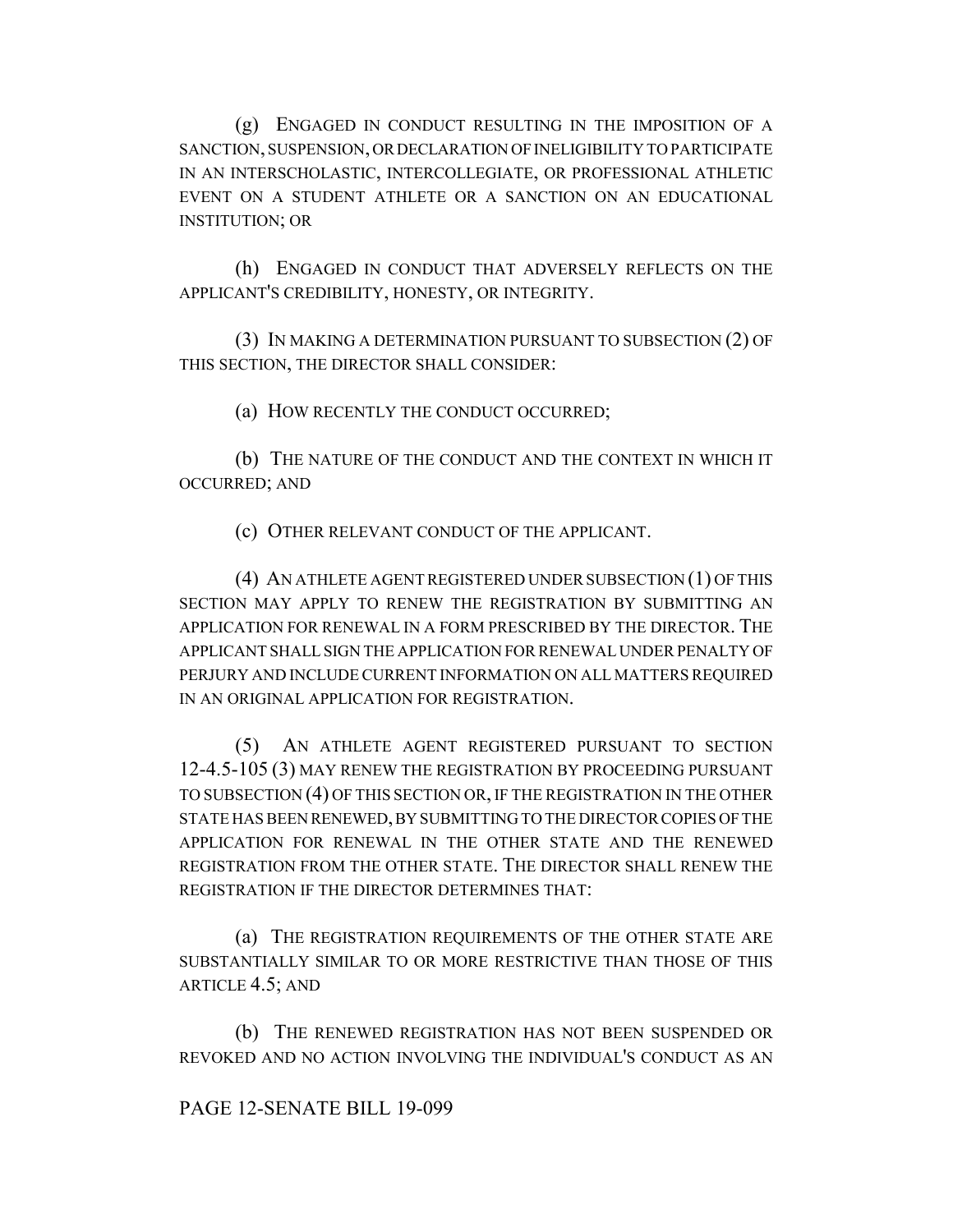ATHLETE AGENT IS PENDING AGAINST THE INDIVIDUAL OR THE INDIVIDUAL'S REGISTRATION IN ANY STATE.

(6) A CERTIFICATE OF REGISTRATION OR RENEWAL OF REGISTRATION UNDER THIS ARTICLE 4.5 IS VALID FOR TWO YEARS.

**12-4.5-107. Suspension, revocation, or refusal to renew registration.** (1) THE DIRECTOR MAY LIMIT, SUSPEND, REVOKE, OR REFUSE TO RENEW A REGISTRATION OF AN INDIVIDUAL REGISTERED UNDER SECTION 12-4.5-106 (1) FOR CONDUCT THAT WOULD HAVE JUSTIFIED REFUSAL TO ISSUE A CERTIFICATE OF REGISTRATION UNDER SECTION 12-4.5-106 (2).

(2) THE DIRECTOR MAY SUSPEND OR REVOKE THE REGISTRATION OF AN INDIVIDUAL REGISTERED UNDER SECTION 12-4.5-105 (3) OR RENEWED UNDER SECTION 12-4.5-106 (5) FOR ANY REASON FOR WHICH THE DIRECTOR COULD HAVE REFUSED TO GRANT OR RENEW REGISTRATION OR FOR CONDUCT THAT WOULD JUSTIFY REFUSAL TO ISSUE A CERTIFICATE OF REGISTRATION UNDER SECTION 12-4.5-106 (2).

**12-4.5-108. Temporary registration.** THE DIRECTOR MAY ISSUE A TEMPORARY CERTIFICATE OF REGISTRATION AS AN ATHLETE AGENT WHILE AN APPLICATION FOR REGISTRATION OR RENEWAL OF REGISTRATION IS PENDING.

**12-4.5-109. Registration and renewal fees.** AN APPLICATION FOR REGISTRATION OR RENEWAL OF REGISTRATION AS AN ATHLETE AGENT MUST BE ACCOMPANIED BY A FEE IN THE AMOUNT DETERMINED BY RULE OF THE DIRECTOR.

**12-4.5-110. Required form of agency contract.** (1) AN AGENCY CONTRACT MUST BE IN A RECORD SIGNED BY THE PARTIES.

(2) AN AGENCY CONTRACT MUST CONTAIN:

(a) A STATEMENT THAT THE ATHLETE AGENT IS REGISTERED AS AN ATHLETE AGENT IN THIS STATE AND A LIST OF ANY OTHER STATES IN WHICH THE ATHLETE AGENT IS REGISTERED AS AN ATHLETE AGENT;

(b) THE AMOUNT AND METHOD OF CALCULATING THE CONSIDERATION TO BE PAID BY THE STUDENT ATHLETE FOR SERVICES TO BE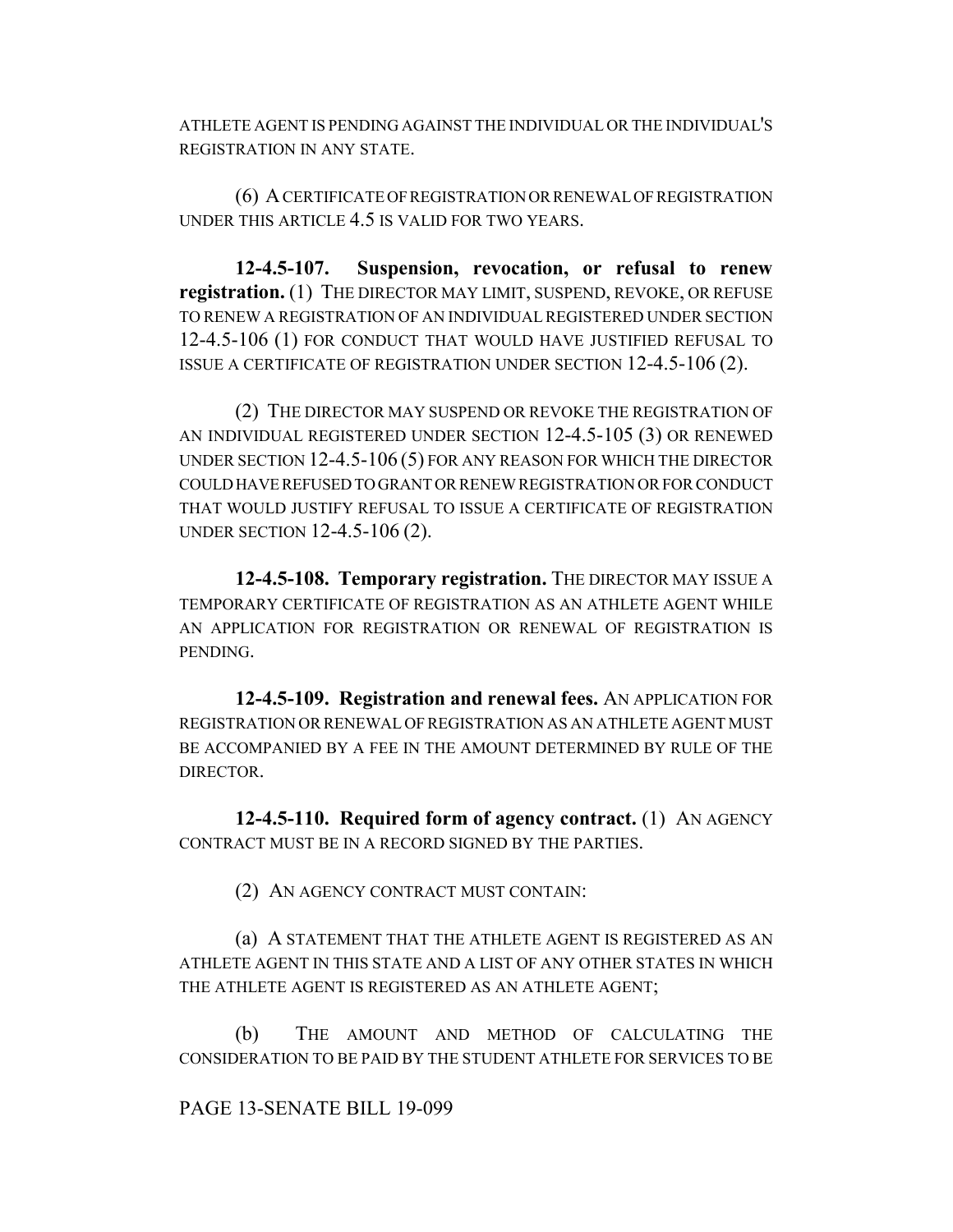PROVIDED BY THE ATHLETE AGENT UNDER THE CONTRACT AND ANY OTHER CONSIDERATION THE ATHLETE AGENT HAS RECEIVED OR WILL RECEIVE FROM ANY OTHER SOURCE FOR ENTERING INTO THE CONTRACT OR FOR PROVIDING THE SERVICES;

(c) THE NAME OF ANY PERSON NOT LISTED IN THE ATHLETE AGENT'S APPLICATION FOR REGISTRATION OR RENEWAL OF REGISTRATION THAT WILL BE COMPENSATED BECAUSE THE STUDENT ATHLETE SIGNED THE CONTRACT;

(d) A DESCRIPTION OF ANY EXPENSES THE STUDENT ATHLETE AGREES TO REIMBURSE;

(e) A DESCRIPTION OF THE SERVICES TO BE PROVIDED TO THE STUDENT ATHLETE BY THE ATHLETE AGENT;

(f) THE DURATION OF THE CONTRACT; AND

(g) THE DATE OF EXECUTION.

(3) SUBJECT TO SUBSECTION (7) OF THIS SECTION, AN AGENCY CONTRACT MUST CONTAIN A CONSPICUOUS NOTICE IN BOLD-FACED TYPE AND IN SUBSTANTIALLY THE FOLLOWING FORM:

## **WARNING TO STUDENT ATHLETE IF YOU SIGN THIS CONTRACT:**

# **(1) YOU MAY LOSE YOUR ELIGIBILITY TO COMPETE AS A STUDENT ATHLETE IN YOUR SPORT;**

**(2) IF YOU HAVE AN ATHLETIC DIRECTOR, WITHIN 72 HOURS AFTER SIGNING THIS CONTRACT OR BEFORE THE NEXT SCHEDULED ATHLETIC EVENT IN WHICH YOU PARTICIPATE, WHICHEVER OCCURS FIRST, BOTH YOU AND YOUR ATHLETE AGENT MUST NOTIFY YOUR ATHLETICDIRECTORTHATYOUHAVEENTERED INTO THIS CONTRACT AND PROVIDE THE NAME AND CONTACT INFORMATION OF THE ATHLETE AGENT; AND**

**(3) YOU MAY CANCEL THIS CONTRACT**

PAGE 14-SENATE BILL 19-099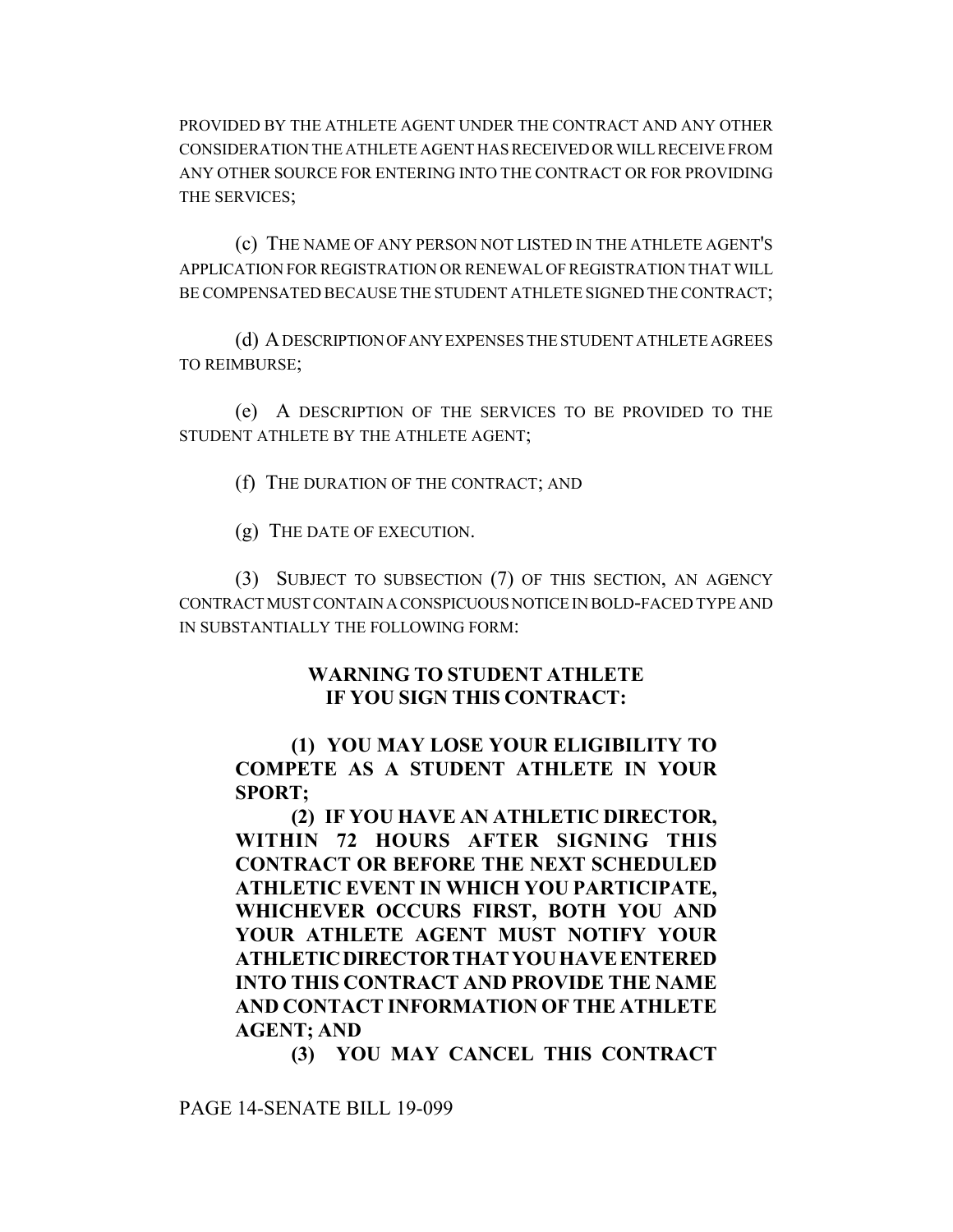# **WITHIN 14 DAYS AFTER SIGNING IT. CANCELLATION OF THIS CONTRACT MAY NOT REINSTATE YOUR ELIGIBILITY AS A STUDENT ATHLETE IN YOUR SPORT.**

(4) AN AGENCY CONTRACT MUST BE ACCOMPANIED BY A SEPARATE RECORD SIGNED BY THE STUDENT ATHLETE OR, IF THE STUDENT ATHLETE IS A MINOR, THE STUDENT ATHLETE'S PARENT OR GUARDIAN, ACKNOWLEDGING THAT SIGNING THE CONTRACT MAY RESULT IN THE LOSS OF THE STUDENT ATHLETE'S ELIGIBILITY TO PARTICIPATE IN THE STUDENT ATHLETE'S SPORT.

(5) A STUDENT ATHLETE OR, IF THE STUDENT ATHLETE IS A MINOR, THE STUDENT ATHLETE'S PARENT OR GUARDIAN MAY VOID AN AGENCY CONTRACT THAT DOES NOT CONFORM TO THIS SECTION. IF THE CONTRACT IS VOIDED, THE STUDENT ATHLETE IS NOT REQUIRED TO RETURN ANY CONSIDERATION RECEIVED FROM THE ATHLETE AGENT UNDER THE CONTRACT TO INDUCE ENTERING INTO THE CONTRACT.

(6) AT THE TIME AN AGENCY CONTRACT IS EXECUTED, THE ATHLETE AGENT SHALL GIVE THE STUDENT ATHLETE OR, IF THE STUDENT ATHLETE IS A MINOR, THE STUDENT ATHLETE'S PARENT OR GUARDIAN A COPY IN A RECORD OF THE CONTRACT AND THE SEPARATE ACKNOWLEDGMENT REQUIRED BY SUBSECTION (4) OF THIS SECTION.

(7) IF A STUDENT ATHLETE IS A MINOR, AN AGENCY CONTRACT MUST BE SIGNED BY THE STUDENT ATHLETE'S PARENT OR GUARDIAN AND THE NOTICE REQUIRED BY SUBSECTION (3) OF THIS SECTION MUST BE REVISED ACCORDINGLY.

**12-4.5-111. Notice to educational institution - definition.** (1) AS USED IN THIS SECTION, "COMMUNICATING OR ATTEMPTING TO COMMUNICATE" MEANS CONTACTING OR ATTEMPTING TO CONTACT BY AN IN-PERSON MEETING, A RECORD, OR ANY OTHER METHOD THAT CONVEYS OR ATTEMPTS TO CONVEY A MESSAGE.

(2) WITHIN SEVENTY-TWO HOURS AFTER ENTERING INTO AN AGENCY CONTRACT OR BEFORE THE NEXT SCHEDULED ATHLETIC EVENT IN WHICH THE STUDENT ATHLETE MAY PARTICIPATE, WHICHEVER OCCURS FIRST, THE ATHLETE AGENT SHALL GIVE NOTICE, IN A RECORD, OF THE EXISTENCE OF THE CONTRACT TO THE ATHLETIC DIRECTOR OF THE EDUCATIONAL

## PAGE 15-SENATE BILL 19-099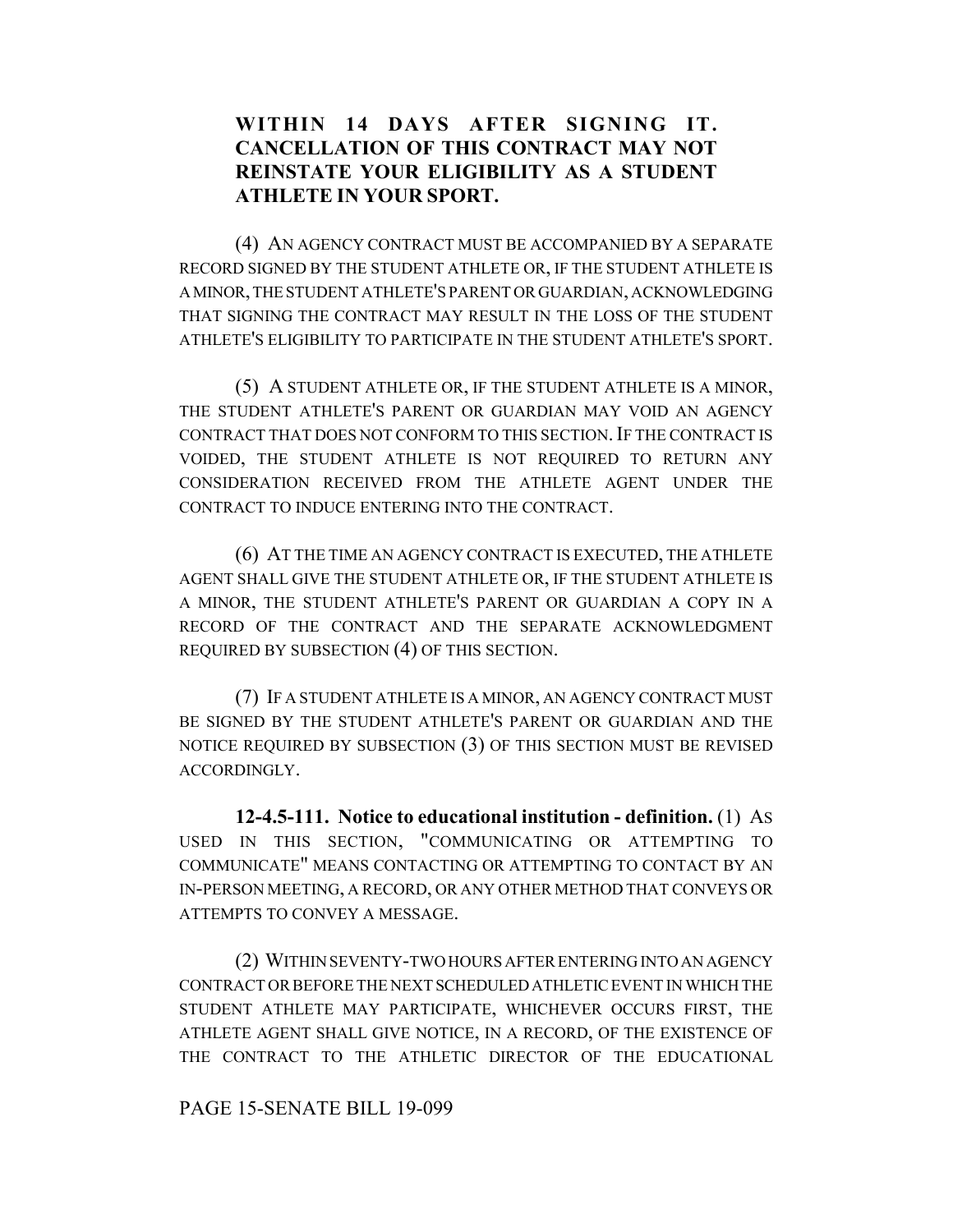INSTITUTION AT WHICH THE STUDENT ATHLETE IS ENROLLED OR AT WHICH THE ATHLETE AGENT HAS REASONABLE GROUNDS TO BELIEVE THE ATHLETE INTENDS TO ENROLL.

(3) WITHIN SEVENTY-TWO HOURS AFTER ENTERING INTO AN AGENCY CONTRACT OR BEFORE THE NEXT SCHEDULED ATHLETIC EVENT IN WHICH THE STUDENT ATHLETE MAY PARTICIPATE, WHICHEVER OCCURS FIRST, THE STUDENT ATHLETE SHALL INFORM THE ATHLETIC DIRECTOR OF THE EDUCATIONAL INSTITUTION AT WHICH THE ATHLETE IS ENROLLED THAT THE ATHLETE HAS ENTERED INTO AN AGENCY CONTRACT AND THE NAME AND CONTACT INFORMATION OF THE ATHLETE AGENT.

(4) IF AN ATHLETE AGENT ENTERS INTO AN AGENCY CONTRACT WITH A STUDENT ATHLETE AND THE STUDENT ATHLETE SUBSEQUENTLY ENROLLS AT AN EDUCATIONAL INSTITUTION, THE ATHLETE AGENT SHALL NOTIFY THE ATHLETIC DIRECTOR OF THE EDUCATIONAL INSTITUTION OF THE CONTRACT'S EXISTENCE WITHIN SEVENTY-TWO HOURS AFTER THE ATHLETE AGENT KNEW OR SHOULD HAVE KNOWN OF THE STUDENT ATHLETE'S ENROLLMENT.

(5) IF AN ATHLETE AGENT HAS A RELATIONSHIP WITH A STUDENT ATHLETE BEFORE THE STUDENT ATHLETE ENROLLS IN AN EDUCATIONAL INSTITUTION AND RECEIVES AN ATHLETIC SCHOLARSHIP FROM THE EDUCATIONAL INSTITUTION, THE ATHLETE AGENT SHALL NOTIFY THE EDUCATIONAL INSTITUTION OF THE RELATIONSHIP WITHIN TEN DAYS AFTER THE STUDENT ATHLETE'S ENROLLMENT IF THE ATHLETE AGENT KNOWS OR SHOULD HAVE KNOWN OF THE ENROLLMENT AND:

(a) THE RELATIONSHIP WAS MOTIVATED IN WHOLE OR IN PART BY THE INTENTION OF THE ATHLETE AGENT TO RECRUIT OR SOLICIT THE STUDENT ATHLETE TO ENTER INTO AN AGENCY CONTRACT IN THE FUTURE; OR

(b) THE ATHLETE AGENT DIRECTLY OR INDIRECTLY RECRUITED OR SOLICITED THE STUDENT ATHLETE TO ENTER INTO AN AGENCY CONTRACT BEFORE THE ENROLLMENT.

(6) AN ATHLETE AGENT SHALL GIVE NOTICE IN A RECORD TO THE ATHLETIC DIRECTOR OF ANY EDUCATIONAL INSTITUTION AT WHICH A STUDENT ATHLETE IS ENROLLED BEFORE THE ATHLETE AGENT COMMUNICATES OR ATTEMPTS TO COMMUNICATE WITH: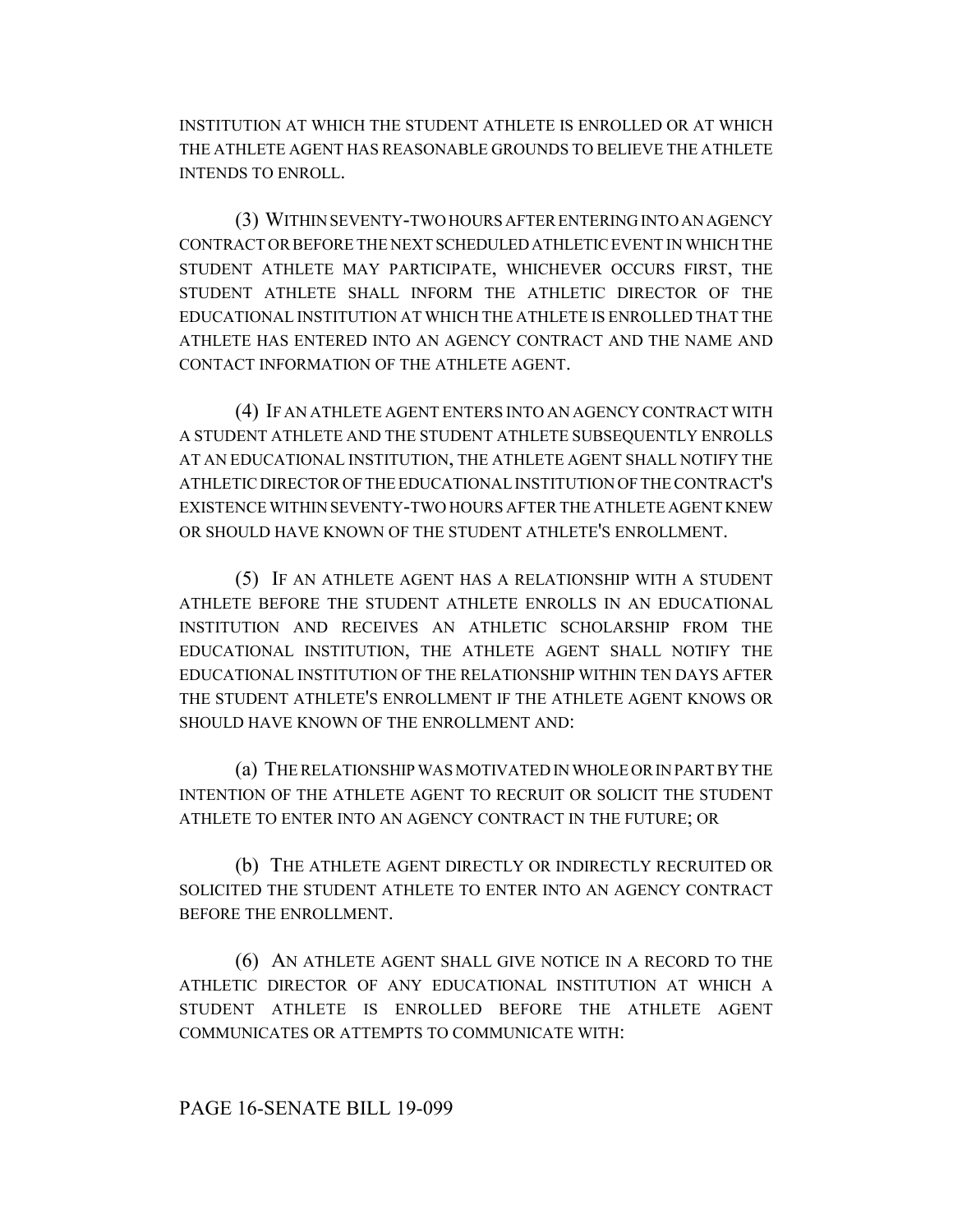(a) THE STUDENT ATHLETE OR, IF THE STUDENT ATHLETE IS A MINOR, THE STUDENT ATHLETE'S PARENT OR GUARDIAN TO INFLUENCE THE STUDENT ATHLETE OR THE STUDENT ATHLETE'S PARENT OR GUARDIAN TO ENTER INTO AN AGENCY CONTRACT; OR

(b) ANOTHER INDIVIDUAL WITH THE INTENT OF HAVING THAT INDIVIDUAL INFLUENCE THE STUDENT ATHLETE OR, IF THE STUDENT ATHLETE IS A MINOR, THE STUDENT ATHLETE'S PARENT OR GUARDIAN TO ENTER INTO AN AGENCY CONTRACT.

(7) IF A COMMUNICATION OR AN ATTEMPT TO COMMUNICATE WITH AN ATHLETE AGENT IS INITIATED BY A STUDENT ATHLETE OR ANOTHER INDIVIDUAL ON BEHALF OF THE STUDENT ATHLETE, THE ATHLETE AGENT SHALL NOTIFY, IN A RECORD, THE ATHLETIC DIRECTOR OF ANY EDUCATIONAL INSTITUTION AT WHICH THE STUDENT ATHLETE IS ENROLLED. THE NOTIFICATION MUST BE MADE WITHIN TEN DAYS AFTER THE COMMUNICATION OR ATTEMPT TO COMMUNICATE.

(8) AN EDUCATIONAL INSTITUTION THAT BECOMES AWARE OF A VIOLATION OF THIS ARTICLE 4.5 BY AN ATHLETE AGENT SHALL PROVIDE NOTICE OF THE VIOLATION TO THE DIRECTOR AND ANY PROFESSIONAL LEAGUE OR PLAYERS ASSOCIATION WITH WHICH THE EDUCATIONAL INSTITUTION IS AWARE THE ATHLETE AGENT IS LICENSED OR REGISTERED.

**12-4.5-112. Student athlete's right to cancel.** (1) A STUDENT ATHLETE OR, IF THE STUDENT ATHLETE IS A MINOR, THE STUDENT ATHLETE'S PARENT OR GUARDIAN MAY:

(a) CANCEL AN AGENCY CONTRACT BY GIVING NOTICE IN A RECORD OF CANCELLATION TO THE ATHLETE AGENT WITHIN FOURTEEN DAYS AFTER THE CONTRACT IS SIGNED; AND

(b) NOT WAIVE THE RIGHT TO CANCEL AN AGENCY CONTRACT.

(2) IF A STUDENT ATHLETE, PARENT, OR GUARDIAN CANCELS AN AGENCY CONTRACT, THE STUDENT ATHLETE, PARENT, OR GUARDIAN IS NOT REQUIRED TO PAY ANY CONSIDERATION UNDER THE CONTRACT OR RETURN ANY CONSIDERATION RECEIVED FROM THE ATHLETE AGENT TO INFLUENCE THE STUDENT ATHLETE TO ENTER INTO THE AGENCY CONTRACT.

PAGE 17-SENATE BILL 19-099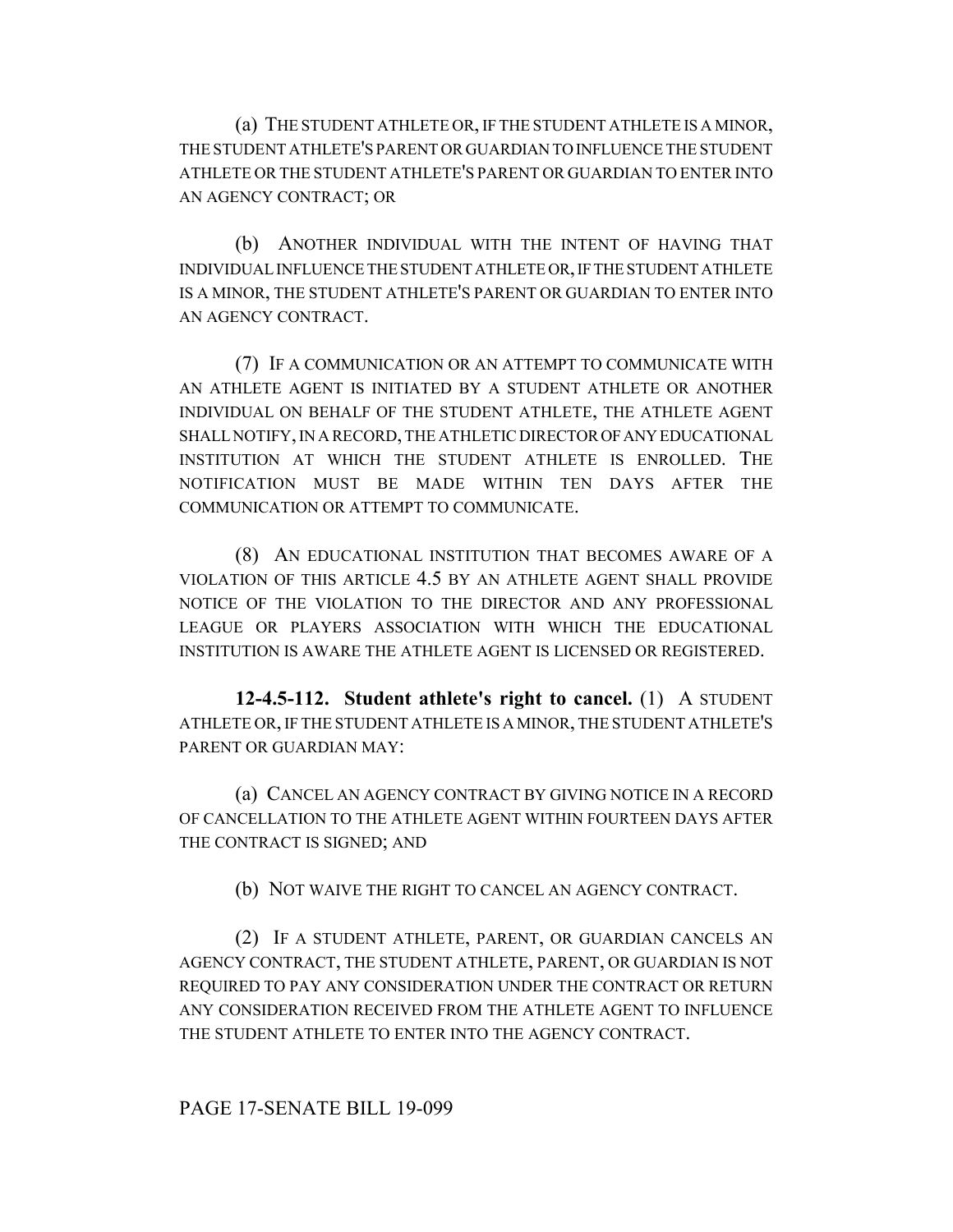**12-4.5-113. Required records.** (1) AN ATHLETE AGENT SHALL CREATE AND RETAIN THE FOLLOWING RECORDS FOR A PERIOD OF FIVE YEARS:

(a) THE NAME AND ADDRESS OF EACH INDIVIDUAL REPRESENTED BY THE ATHLETE AGENT;

(b) EACH AGENCY CONTRACT ENTERED INTO BY THE ATHLETE AGENT; AND

(c) THE DIRECT COSTS INCURRED BY THE ATHLETE AGENT IN THE RECRUITMENT OR SOLICITATION OF EACH STUDENT ATHLETE TO ENTER INTO AN AGENCY CONTRACT.

(2) THE RECORDS DESCRIBED IN SUBSECTION (1) OF THIS SECTION ARE OPEN TO INSPECTION BY THE DIRECTOR DURING NORMAL BUSINESS HOURS.

**12-4.5-114. Prohibited conduct - definition.** (1) EXCEPT AS PROVIDED IN SUBSECTION (3) OF THIS SECTION, AN ATHLETE AGENT, WITH THE INTENT TO INFLUENCE A STUDENT ATHLETE OR, IF THE STUDENT ATHLETE IS A MINOR, THE STUDENT ATHLETE'S PARENT OR GUARDIAN TO ENTER INTO AN AGENCY CONTRACT, MAY NOT TAKE ANY OF THE FOLLOWING ACTIONS OR ENCOURAGE ANY OTHER INDIVIDUAL TO TAKE OR ASSIST ANY OTHER INDIVIDUAL IN TAKING ANY OF THE FOLLOWING ACTIONS ON BEHALF OF THE ATHLETE AGENT:

(a) GIVE MATERIALLY FALSE OR MISLEADING INFORMATION OR MAKE A MATERIALLY FALSE PROMISE OR REPRESENTATION;

(b) FURNISH ANYTHING OF VALUE TO A STUDENT ATHLETE BEFORE THE STUDENT ATHLETE ENTERS INTO THE AGENCY CONTRACT; OR

(c) FURNISH ANYTHING OF VALUE TO ANY INDIVIDUAL OTHER THAN THE STUDENT ATHLETE OR ANOTHER REGISTERED ATHLETE AGENT.

(2) AN ATHLETE AGENT MAY NOT INTENTIONALLY DO ANY OF THE FOLLOWING ACTIONS OR ENCOURAGE ANY OTHER INDIVIDUAL TO DO ANY OF THE FOLLOWING ACTIONS ON BEHALF OF THE ATHLETE AGENT:

(a) INITIATE CONTACT, DIRECTLY OR INDIRECTLY, WITH A STUDENT

PAGE 18-SENATE BILL 19-099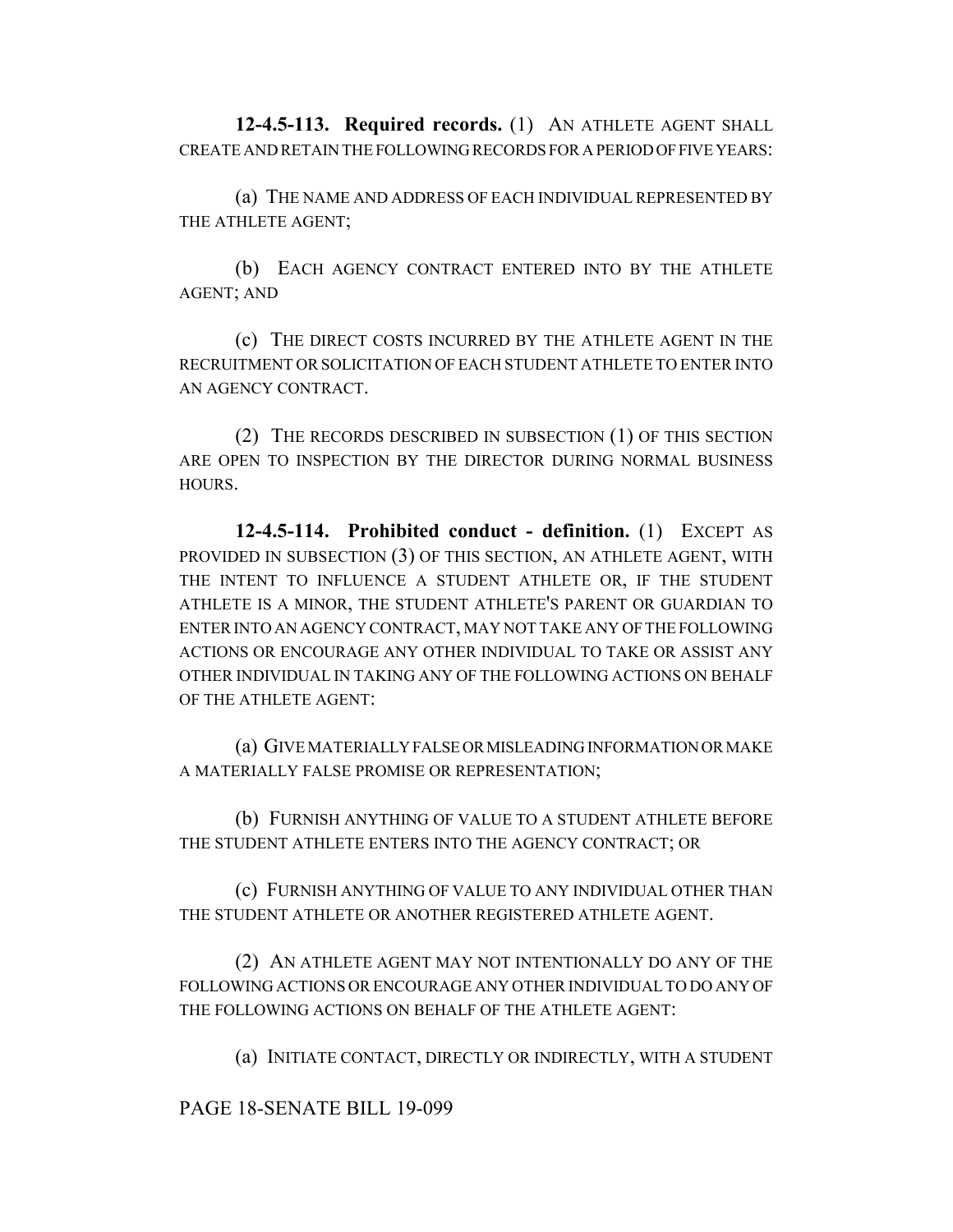ATHLETE OR, IF THE STUDENT ATHLETE IS A MINOR, THE STUDENT ATHLETE'S PARENT OR GUARDIAN TO RECRUIT OR SOLICIT THE STUDENT ATHLETE OR THE STUDENT ATHLETE'S PARENT OR GUARDIAN TO ENTER INTO AN AGENCY CONTRACT UNLESS THE ATHLETE AGENT IS PROPERLY REGISTERED PURSUANT TO THIS ARTICLE 4.5;

(b) FAIL TO CREATE, RETAIN, OR PERMIT INSPECTION OF THE RECORDS REQUIRED TO BE RETAINED BY SECTION 12-4.5-113;

(c) FAIL TO REGISTER WHEN REQUIRED BY SECTION 12-4.5-104;

(d) PROVIDE MATERIALLY FALSE OR MISLEADING INFORMATION IN AN APPLICATION FOR REGISTRATION OR RENEWAL OF REGISTRATION;

(e) PREDATE OR POSTDATE AN AGENCY CONTRACT; OR

(f) FAIL TO NOTIFY A STUDENT ATHLETE OR, IF THE STUDENT ATHLETE IS A MINOR, THE STUDENT ATHLETE'S PARENT OR GUARDIAN BEFORE THE STUDENT ATHLETE OR THE STUDENT ATHLETE'S PARENT OR GUARDIAN SIGNS AN AGENCY CONTRACT FOR A PARTICULAR SPORT THAT THE SIGNING MAY MAKE THE STUDENT ATHLETE INELIGIBLE TO PARTICIPATE AS A STUDENT ATHLETE IN THAT SPORT.

(3) (a) AS USED IN THIS SUBSECTION (3), "CERTIFIED ATHLETE AGENT" MEANS AN ATHLETE AGENT REGISTERED UNDER THIS ARTICLE 4.5 WHO IS CERTIFIED TO BE AN ATHLETE AGENT IN A PARTICULAR SPORT BY A NATIONAL ASSOCIATION THAT PROMOTES OR REGULATES INTERCOLLEGIATE ATHLETICS AND ESTABLISHES ELIGIBILITY STANDARDS FOR PARTICIPATION BY A STUDENT ATHLETE IN THAT SPORT.

(b) A CERTIFIED ATHLETE AGENT MAY PAY EXPENSES INCURRED BEFORE THE SIGNING OF AN AGENCY CONTRACT BY A STUDENT ATHLETE, A FAMILY MEMBER OF THE STUDENT ATHLETE, OR AN INDIVIDUAL OF A CLASS OF INDIVIDUALS AUTHORIZED TO RECEIVE THE EXPENSES BY THE NATIONAL ASSOCIATION THAT CERTIFIED THE AGENT IF THE EXPENSES ARE:

(I) FOR THE BENEFIT OF AN ATHLETE WHO IS A MEMBER OF A CLASS OF ATHLETES AUTHORIZED TO RECEIVE THE BENEFIT BY THE NATIONAL ASSOCIATION THAT CERTIFIED THE AGENT;

## PAGE 19-SENATE BILL 19-099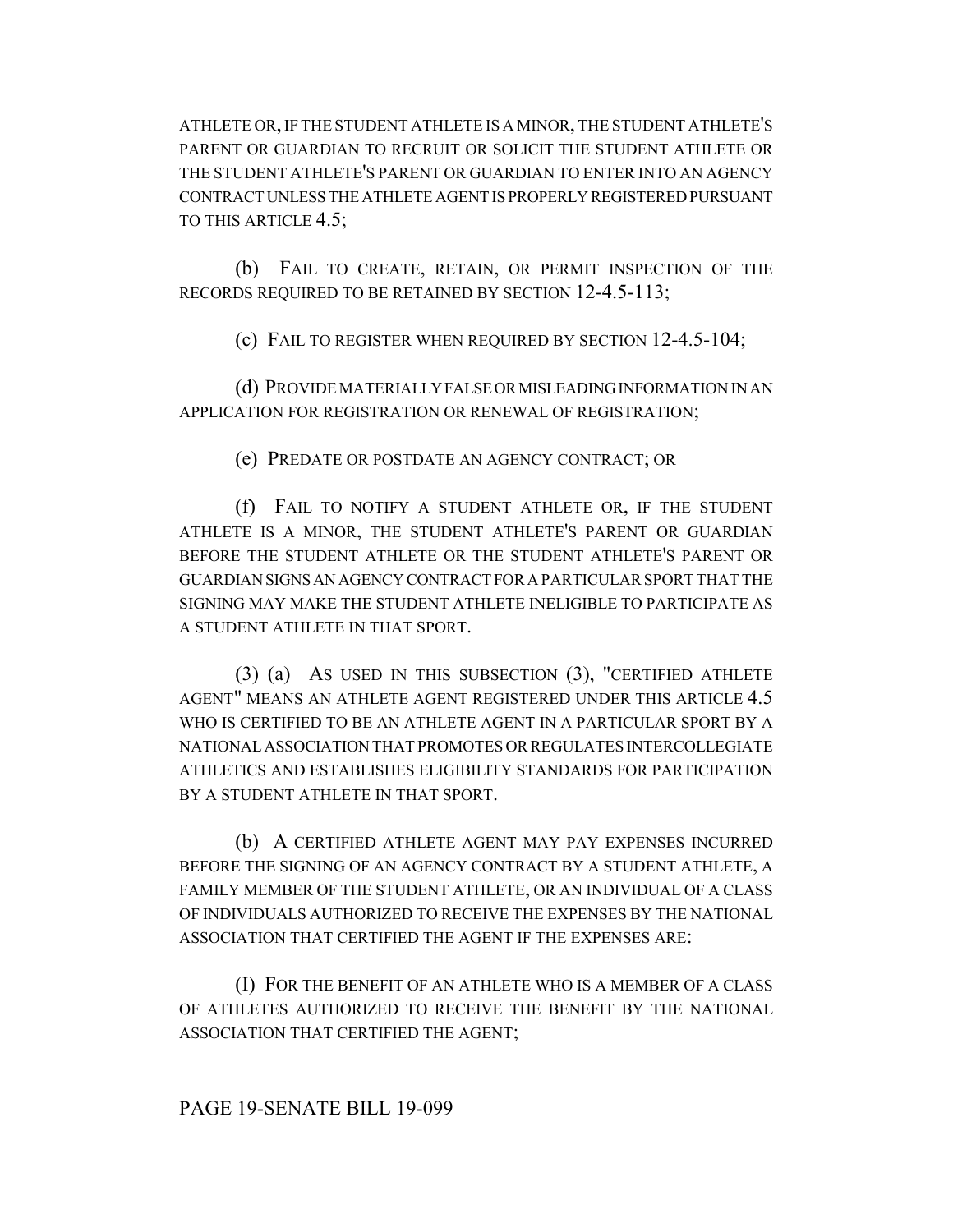(II) OF A TYPE AUTHORIZED TO BE PAID BY A CERTIFIED ATHLETE AGENT BY THE NATIONAL ASSOCIATION THAT CERTIFIED THE AGENT; AND

(III) FOR A PURPOSE AUTHORIZED BY THE NATIONAL ASSOCIATION THAT CERTIFIED THE AGENT.

**12-4.5-115. Criminal penalties.** AN ATHLETE AGENT WHO VIOLATES SECTION 12-4.5-114 COMMITS A CLASS 2 MISDEMEANOR AND SHALL BE PUNISHED AS PROVIDED IN SECTION 18-1.3-501 FOR THE FIRST OFFENSE, AND COMMITS A CLASS 6 FELONY AND SHALL BE PUNISHED AS PROVIDED IN SECTION 18-1.3-401 FOR A SECOND OR SUBSEQUENT OFFENSE.

**12-4.5-116. Civil remedy.** (1) AN EDUCATIONAL INSTITUTION OR STUDENT ATHLETE MAY BRING AN ACTION FOR DAMAGES AGAINST AN ATHLETE AGENT IF THE EDUCATIONAL INSTITUTION OR STUDENT ATHLETE IS ADVERSELY AFFECTED BY AN ACT OR OMISSION OF THE ATHLETE AGENT IN VIOLATION OF THIS ARTICLE 4.5.AN EDUCATIONAL INSTITUTION OR STUDENT ATHLETE IS ADVERSELY AFFECTED BY AN ACT OR OMISSION OF AN ATHLETE AGENT ONLY IF, BECAUSE OF THE ACT OR OMISSION, THE EDUCATIONAL INSTITUTION OR AN INDIVIDUAL WHO WAS A STUDENT ATHLETE AT THE TIME OF THE ACT OR OMISSION AND WHO WAS ALSO ENROLLED IN THE EDUCATIONAL INSTITUTION:

(a) IS SUSPENDED OR DISQUALIFIED FROM PARTICIPATION IN AN INTERSCHOLASTIC OR INTERCOLLEGIATE SPORTS EVENT BY OR UNDER THE RULES OF A STATE OR NATIONAL FEDERATION OR ASSOCIATION THAT PROMOTES OR REGULATES INTERSCHOLASTIC OR INTERCOLLEGIATE SPORTS; OR

(b) SUFFERS FINANCIAL DAMAGE.

(2) A PLAINTIFF THAT PREVAILS IN AN ACTION UNDER THIS SECTION MAY RECOVER COSTS AND REASONABLE ATTORNEY FEES. AN ATHLETE AGENT FOUND LIABLE UNDER THIS SECTION FORFEITS ANY RIGHT OF PAYMENT FOR ANYTHING OF BENEFIT OR VALUE PROVIDED TO THE STUDENT ATHLETE AND SHALL REFUND ANY CONSIDERATION PAID TO THE ATHLETE AGENT BY OR ON BEHALF OF THE STUDENT ATHLETE.

(3) A VIOLATION OF THIS ARTICLE 4.5 IS A DECEPTIVE TRADE PRACTICE PURSUANT TO SECTION 6-1-105 (1)(kkk).

## PAGE 20-SENATE BILL 19-099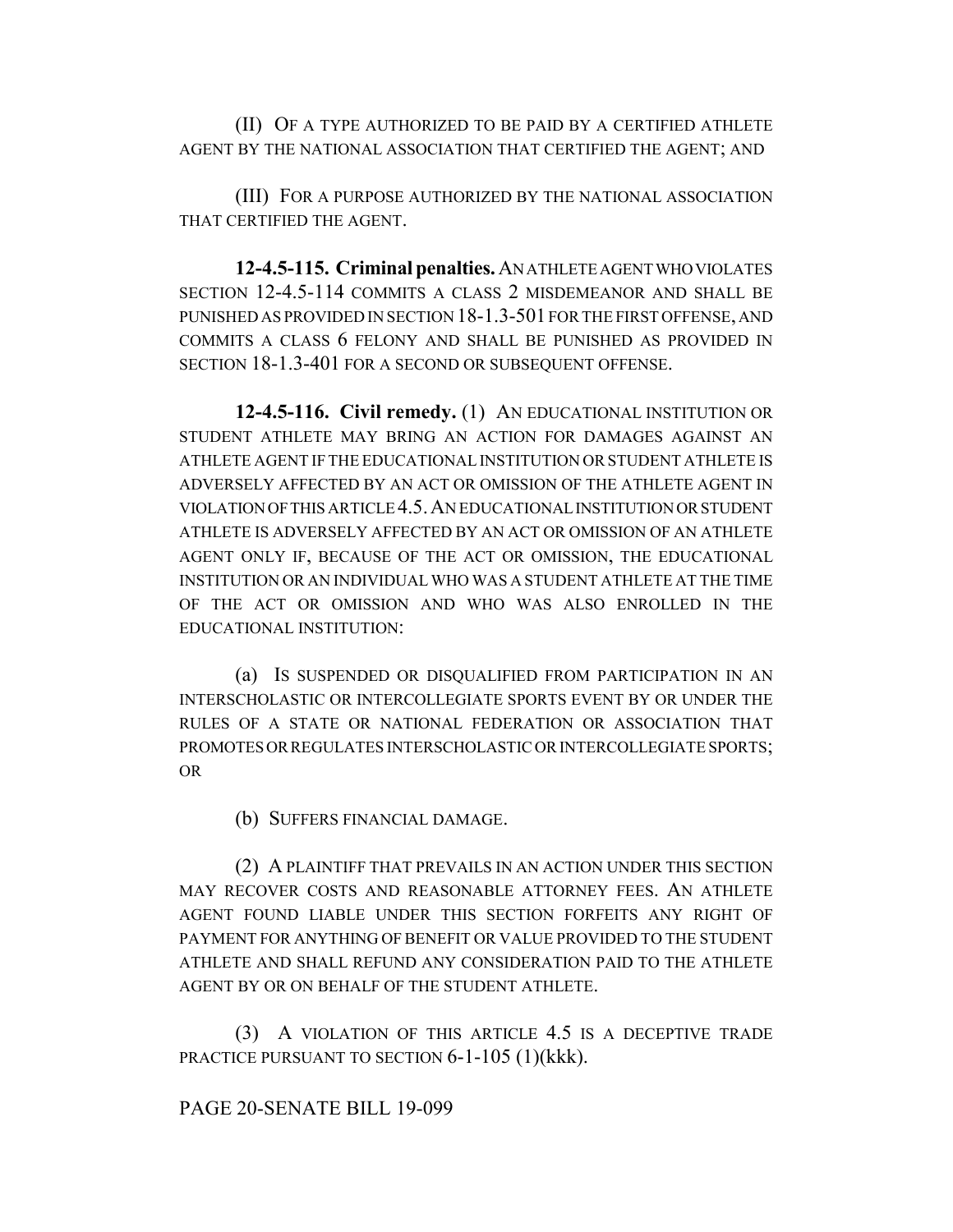**12-4.5-117. Civil penalty.** ON MOTION OF THE ATTORNEY GENERAL OR THE DISTRICT ATTORNEY, THE COURT MAY IMPOSE A CIVIL PENALTY OF NOT LESS THAN TWENTY-FIVE THOUSAND DOLLARS BUT NOT MORE THAN FIFTY THOUSAND DOLLARS FOR A VIOLATION OF THIS ARTICLE 4.5. MONEY COLLECTED UNDER THIS SECTION SHALL BE TRANSMITTED TO THE STATE TREASURER AND CREDITED TO THE GENERAL FUND.

**12-4.5-118. Uniformity of application and construction.** IN APPLYING AND CONSTRUING THIS UNIFORM ACT, CONSIDERATION MUST BE GIVEN TO THE NEED TO PROMOTE UNIFORMITY OF THE LAW WITH RESPECT TO ITS SUBJECT MATTER AMONG STATES THAT ENACT IT.

**12-4.5-119. Relation to electronic signatures in global and** national commerce act. THIS ARTICLE 4.5 MODIFIES, LIMITS, OR SUPERSEDES THE FEDERAL "ELECTRONIC SIGNATURES IN GLOBAL AND NATIONAL COMMERCE ACT", 15 U.S.C. SEC. 7001 ET SEQ., BUT DOES NOT MODIFY, LIMIT, OR SUPERSEDE SECTION 101 (c) OF THAT ACT, 15U.S.C. SEC. 7001 (c), OR AUTHORIZE ELECTRONIC DELIVERY OF ANY OF THE NOTICES DESCRIBED IN SECTION 103 (b) OF THAT ACT, 15 U.S.C. SEC. 7003 (b).

**12-4.5-120. Fees - gifts, grants, donations - software.** (1) (a) THE DIRECTOR SHALL TRANSFER ALL FEES COLLECTED PURSUANT TO THIS ARTICLE 4.5 TO THE STATE TREASURER, WHO SHALL CREDIT THEM TO THE DIVISION OF PROFESSIONS AND OCCUPATIONS CASH FUND, CREATED IN SECTION 24-34-105 (2)(b)(I), REFERRED TO IN THIS SECTION AS THE "FUND".

(b) SUBJECT TO ANNUAL APPROPRIATION BY THE GENERAL ASSEMBLY, THE DIRECTOR MAY EXPEND MONEY FROM THE FUND TO ADMINISTER THIS ARTICLE 4.5.

(2) THE DIRECTOR MAY SEEK, ACCEPT, AND EXPEND GIFTS, GRANTS, OR DONATIONS FROM PRIVATE OR PUBLIC SOURCES FOR THE PURPOSES OF THIS ARTICLE 4.5.

(3) TO REDUCE THE FISCAL IMPACTS OF ADMINISTERING THIS ARTICLE 4.5 AND IN FURTHERANCE OF THE DUTIES SPECIFIED IN SECTION 12-4.5-105 (4), THE DIRECTOR IS AUTHORIZED AND ENCOURAGED TO COORDINATE WITH THE ADMINISTRATORS OF ATHLETE AGENT REGISTRATION PROGRAMS IN OTHER STATES REGARDING COST-EFFECTIVE MEANS TO REGISTER ATHLETE AGENTS, INCLUDING THE SHARING OF NECESSARY SOFTWARE.

## PAGE 21-SENATE BILL 19-099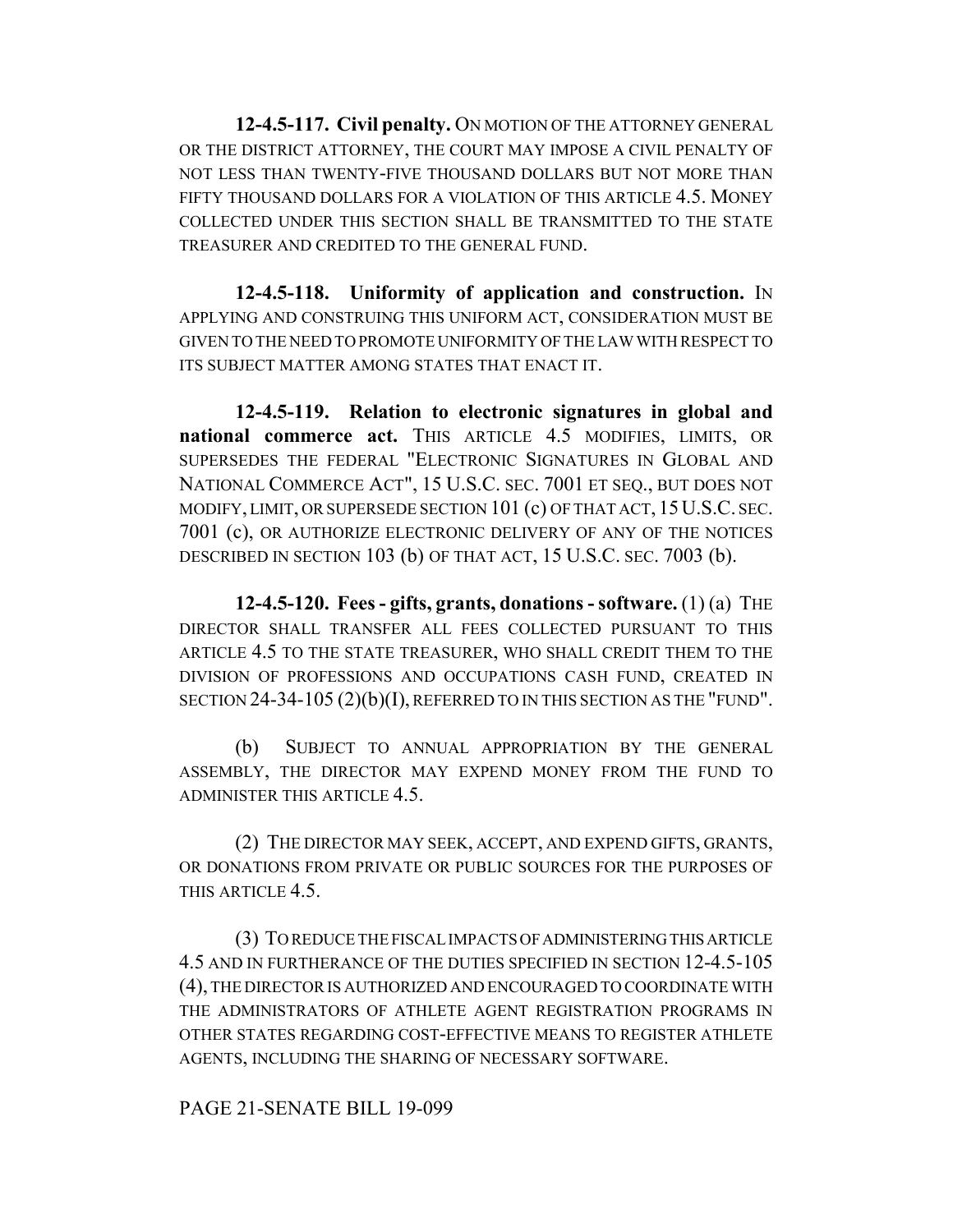**12-4.5-121. Repeal of article.** THIS ARTICLE 4.5 IS REPEALED, EFFECTIVE SEPTEMBER 1, 2027. BEFORE THE REPEAL, THIS ARTICLE 4.5 IS SCHEDULED FOR REVIEW IN ACCORDANCE WITH SECTION 24-34-104.

**SECTION 3.** In Colorado Revised Statutes, 23-16-104, **amend** (1) introductory portion and  $(1)(d)$  as follows:

**23-16-104. Agent contracts - contents - notice - termination.** (1) In addition to the requirements specified in section 23-16-209 12-4.5-110 for contracts with athlete agents, any agent contract entered into between an athlete agent and a student athlete shall MUST also include:

(d) In addition to the warning required to be given to the student athlete as specified in section  $23-16-209$  (c) 12-4.5-110 (3), the following statement in at least ten-point type that is bold-faced, capitalized, underlined, or otherwise conspicuously set out from surrounding written material:

## **WARNING TO STUDENT ATHLETE:**

**DO NOT SIGN THIS CONTRACT UNTIL YOU HAVE READ IT OR IF IT CONTAINS BLANK SPACES. DO NOT SIGN THIS CONTRACT IF IT DOES NOT SPECIFY ALL OF THE GUARANTEES MADE TO YOU BY THE ATHLETE AGENT. IF YOU DECIDE THAT YOU DO NOT WISH TO PURCHASE THE SERVICES OF THE ATHLETE AGENT, YOU MAY CANCEL THIS CONTRACT BY NOTIFYING THE ATHLETE AGENT IN WRITING OF YOUR DESIRE TO CANCEL THE CONTRACT WITHIN FOURTEEN DAYS AFTER THE DATE ON WHICH YOU SIGN THIS CONTRACT.**

**SECTION 4.** In Colorado Revised Statutes, 24-34-104, **add**  $(28)(a)(III)$  as follows:

**24-34-104. General assembly review of regulatory agencies and functions for repeal, continuation, or reestablishment - legislative declaration - repeal.** (28) (a) The following agencies, functions, or both, are scheduled for repeal on September 1, 2027:

PAGE 22-SENATE BILL 19-099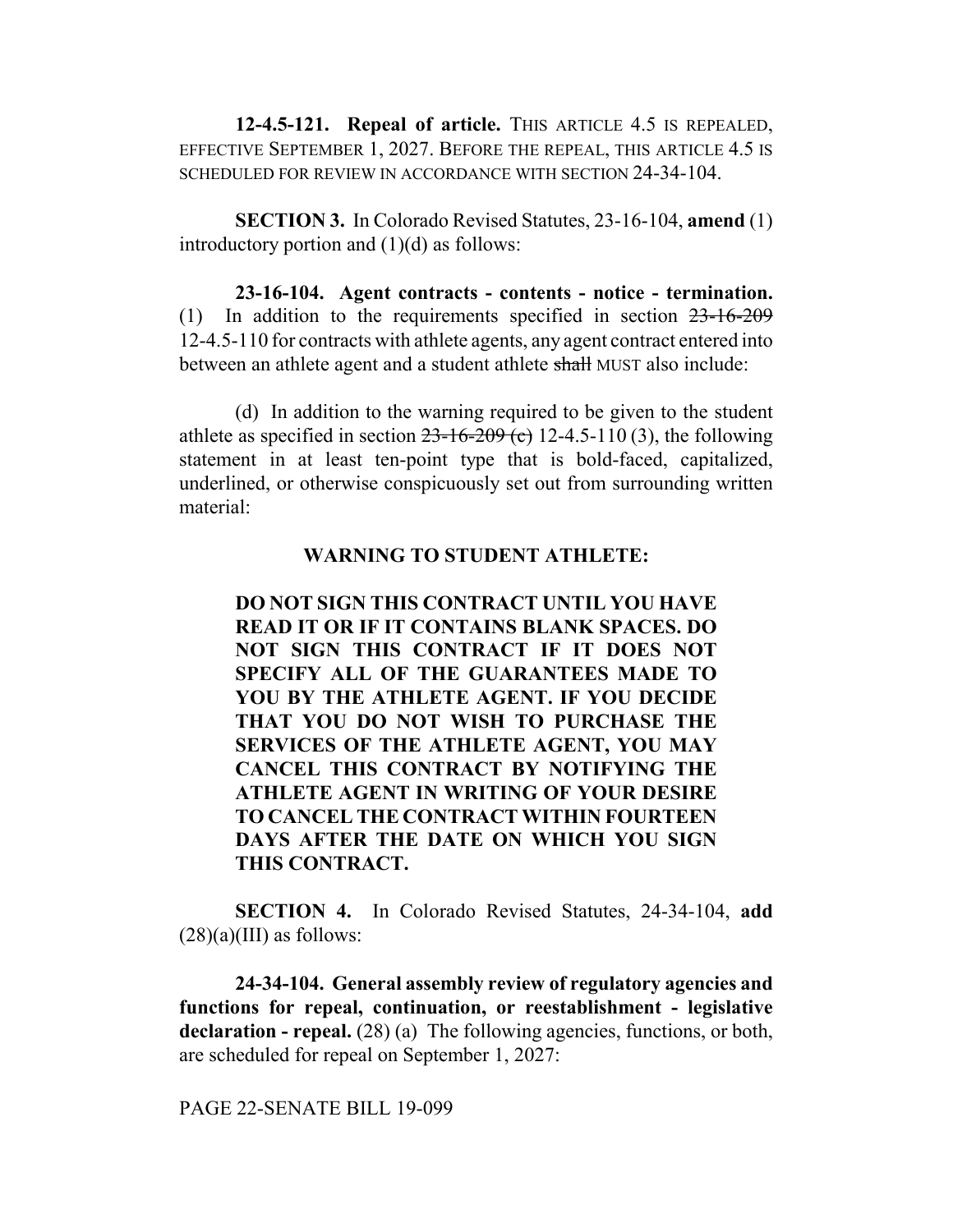(III) THE REGISTRATION OF ATHLETE AGENTS WHO REPRESENT STUDENT ATHLETES PURSUANT TO THE "REVISED UNIFORM ATHLETE AGENTS ACT (2015)", ARTICLE 4.5 OF TITLE 12.

**SECTION 5.** In Colorado Revised Statutes, 6-1-105, **add** (1)(kkk) as follows:

**6-1-105. Deceptive trade practices.** (1) A person engages in a deceptive trade practice when, in the course of the person's business, vocation, or occupation, the person:

(kkk) VIOLATES ARTICLE 4.5 OF TITLE 12.

**SECTION 6.** In Colorado Revised Statutes, **add to title 12 as repealed and reenacted by House Bill 19-1172** article 103 as follows:

## **ARTICLE 103 Revised Uniform Athlete Agents Act (2015)**

**12-103-101. Short title.** THE SHORT TITLE OF THIS ARTICLE 103 IS THE "REVISED UNIFORM ATHLETE AGENTS ACT (2015)".

**12-103-102. Applicability of common provisions.** ARTICLES 1 AND 20 OF THIS TITLE 12 APPLY, ACCORDING TO THEIR TERMS, TO THIS ARTICLE 103.

**12-103-103. Definitions.** AS USED IN THIS ARTICLE 103, UNLESS THE CONTEXT OTHERWISE REQUIRES:

(1) "AGENCY CONTRACT" MEANS AN AGREEMENT IN WHICH A STUDENT ATHLETE AUTHORIZES A PERSON TO NEGOTIATE OR SOLICIT ON BEHALF OF THE STUDENT ATHLETE A PROFESSIONAL-SPORTS-SERVICES CONTRACT OR AN ENDORSEMENT CONTRACT.

(2) "ATHLETE AGENT":

(a) MEANS AN INDIVIDUAL, WHETHER OR NOT REGISTERED UNDER THIS ARTICLE 103, WHO:

(I) DIRECTLY OR INDIRECTLY RECRUITS OR SOLICITS A STUDENT

PAGE 23-SENATE BILL 19-099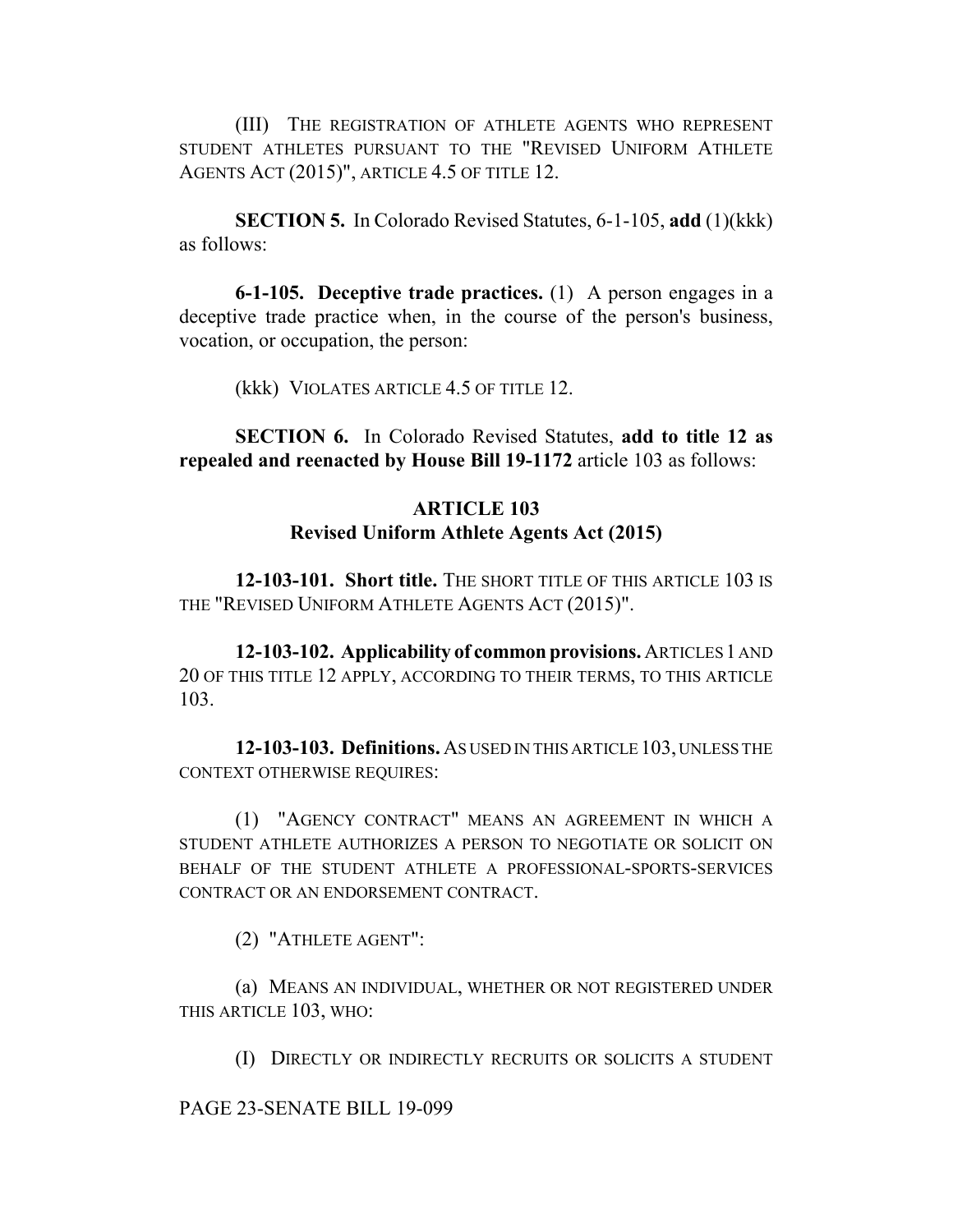ATHLETE TO ENTER INTO AN AGENCY CONTRACT OR, FOR COMPENSATION, PROCURES EMPLOYMENT OR OFFERS, PROMISES, ATTEMPTS, OR NEGOTIATES TO OBTAIN EMPLOYMENT FOR A STUDENT ATHLETE AS A PROFESSIONAL ATHLETE OR MEMBER OF A PROFESSIONAL SPORTS TEAM OR ORGANIZATION;

(II) FOR COMPENSATION OR IN ANTICIPATION OF COMPENSATION RELATED TO A STUDENT ATHLETE'S PARTICIPATION IN ATHLETICS:

(A) SERVES THE STUDENT ATHLETE IN AN ADVISORY CAPACITY ON A MATTER RELATED TO FINANCES, BUSINESS PURSUITS, OR CAREER MANAGEMENT DECISIONS, UNLESS THE INDIVIDUAL IS AN EMPLOYEE OF AN EDUCATIONAL INSTITUTION AND IS ACTING EXCLUSIVELY AS AN EMPLOYEE OF THE INSTITUTION FOR THE BENEFIT OF THE INSTITUTION; OR

(B) MANAGES THE BUSINESS AFFAIRS OF THE STUDENT ATHLETE BY PROVIDING ASSISTANCE WITH BILLS, PAYMENTS, CONTRACTS, OR TAXES; OR

(III) IN ANTICIPATION OF REPRESENTING A STUDENT ATHLETE FOR A PURPOSE RELATED TO THE STUDENT ATHLETE'S PARTICIPATION IN ATHLETICS:

(A) GIVES CONSIDERATION TO THE STUDENT ATHLETE OR ANOTHER PERSON;

(B) SERVES THE STUDENT ATHLETE IN AN ADVISORY CAPACITY ON A MATTER RELATED TO FINANCES, BUSINESS PURSUITS, OR CAREER MANAGEMENT DECISIONS; OR

(C) MANAGES THE BUSINESS AFFAIRS OF THE STUDENT ATHLETE BY PROVIDING ASSISTANCE WITH BILLS, PAYMENTS, CONTRACTS, OR TAXES; BUT

(b) DOES NOT INCLUDE AN INDIVIDUAL WHO:

(I) ACTS SOLELY ON BEHALF OF A PROFESSIONAL SPORTS TEAM OR ORGANIZATION; OR

(II) IS A LICENSED, REGISTERED, OR CERTIFIED PROFESSIONAL AND OFFERS OR PROVIDES SERVICES TO A STUDENT ATHLETE THAT ARE CUSTOMARILY PROVIDED BY MEMBERS OF THE PROFESSION, UNLESS THE INDIVIDUAL:

PAGE 24-SENATE BILL 19-099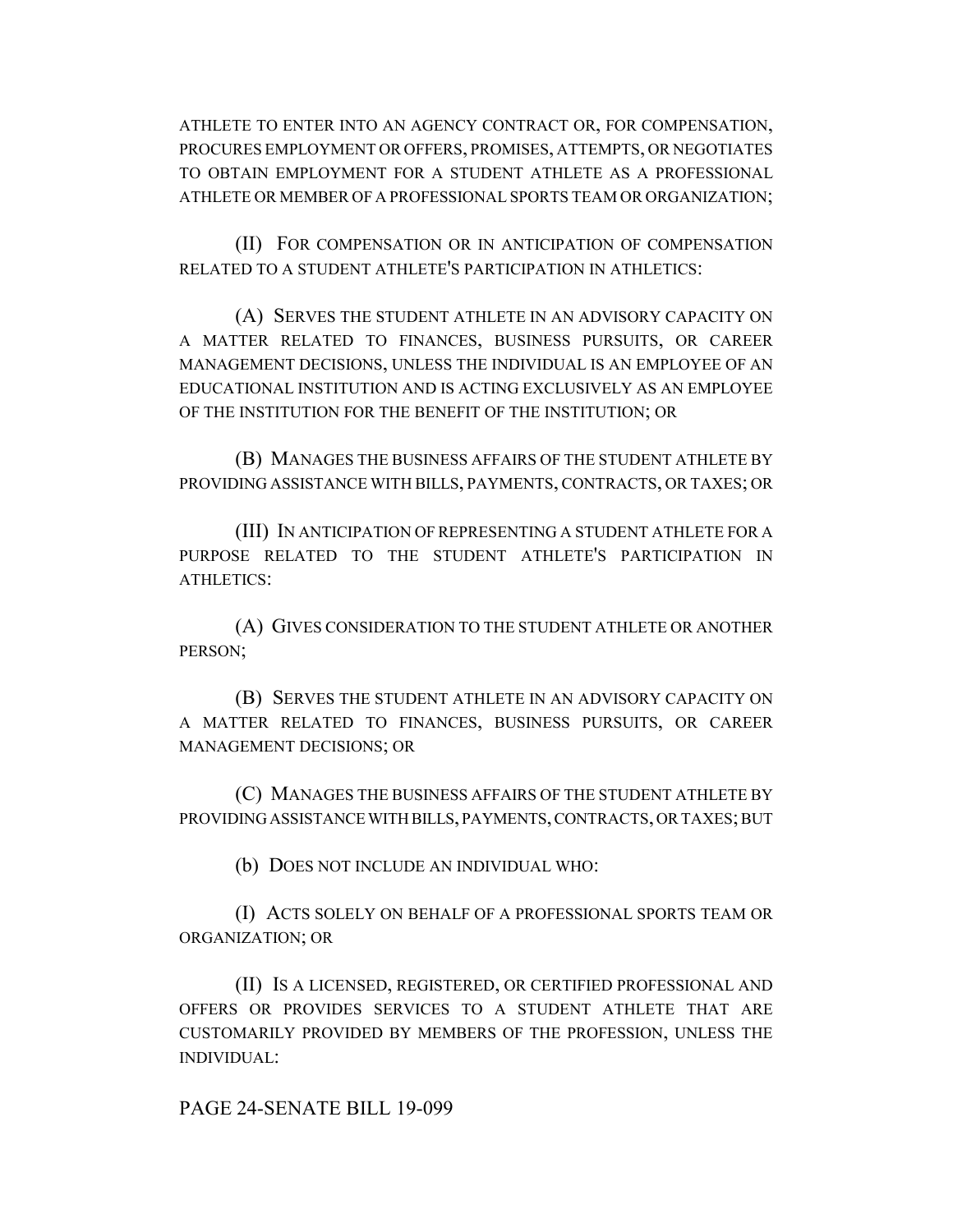(A) ALSO RECRUITS OR SOLICITS THE STUDENT ATHLETE TO ENTER INTO AN AGENCY CONTRACT;

(B) ALSO, FOR COMPENSATION, PROCURES EMPLOYMENT OR OFFERS, PROMISES, ATTEMPTS, OR NEGOTIATES TO OBTAIN EMPLOYMENT FOR THE ATHLETE AS A PROFESSIONAL ATHLETE OR MEMBER OF A PROFESSIONAL SPORTS TEAM OR ORGANIZATION; OR

(C) RECEIVES CONSIDERATION FOR PROVIDING THE SERVICES, WHICH CONSIDERATION IS CALCULATED USING A DIFFERENT METHOD THAN FOR AN INDIVIDUAL WHO IS NOT A STUDENT ATHLETE.

(3) "ATHLETIC DIRECTOR" MEANS THE INDIVIDUAL RESPONSIBLE FOR ADMINISTERING THE OVERALL ATHLETIC PROGRAM OF AN EDUCATIONAL INSTITUTION OR, IF AN EDUCATIONAL INSTITUTION HAS SEPARATELY ADMINISTERED ATHLETIC PROGRAMS FOR MALE STUDENTS AND FEMALE STUDENTS, THE ATHLETIC PROGRAM FOR MALES OR THE ATHLETIC PROGRAM FOR FEMALES, AS APPROPRIATE.

(4) "EDUCATIONAL INSTITUTION" MEANS A PUBLIC OR PRIVATE ELEMENTARY SCHOOL, SECONDARY SCHOOL, TECHNICAL OR VOCATIONAL SCHOOL, COMMUNITY COLLEGE, COLLEGE, OR UNIVERSITY.

(5) "ENDORSEMENT CONTRACT" MEANS AN AGREEMENT UNDER WHICH A STUDENT ATHLETE IS EMPLOYED OR RECEIVES CONSIDERATION TO USE ANY VALUE THAT THE STUDENT ATHLETE MAY HAVE BECAUSE OF PUBLICITY, REPUTATION, FOLLOWING, OR FAME OBTAINED BECAUSE OF ATHLETIC ABILITY OR PERFORMANCE.

(6) "ENROLLED" MEANS REGISTERED FOR COURSES AND ATTENDING ATHLETIC PRACTICE OR CLASS. "ENROLLS" HAS A CORRESPONDING MEANING.

(7) "INTERCOLLEGIATE SPORT" MEANS A SPORT PLAYED AT THE COLLEGIATE LEVEL FOR WHICH ELIGIBILITY REQUIREMENTS FOR PARTICIPATION BY A STUDENT ATHLETE ARE ESTABLISHED BY A NATIONAL ASSOCIATION THAT PROMOTES OR REGULATES COLLEGIATE ATHLETICS.

(8) "INTERSCHOLASTIC SPORT" MEANS A SPORT PLAYED BETWEEN EDUCATIONAL INSTITUTIONS THAT ARE NOT COMMUNITY COLLEGES, COLLEGES, OR UNIVERSITIES.

## PAGE 25-SENATE BILL 19-099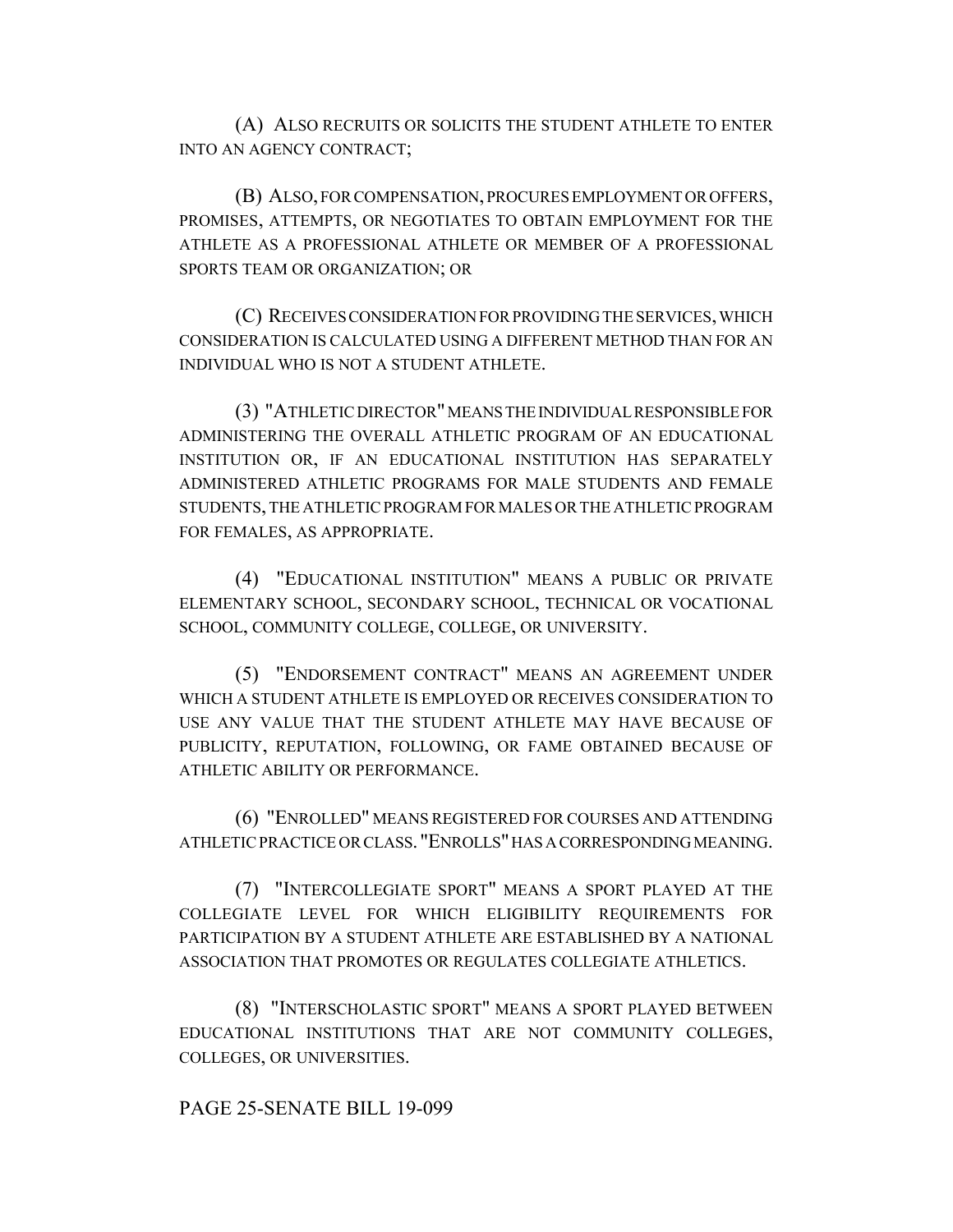(9) "LICENSED, REGISTERED, OR CERTIFIED PROFESSIONAL" MEANS AN INDIVIDUAL LICENSED, REGISTERED, OR CERTIFIED AS AN ATTORNEY, DEALER IN SECURITIES, FINANCIAL PLANNER, INSURANCE AGENT, REAL ESTATE BROKER OR SALES AGENT, TAX CONSULTANT, ACCOUNTANT, OR MEMBER OF A PROFESSION, OTHER THAN THAT OF ATHLETE AGENT, WHO IS LICENSED, REGISTERED, OR CERTIFIED BY THE STATE OR A NATIONALLY RECOGNIZED ORGANIZATION THAT LICENSES, REGISTERS, OR CERTIFIES MEMBERS OF THE PROFESSION ON THE BASIS OF EXPERIENCE, EDUCATION, OR TESTING.

(10) "PERSON" MEANS AN INDIVIDUAL; ESTATE; BUSINESS OR NONPROFIT ENTITY; PUBLIC CORPORATION; GOVERNMENT OR GOVERNMENTAL SUBDIVISION, AGENCY, OR INSTRUMENTALITY; OR OTHER LEGAL ENTITY.

(11) "PROFESSIONAL-SPORTS-SERVICES CONTRACT" MEANS AN AGREEMENT UNDER WHICH AN INDIVIDUAL IS EMPLOYED AS A PROFESSIONAL ATHLETE OR AGREES TO RENDER SERVICES AS A PLAYER ON A PROFESSIONAL SPORTS TEAM OR WITH A PROFESSIONAL SPORTS ORGANIZATION.

(12) "RECORD" MEANS INFORMATION THAT IS INSCRIBED ON A TANGIBLE MEDIUM OR THAT IS STORED IN AN ELECTRONIC OR OTHER MEDIUM AND IS RETRIEVABLE IN PERCEIVABLE FORM.

(13) "RECRUIT OR SOLICIT" MEANS TO ATTEMPT TO INFLUENCE THE CHOICE OF AN ATHLETE AGENT BY A STUDENT ATHLETE OR, IF THE STUDENT ATHLETE IS A MINOR, A PARENT OR GUARDIAN OF THE ATHLETE. THE TERM DOES NOT INCLUDE GIVING ADVICE ON THE SELECTION OF A PARTICULAR ATHLETE AGENT IN A FAMILY, COACHING, OR SOCIAL SITUATION UNLESS THE INDIVIDUAL GIVING THE ADVICE DOES SO BECAUSE OF THE RECEIPT OR ANTICIPATED RECEIPT OF AN ECONOMIC BENEFIT, DIRECTLY OR INDIRECTLY, FROM THE ATHLETE AGENT.

(14) "SIGN" MEANS, WITH PRESENT INTENT TO AUTHENTICATE OR ADOPT A RECORD:

(a) TO EXECUTE OR ADOPT A TANGIBLE SYMBOL; OR

(b) TO ATTACH TO OR LOGICALLY ASSOCIATE WITH THE RECORD AN ELECTRONIC SYMBOL, SOUND, OR PROCESS.

## PAGE 26-SENATE BILL 19-099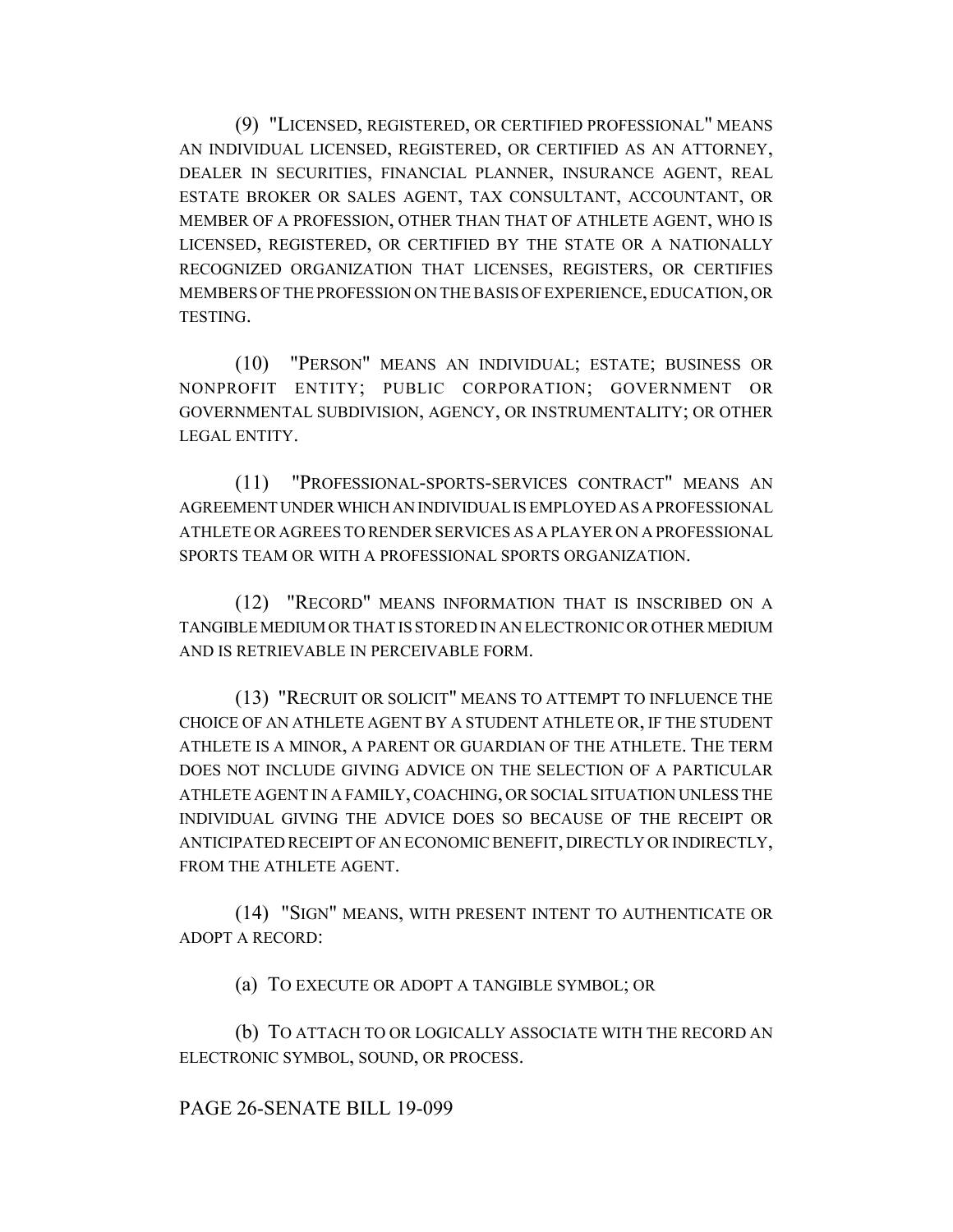(15) "STATE" MEANS A STATE OF THE UNITED STATES, THE DISTRICT OF COLUMBIA,PUERTO RICO, THE UNITED STATES VIRGIN ISLANDS, OR ANY TERRITORY OR INSULAR POSSESSION SUBJECT TO THE JURISDICTION OF THE UNITED STATES.

(16) "STUDENT ATHLETE" MEANS AN INDIVIDUAL WHO IS ELIGIBLE TO ATTEND AN EDUCATIONAL INSTITUTION AND ENGAGES IN, IS ELIGIBLE TO ENGAGE IN, OR MAY BE ELIGIBLE IN THE FUTURE TO ENGAGE IN, ANY INTERSCHOLASTIC OR INTERCOLLEGIATE SPORT. "STUDENT ATHLETE" DOES NOT INCLUDE AN INDIVIDUAL PERMANENTLY INELIGIBLE TO PARTICIPATE IN A PARTICULAR INTERSCHOLASTIC OR INTERCOLLEGIATE SPORT FOR PURPOSES OF THAT SPORT.

**12-103-104. Procedure - rules.** THE "STATE ADMINISTRATIVE PROCEDURE ACT", ARTICLE 4 OF TITLE 24, APPLIES TO THIS ARTICLE 103. THE DIRECTOR MAY ADOPT RULES PURSUANT TO THE "STATE ADMINISTRATIVE PROCEDURE ACT" AND SECTION 12-20-204 TO IMPLEMENT THIS ARTICLE 103.

**12-103-105. Athlete agent - registration required - void contract.** (1) EXCEPT AS OTHERWISE PROVIDED IN SUBSECTION (2) OF THIS SECTION, EFFECTIVE JANUARY 1,2020, AN INDIVIDUAL SHALL NOT ACT AS AN ATHLETE AGENT IN THIS STATE WITHOUT HOLDING A VALID REGISTRATION UNDER THIS ARTICLE 103.

(2) BEFORE BEING ISSUED A REGISTRATION UNDER THIS ARTICLE 103, AN INDIVIDUAL MAY ACT AS AN ATHLETE AGENT IN THIS STATE FOR ALL PURPOSES, EXCEPT SIGNING AN AGENCY CONTRACT, IF:

(a) A STUDENT ATHLETE OR ANOTHER PERSON ACTING ON BEHALF OF THE STUDENT ATHLETE INITIATES COMMUNICATION WITH THE INDIVIDUAL; AND

(b) NOT LATER THAN SEVEN DAYS AFTER AN INITIAL ACTION THAT REQUIRES THE INDIVIDUAL TO REGISTER AS AN ATHLETE AGENT AND THAT OCCURS ON OR AFTER JANUARY 1, 2020, THE INDIVIDUAL SUBMITS AN APPLICATION FOR REGISTRATION AS AN ATHLETE AGENT IN THIS STATE.

(3) AN AGENCY CONTRACT THAT RESULTS FROM CONDUCT IN VIOLATION OF THIS SECTION IS VOID, AND THE ATHLETE AGENT OR

## PAGE 27-SENATE BILL 19-099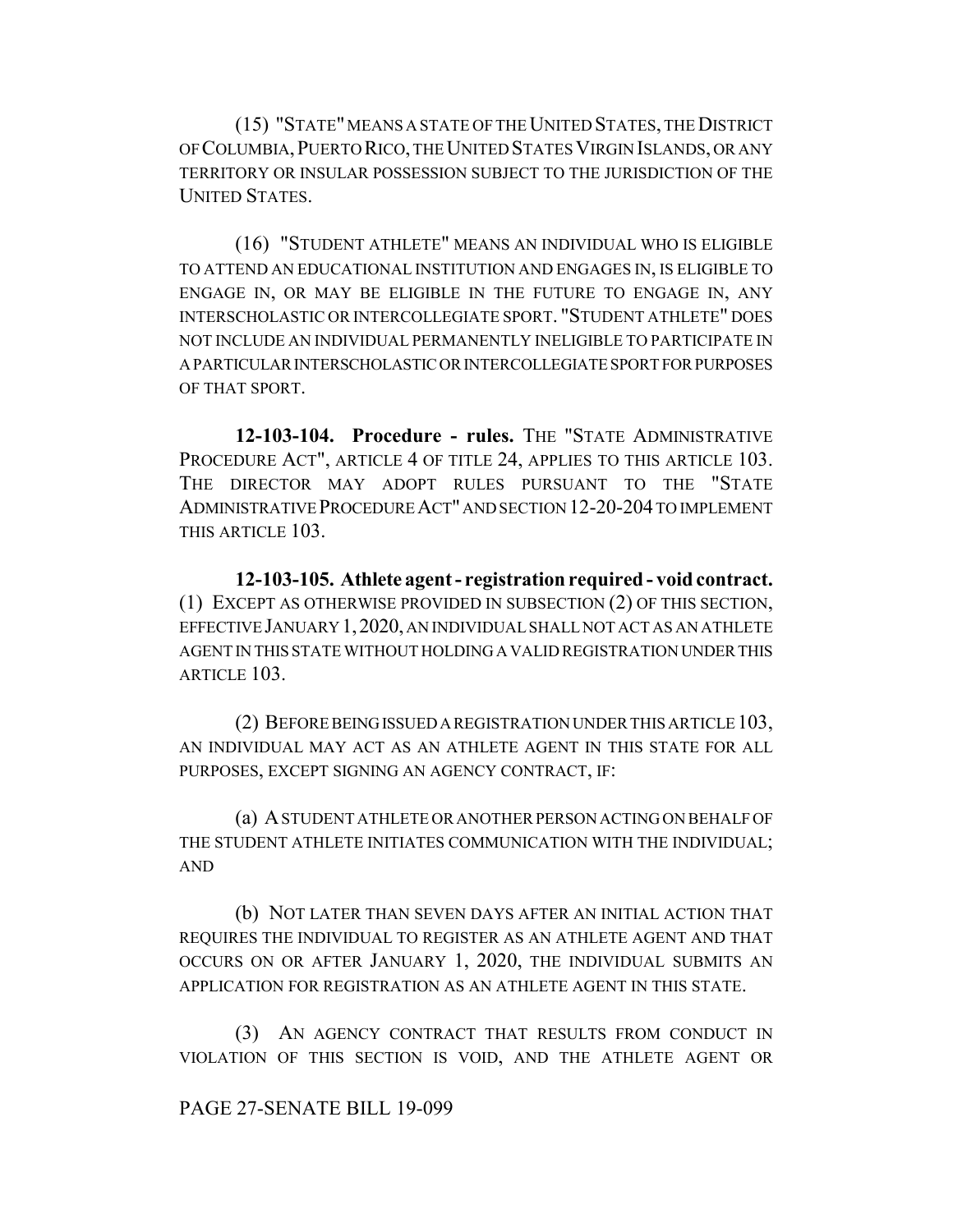INDIVIDUAL SHALL RETURN ANY CONSIDERATION RECEIVED UNDER THE CONTRACT.

**12-103-106. Registration as athlete agent - application requirements - reciprocal registration.** (1) AN APPLICANT FOR REGISTRATION AS AN ATHLETE AGENT MUST SUBMIT AN APPLICATION FOR REGISTRATION TO THE DIRECTOR IN A FORM PRESCRIBED BY THE DIRECTOR. THE APPLICANT MUST BE AN INDIVIDUAL, AND THE APPLICANT SHALL SIGN THE APPLICATION UNDER PENALTY OF PERJURY. THE APPLICATION MUST CONTAIN AT LEAST THE FOLLOWING INFORMATION:

(a) THE NAME AND DATE AND PLACE OF BIRTH OF THE APPLICANT AND THE FOLLOWING CONTACT INFORMATION FOR THE APPLICANT:

(I) THE ADDRESS OF THE APPLICANT'S PRINCIPAL PLACE OF BUSINESS;

(II) WORK AND MOBILE TELEPHONE NUMBERS; AND

(III) ANY MEANS OF COMMUNICATING ELECTRONICALLY, INCLUDING A FACSIMILE NUMBER, ELECTRONIC MAIL ADDRESS, AND PERSONAL AND BUSINESS OR EMPLOYER WEBSITES;

(b) THE NAME OF THE APPLICANT'S BUSINESS OR EMPLOYER, IF APPLICABLE, INCLUDING FOR EACH BUSINESS OR EMPLOYER ITS MAILING ADDRESS, TELEPHONE NUMBER, ORGANIZATION FORM, AND THE NATURE OF THE BUSINESS;

(c) EACH SOCIAL MEDIA ACCOUNT WITH WHICH THE APPLICANT OR THE APPLICANT'S BUSINESS OR EMPLOYER IS AFFILIATED;

(d) EACH BUSINESS OR OCCUPATION IN WHICH THE APPLICANT ENGAGED WITHIN FIVE YEARS BEFORE THE DATE OF THE APPLICATION, INCLUDING SELF-EMPLOYMENT AND EMPLOYMENT BY OTHERS, AND ANY PROFESSIONAL OR OCCUPATIONAL LICENSE, REGISTRATION, OR CERTIFICATION HELD BY THE APPLICANT DURING THAT TIME;

(e) A DESCRIPTION OF THE APPLICANT'S:

(I) FORMAL TRAINING AS AN ATHLETE AGENT;

PAGE 28-SENATE BILL 19-099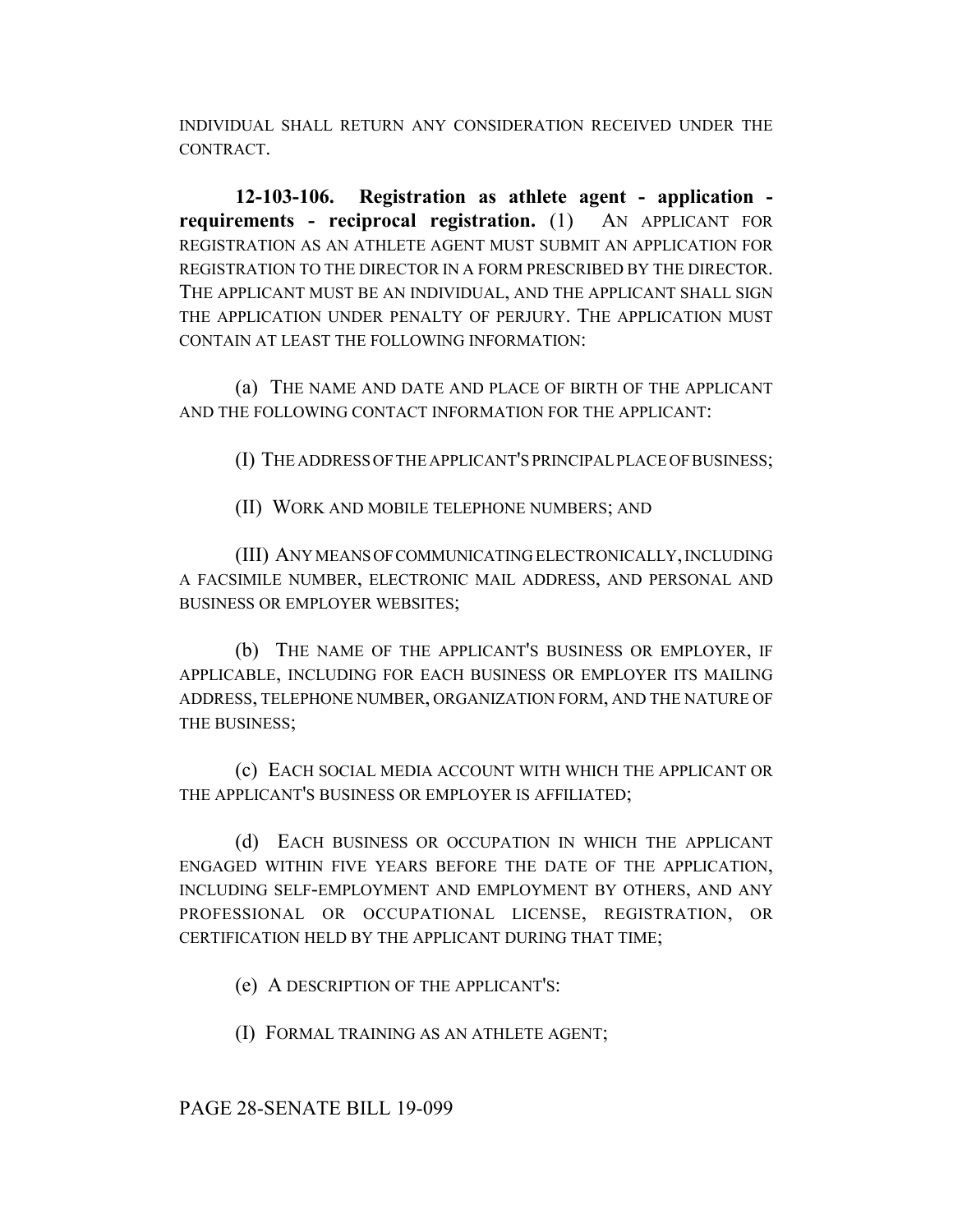## (II) PRACTICAL EXPERIENCE AS AN ATHLETE AGENT; AND

(III) EDUCATIONAL BACKGROUND RELATING TO THE APPLICANT'S ACTIVITIES AS AN ATHLETE AGENT;

(f) THE NAME OF EACH STUDENT ATHLETE FOR WHOM THE APPLICANT ACTED AS AN ATHLETE AGENT WITHIN THE FIVE YEARS PRIOR TO THE DATE OF THE APPLICATION OR, IF THE STUDENT ATHLETE IS A MINOR, THE NAME OF THE STUDENT ATHLETE'S PARENT OR GUARDIAN, TOGETHER WITH THE STUDENT ATHLETE'S SPORT AND LAST-KNOWN TEAM;

(g) THE NAME AND ADDRESS OF EACH PERSON WHO:

(I) IS A PARTNER, MEMBER, OFFICER, MANAGER, ASSOCIATE, OR PROFIT SHARER OR DIRECTLY OR INDIRECTLY HOLDS AN EQUITY INTEREST OF FIVE PERCENT OR GREATER OF THE ATHLETE AGENT'S BUSINESS IF IT IS NOT A CORPORATION; AND

(II) IS AN OFFICER OR DIRECTOR OF A CORPORATION EMPLOYING THE ATHLETE AGENT OR A SHAREHOLDER HAVING AN INTEREST OF FIVE PERCENT OR GREATER IN THE CORPORATION;

(h) A DESCRIPTION OF THE STATUS OF ANY APPLICATION BY THE APPLICANT, OR ANY PERSON NAMED PURSUANT TO SUBSECTION  $(1)(g)$  OF THIS SECTION, FOR A STATE OR FEDERAL BUSINESS, PROFESSIONAL, OR OCCUPATIONAL LICENSE, OTHER THAN AS AN ATHLETE AGENT, FROM A STATE OR FEDERAL AGENCY, INCLUDING ANY DENIAL, REFUSAL TO RENEW, SUSPENSION, WITHDRAWAL, OR TERMINATION OF THE LICENSE AND ANY REPRIMAND OR CENSURE RELATED TO THE LICENSE;

(i) WHETHER THE APPLICANT, OR ANY PERSON NAMED PURSUANT TO SUBSECTION  $(1)(g)$  OF THIS SECTION, HAS PLEADED GUILTY OR NO CONTEST TO, HAS BEEN CONVICTED OF, OR HAS CHARGES PENDING FOR, A CRIME THAT WOULD INVOLVE MORAL TURPITUDE OR BE A FELONY IF COMMITTED IN THIS STATE AND, IF SO, IDENTIFICATION OF:

(I) THE CRIME;

(II) THE LAW ENFORCEMENT AGENCY INVOLVED; AND

## PAGE 29-SENATE BILL 19-099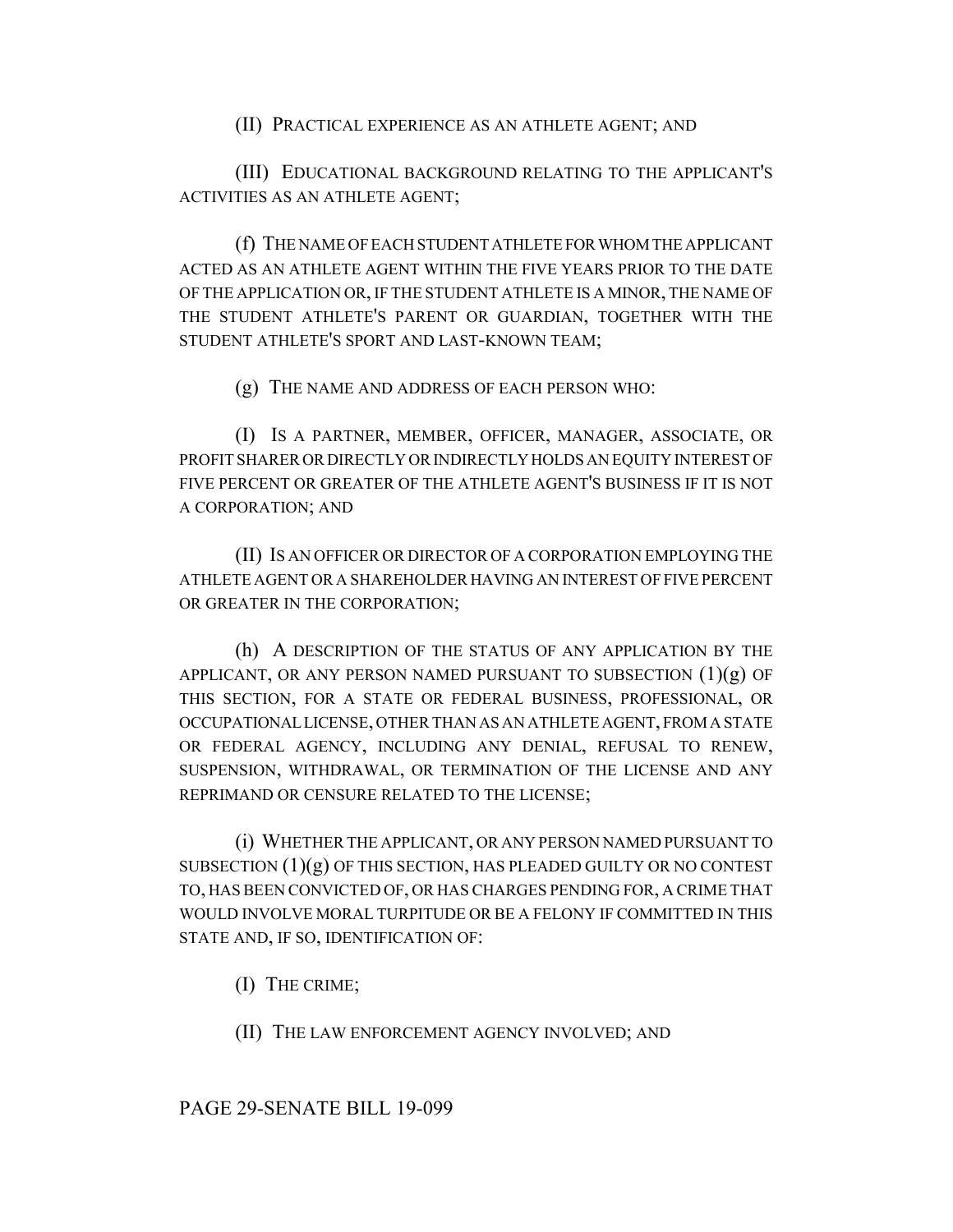(III) IF APPLICABLE, THE DATE OF THE CONVICTION AND THE FINE OR PENALTY IMPOSED;

(j) WHETHER, WITHIN FIFTEEN YEARS BEFORE THE DATE OF APPLICATION, THE APPLICANT, OR ANY PERSON NAMED PURSUANT TO SUBSECTION  $(1)(g)$  OF THIS SECTION, HAS BEEN A DEFENDANT OR RESPONDENT IN A CIVIL PROCEEDING, INCLUDING A PROCEEDING SEEKING AN ADJUDICATION AND, IF SO, THE DATE AND A FULL EXPLANATION OF EACH PROCEEDING;

(k) WHETHER THE APPLICANT, OR ANY PERSON NAMED PURSUANT TO SUBSECTION  $(1)(g)$  OF THIS SECTION, HAS AN UNSATISFIED JUDGMENT OR A JUDGMENT OF CONTINUING EFFECT, INCLUDING SPOUSAL MAINTENANCE OR A DOMESTIC ORDER IN THE NATURE OF CHILD SUPPORT, WHICH IS NOT CURRENT AT THE DATE OF THE APPLICATION;

(l) WHETHER, WITHIN TEN YEARS BEFORE THE DATE OF APPLICATION, THE APPLICANT, OR ANY PERSON NAMED PURSUANT TO SUBSECTION  $(1)(g)$ OF THIS SECTION, WAS ADJUDICATED BANKRUPT OR WAS AN OWNER OF A BUSINESS THAT WAS ADJUDICATED BANKRUPT;

(m) WHETHER THERE HAS BEEN ANY ADMINISTRATIVE OR JUDICIAL DETERMINATION THAT THE APPLICANT, OR ANY PERSON NAMED PURSUANT TO SUBSECTION  $(1)(g)$  OF THIS SECTION, MADE A FALSE, MISLEADING, DECEPTIVE, OR FRAUDULENT REPRESENTATION;

(n) EACH INSTANCE IN WHICH CONDUCT OF THE APPLICANT, OR ANY PERSON NAMED PURSUANT TO SUBSECTION  $(1)(g)$  OF THIS SECTION, RESULTED IN THE IMPOSITION OF A SANCTION, SUSPENSION, OR DECLARATION OF INELIGIBILITY TO PARTICIPATE IN AN INTERSCHOLASTIC, INTERCOLLEGIATE, OR PROFESSIONAL ATHLETIC EVENT ON A STUDENT ATHLETE OR A SANCTION ON AN EDUCATIONAL INSTITUTION;

(o) EACH SANCTION, SUSPENSION, OR DISCIPLINARY ACTION TAKEN AGAINST THE APPLICANT, OR ANY PERSON NAMED PURSUANT TO SUBSECTION (1)(g) OF THIS SECTION, ARISING OUT OF OCCUPATIONAL OR PROFESSIONAL CONDUCT;

(p) WHETHER THERE HAS BEEN A DENIAL OF AN APPLICATION FOR, SUSPENSION OR REVOCATION OF, REFUSAL TO RENEW, OR ABANDONMENT OF,

## PAGE 30-SENATE BILL 19-099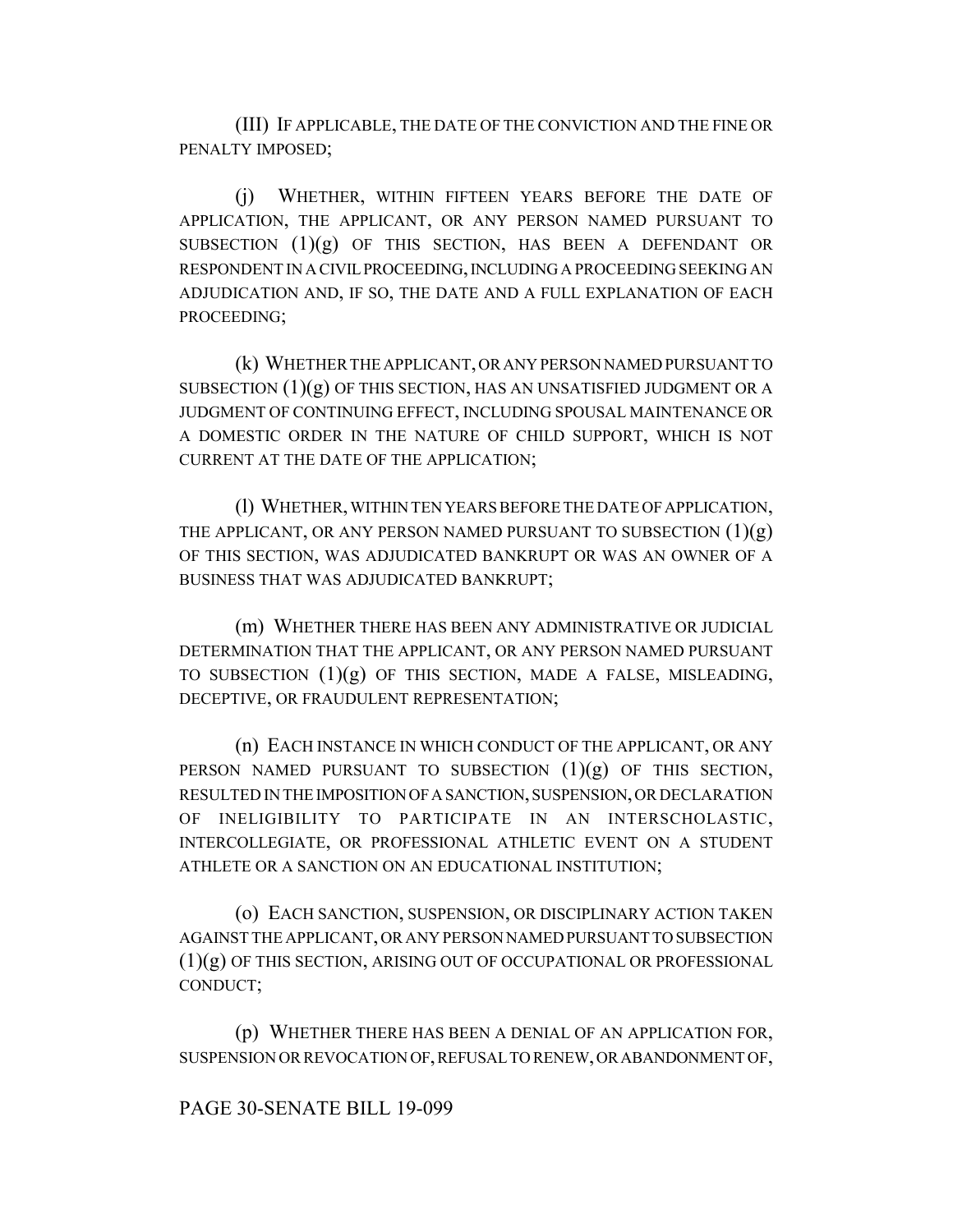THE REGISTRATION OF THE APPLICANT, OR ANY PERSON NAMED PURSUANT TO SUBSECTION  $(1)(g)$  OF THIS SECTION, AS AN ATHLETE AGENT IN ANY STATE;

(q) EACH STATE IN WHICH THE APPLICANT IS CURRENTLY REGISTERED AS AN ATHLETE AGENT OR HAS APPLIED TO BE REGISTERED AS AN ATHLETE AGENT;

(r) IF THE APPLICANT IS CERTIFIED OR REGISTERED BY A PROFESSIONAL LEAGUE OR PLAYERS ASSOCIATION:

(I) THE NAME OF THE LEAGUE OR ASSOCIATION;

(II) THE DATE OF CERTIFICATION OR REGISTRATION, AND THE DATE OF EXPIRATION OF THE CERTIFICATION OR REGISTRATION, IF ANY; AND

(III) IF APPLICABLE, THE DATE OF ANY DENIAL OF AN APPLICATION FOR, SUSPENSION OR REVOCATION OF, REFUSAL TO RENEW, WITHDRAWAL OF, OR TERMINATION OF, THE CERTIFICATION OR REGISTRATION OR ANY REPRIMAND OR CENSURE RELATED TO THE CERTIFICATION OR REGISTRATION; AND

(s) ANY ADDITIONAL INFORMATION REQUIRED BY THE DIRECTOR.

(2) INSTEAD OF PROCEEDING AS PROVIDED IN SUBSECTION (1) OF THIS SECTION, AN INDIVIDUAL REGISTERED AS AN ATHLETE AGENT IN ANOTHER STATE MAY APPLY FOR REGISTRATION AS AN ATHLETE AGENT IN THIS STATE BY SUBMITTING THE FOLLOWING INFORMATION TO THE DIRECTOR:

(a) A COPY OF THE APPLICATION FOR REGISTRATION IN THE OTHER STATE;

(b) A STATEMENT THAT IDENTIFIES ANY MATERIAL CHANGE IN THE INFORMATION ON THE APPLICATION IN THE OTHER STATE OR VERIFIES THERE IS NO MATERIAL CHANGE IN THE INFORMATION, SIGNED UNDER PENALTY OF PERJURY; AND

(c) A COPY OF THE REGISTRATION FROM THE OTHER STATE.

(3) THE DIRECTOR SHALL ISSUE A REGISTRATION TO AN INDIVIDUAL

PAGE 31-SENATE BILL 19-099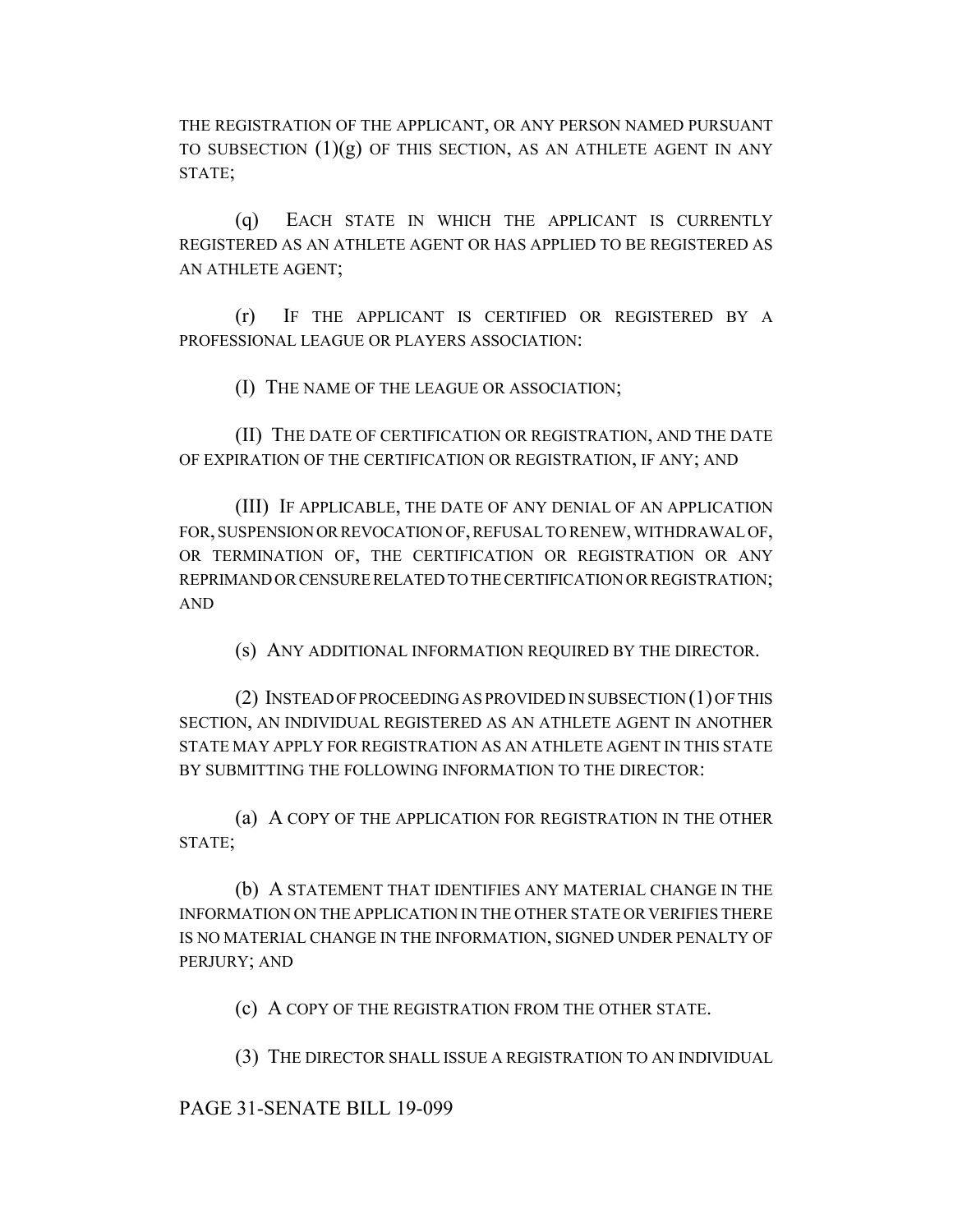WHO APPLIES FOR REGISTRATION PURSUANT TO SUBSECTION (2) OF THIS SECTION IF THE DIRECTOR DETERMINES THAT:

(a) THE APPLICATION AND REGISTRATION REQUIREMENTS OF THE OTHER STATE ARE SUBSTANTIALLY SIMILAR TO OR MORE RESTRICTIVE THAN THOSE OF THIS ARTICLE 103; AND

(b) THE REGISTRATION HAS NOT BEEN REVOKED OR SUSPENDED AND NO ACTION INVOLVING THE INDIVIDUAL'S CONDUCT AS AN ATHLETE AGENT IS PENDING AGAINST THE INDIVIDUAL OR THE INDIVIDUAL'S REGISTRATION IN ANY STATE.

(4) FOR PURPOSES OF IMPLEMENTING SUBSECTION (3) OF THIS SECTION, THE DIRECTOR SHALL:

(a) COOPERATE WITH NATIONAL ORGANIZATIONS CONCERNED WITH ATHLETE AGENT ISSUES AND AGENCIES IN OTHER STATES THAT REGISTER ATHLETE AGENTS TO DEVELOP A COMMON REGISTRATION FORM AND DETERMINE WHICH STATES HAVE LAWS THAT ARE SUBSTANTIALLY SIMILAR TO OR MORE RESTRICTIVE THAN THOSE OF THIS ARTICLE 103; AND

(b) EXCHANGE INFORMATION, INCLUDING INFORMATION RELATED TO ACTIONS TAKEN AGAINST REGISTERED ATHLETE AGENTS OR THEIR REGISTRATIONS, WITH THOSE ORGANIZATIONS AND AGENCIES SPECIFIED IN SUBSECTION  $(4)(a)$  OF THIS SECTION.

**12-103-107. Registration - issuance or denial - renewal.** (1) EXCEPT AS OTHERWISE PROVIDED IN SUBSECTION (2) OF THIS SECTION, THE DIRECTOR SHALL ISSUE A REGISTRATION TO AN APPLICANT FOR REGISTRATION WHO COMPLIES WITH SECTION 12-103-106 (1).

(2) THE DIRECTOR MAY REFUSE TO ISSUE A REGISTRATION TO AN APPLICANT FOR REGISTRATION UNDER SECTION 12-103-106 (1) IF THE DIRECTOR DETERMINES THAT THE APPLICANT HAS ENGAGED IN CONDUCT THAT SIGNIFICANTLY ADVERSELY REFLECTS ON THE APPLICANT'S FITNESS TO ACT AS AN ATHLETE AGENT. IN MAKING THE DETERMINATION, THE DIRECTOR MAY CONSIDER WHETHER THE APPLICANT HAS:

(a) PLEADED GUILTY OR NO CONTEST TO, HAS BEEN CONVICTED OF, OR HAS CHARGES PENDING FOR, A CRIME THAT WOULD INVOLVE MORAL

#### PAGE 32-SENATE BILL 19-099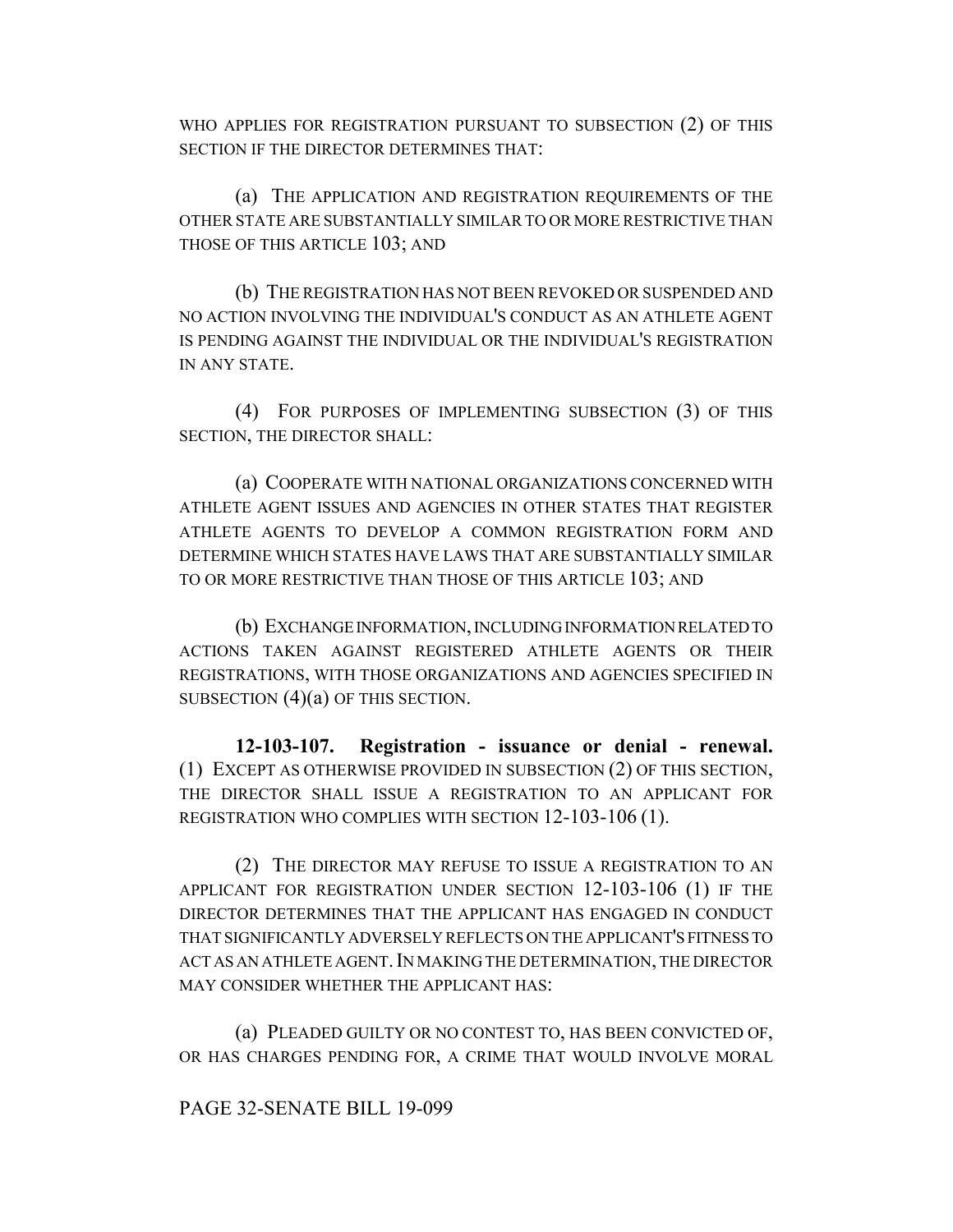TURPITUDE OR BE A FELONY IF COMMITTED IN THIS STATE;

(b) MADE A MATERIALLY FALSE, MISLEADING, DECEPTIVE, OR FRAUDULENT REPRESENTATION IN THE APPLICATION OR AS AN ATHLETE AGENT;

(c) ENGAGED IN CONDUCT THAT WOULD DISQUALIFY THE APPLICANT FROM SERVING IN A FIDUCIARY CAPACITY;

(d) ENGAGED IN CONDUCT PROHIBITED BY SECTION 12-103-115;

(e) HAD A REGISTRATION AS AN ATHLETE AGENT SUSPENDED, REVOKED, OR DENIED IN ANY STATE;

(f) BEEN REFUSED RENEWAL OF REGISTRATION AS AN ATHLETE AGENT IN ANY STATE;

(g) ENGAGED IN CONDUCT RESULTING IN THE IMPOSITION OF A SANCTION, SUSPENSION, OR DECLARATION OF INELIGIBILITY TO PARTICIPATE IN AN INTERSCHOLASTIC, INTERCOLLEGIATE, OR PROFESSIONAL ATHLETIC EVENT ON A STUDENT ATHLETE OR A SANCTION ON AN EDUCATIONAL INSTITUTION; OR

(h) ENGAGED IN CONDUCT THAT ADVERSELY REFLECTS ON THE APPLICANT'S CREDIBILITY, HONESTY, OR INTEGRITY.

(3) IN MAKING A DETERMINATION PURSUANT TO SUBSECTION (2) OF THIS SECTION, THE DIRECTOR IS GOVERNED BY SECTION 12-20-202 (5) AND SHALL CONSIDER:

(a) HOW RECENTLY THE CONDUCT OCCURRED;

(b) THE NATURE OF THE CONDUCT AND THE CONTEXT IN WHICH IT OCCURRED; AND

(c) OTHER RELEVANT CONDUCT OF THE APPLICANT.

(4) AN ATHLETE AGENT REGISTERED UNDER SUBSECTION (1) OF THIS SECTION MAY APPLY TO RENEW THE REGISTRATION BY SUBMITTING AN APPLICATION FOR RENEWAL IN A FORM PRESCRIBED BY THE DIRECTOR. THE

PAGE 33-SENATE BILL 19-099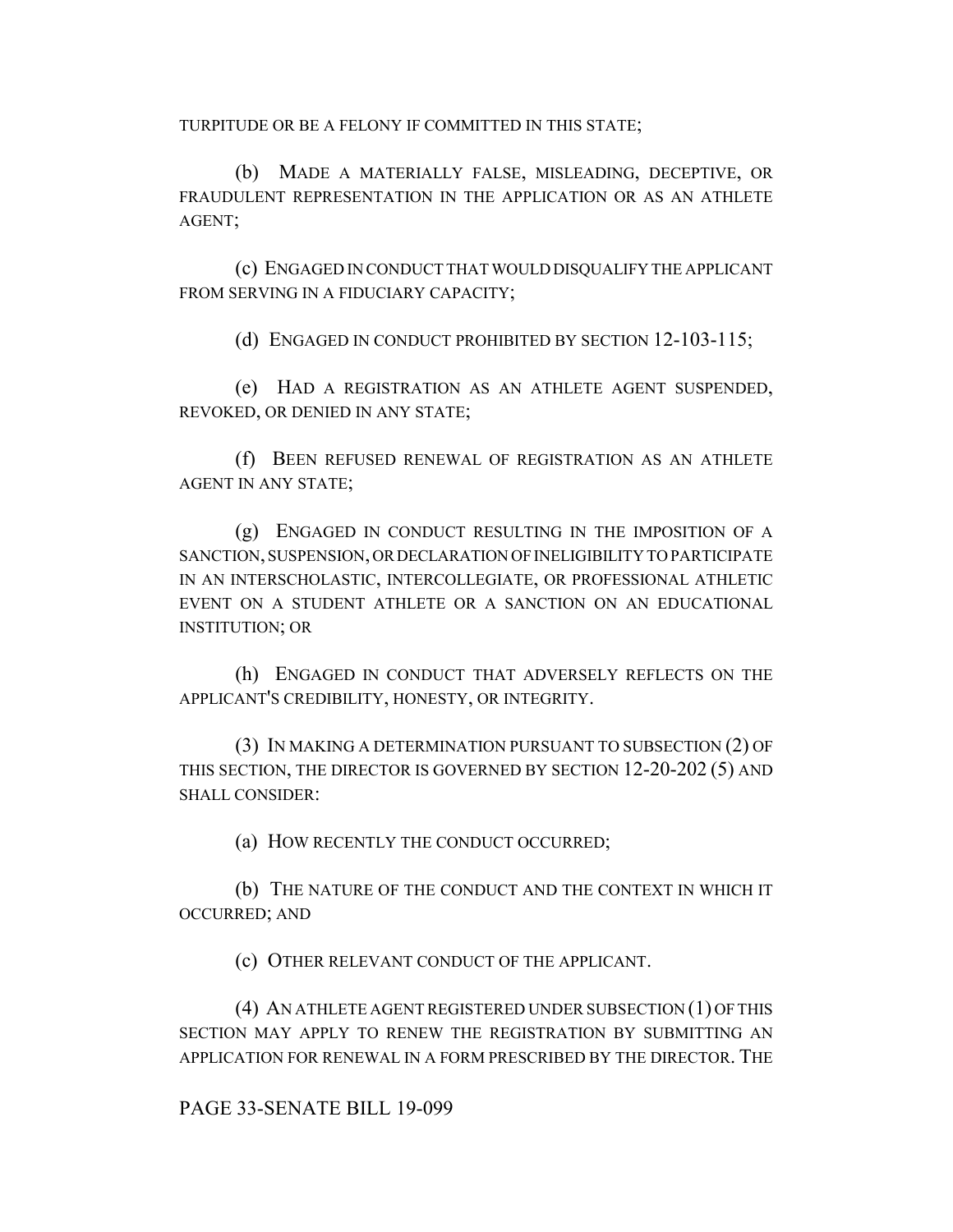APPLICANT SHALL SIGN THE APPLICATION FOR RENEWAL UNDER PENALTY OF PERJURY AND INCLUDE CURRENT INFORMATION ON ALL MATTERS REQUIRED IN AN ORIGINAL APPLICATION FOR REGISTRATION.

(5) AN ATHLETE AGENT REGISTERED PURSUANT TO SECTION 12-103-106 (3) MAY RENEW THE REGISTRATION BY PROCEEDING PURSUANT TO SUBSECTION (4) OF THIS SECTION OR, IF THE REGISTRATION IN THE OTHER STATE HAS BEEN RENEWED, BY SUBMITTING TO THE DIRECTOR COPIES OF THE APPLICATION FOR RENEWAL IN THE OTHER STATE AND THE RENEWED REGISTRATION FROM THE OTHER STATE. THE DIRECTOR SHALL RENEW THE REGISTRATION IF THE DIRECTOR DETERMINES THAT:

(a) THE REGISTRATION REQUIREMENTS OF THE OTHER STATE ARE SUBSTANTIALLY SIMILAR TO OR MORE RESTRICTIVE THAN THOSE OF THIS ARTICLE 103; AND

(b) THE RENEWED REGISTRATION HAS NOT BEEN SUSPENDED OR REVOKED AND NO ACTION INVOLVING THE INDIVIDUAL'S CONDUCT AS AN ATHLETE AGENT IS PENDING AGAINST THE INDIVIDUAL OR THE INDIVIDUAL'S REGISTRATION IN ANY STATE.

**12-103-108. Disciplinary procedures and authority.** THE DIRECTOR MAY TAKE DISCIPLINARY OR OTHER ACTION AS AUTHORIZED BY SECTION 12-20-404 FOR ANY REASON FOR WHICH THE DIRECTOR COULD HAVE REFUSED TO GRANT OR RENEW A REGISTRATION OR FOR CONDUCT THAT WOULD JUSTIFY REFUSAL TO ISSUE A REGISTRATION UNDER SECTION 12-103-107 (2). ACTIONS UNDER THIS SECTION ARE GOVERNED BY SECTION 12-20-403.

**12-103-109. Temporary registration.** THE DIRECTOR MAY ISSUE A TEMPORARY REGISTRATION AS AN ATHLETE AGENT WHILE AN APPLICATION FOR REGISTRATION OR RENEWAL OF REGISTRATION IS PENDING.

**12-103-110. Fees - penalties.** ALL REGISTRATIONS ISSUED PURSUANT TO THIS ARTICLE 103 ARE SUBJECT TO THE RENEWAL, EXPIRATION, REINSTATEMENT, AND DELINQUENCY FEE PROVISIONS SPECIFIED IN SECTION 12-20-202 (1) AND (2). A PERSON WHOSE REGISTRATION HAS EXPIRED IS SUBJECT TO THE PENALTIES PROVIDED IN THIS ARTICLE 103 OR SECTION 12-20-202 (1).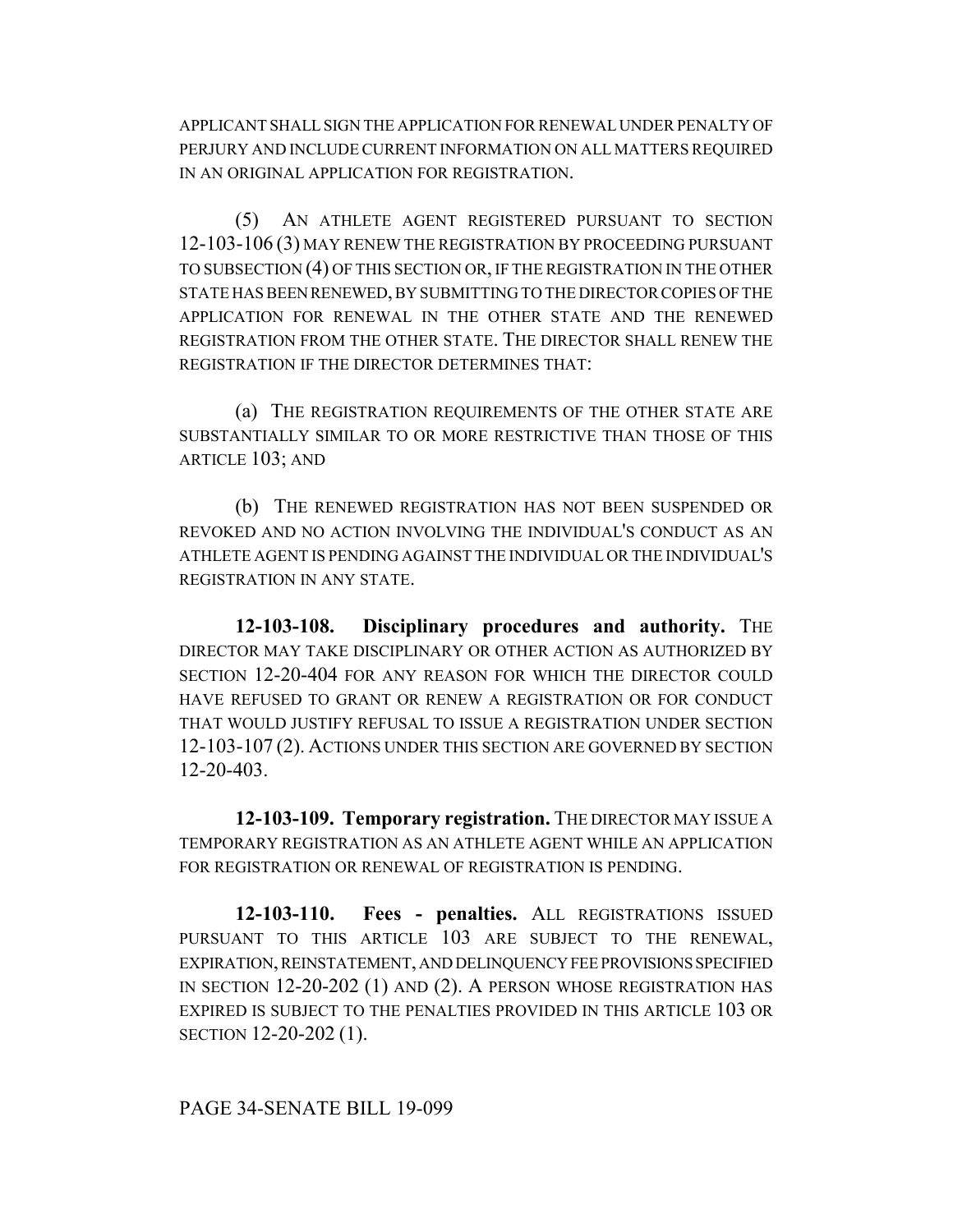**12-103-111. Required form of agency contract.** (1) AN AGENCY CONTRACT MUST BE IN A RECORD SIGNED BY THE PARTIES.

(2) AN AGENCY CONTRACT MUST CONTAIN:

(a) A STATEMENT THAT THE ATHLETE AGENT IS REGISTERED AS AN ATHLETE AGENT IN THIS STATE AND A LIST OF ANY OTHER STATES IN WHICH THE ATHLETE AGENT IS REGISTERED AS AN ATHLETE AGENT;

(b) THE AMOUNT AND METHOD OF CALCULATING THE CONSIDERATION TO BE PAID BY THE STUDENT ATHLETE FOR SERVICES TO BE PROVIDED BY THE ATHLETE AGENT UNDER THE CONTRACT AND ANY OTHER CONSIDERATION THE ATHLETE AGENT HAS RECEIVED OR WILL RECEIVE FROM ANY OTHER SOURCE FOR ENTERING INTO THE CONTRACT OR FOR PROVIDING THE SERVICES;

(c) THE NAME OF ANY PERSON NOT LISTED IN THE ATHLETE AGENT'S APPLICATION FOR REGISTRATION OR RENEWAL OF REGISTRATION THAT WILL BE COMPENSATED BECAUSE THE STUDENT ATHLETE SIGNED THE CONTRACT;

(d) A DESCRIPTION OF ANY EXPENSES THE STUDENT ATHLETE AGREES TO REIMBURSE;

(e) A DESCRIPTION OF THE SERVICES TO BE PROVIDED TO THE STUDENT ATHLETE BY THE ATHLETE AGENT;

(f) THE DURATION OF THE CONTRACT; AND

(g) THE DATE OF EXECUTION.

(3) SUBJECT TO SUBSECTION (7) OF THIS SECTION, AN AGENCY CONTRACT MUST CONTAIN A CONSPICUOUS NOTICE IN BOLD-FACED TYPE AND IN SUBSTANTIALLY THE FOLLOWING FORM:

# **WARNING TO STUDENT ATHLETE IF YOU SIGN THIS CONTRACT:**

# **(1) YOU MAY LOSE YOUR ELIGIBILITY TO COMPETE AS A STUDENT ATHLETE IN YOUR SPORT;**

PAGE 35-SENATE BILL 19-099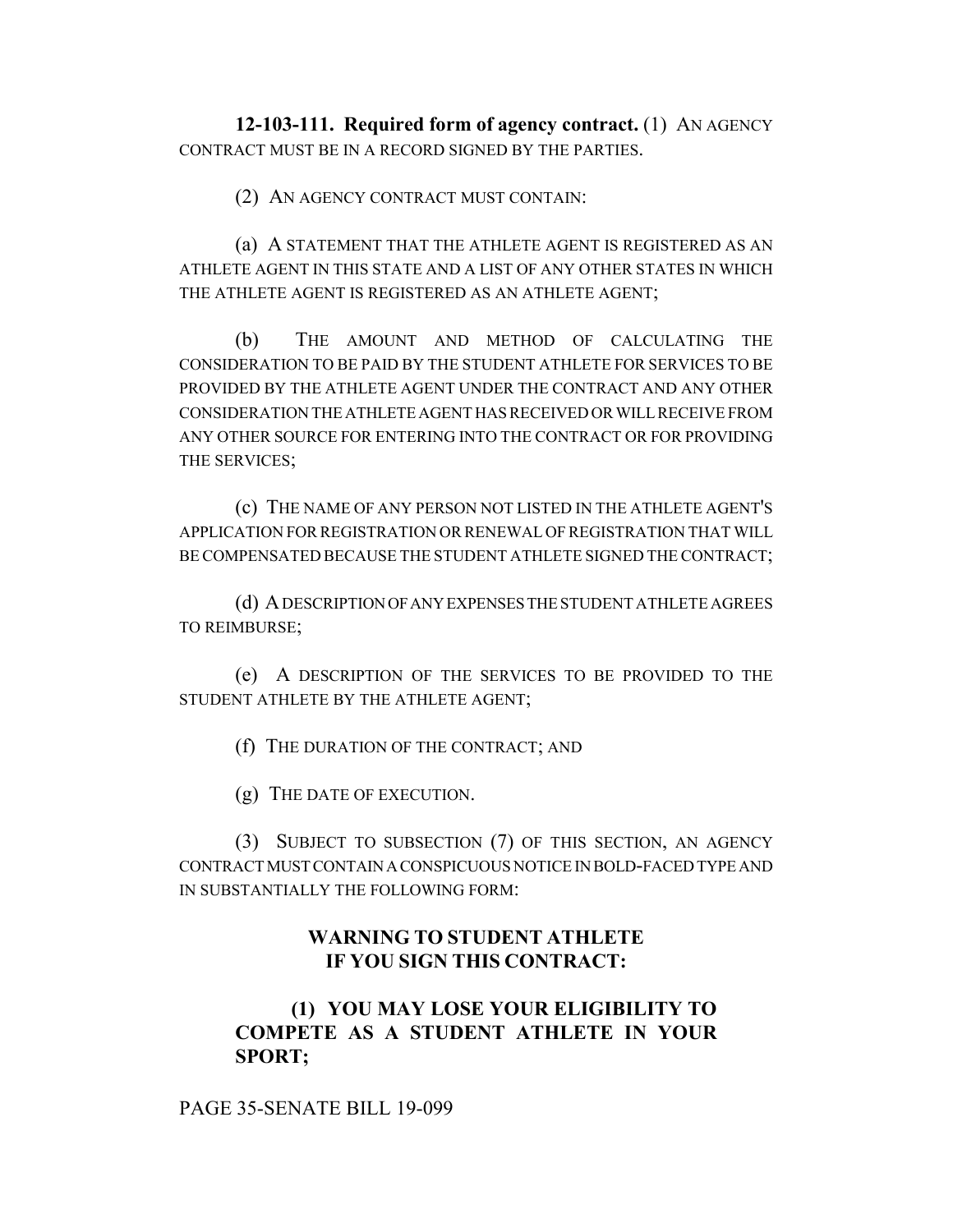**(2) IF YOU HAVE AN ATHLETIC DIRECTOR, WITHIN 72 HOURS AFTER SIGNING THIS CONTRACT OR BEFORE THE NEXT SCHEDULED ATHLETIC EVENT IN WHICH YOU PARTICIPATE, WHICHEVER OCCURS FIRST, BOTH YOU AND YOUR ATHLETE AGENT MUST NOTIFY YOUR ATHLETICDIRECTORTHATYOUHAVEENTERED INTO THIS CONTRACT AND PROVIDE THE NAME AND CONTACT INFORMATION OF THE ATHLETE AGENT; AND**

**(3) YOU MAY CANCEL THIS CONTRACT WITHIN 14 DAYS AFTER SIGNING IT. CANCELLATION OF THIS CONTRACT MAY NOT REINSTATE YOUR ELIGIBILITY AS A STUDENT ATHLETE IN YOUR SPORT.**

(4) AN AGENCY CONTRACT MUST BE ACCOMPANIED BY A SEPARATE RECORD SIGNED BY THE STUDENT ATHLETE OR, IF THE STUDENT ATHLETE IS A MINOR, THE STUDENT ATHLETE'S PARENT OR GUARDIAN, ACKNOWLEDGING THAT SIGNING THE CONTRACT MAY RESULT IN THE LOSS OF THE STUDENT ATHLETE'S ELIGIBILITY TO PARTICIPATE IN THE STUDENT ATHLETE'S SPORT.

(5) A STUDENT ATHLETE OR, IF THE STUDENT ATHLETE IS A MINOR, THE STUDENT ATHLETE'S PARENT OR GUARDIAN MAY VOID AN AGENCY CONTRACT THAT DOES NOT CONFORM TO THIS SECTION. IF THE CONTRACT IS VOIDED, THE STUDENT ATHLETE IS NOT REQUIRED TO RETURN ANY CONSIDERATION RECEIVED FROM THE ATHLETE AGENT UNDER THE CONTRACT TO INDUCE ENTERING INTO THE CONTRACT.

(6) AT THE TIME AN AGENCY CONTRACT IS EXECUTED, THE ATHLETE AGENT SHALL GIVE THE STUDENT ATHLETE OR, IF THE STUDENT ATHLETE IS A MINOR, THE STUDENT ATHLETE'S PARENT OR GUARDIAN A COPY IN A RECORD OF THE CONTRACT AND THE SEPARATE ACKNOWLEDGMENT REQUIRED BY SUBSECTION (4) OF THIS SECTION.

(7) IF A STUDENT ATHLETE IS A MINOR, AN AGENCY CONTRACT MUST BE SIGNED BY THE STUDENT ATHLETE'S PARENT OR GUARDIAN AND THE NOTICE REQUIRED BY SUBSECTION (3) OF THIS SECTION MUST BE REVISED ACCORDINGLY.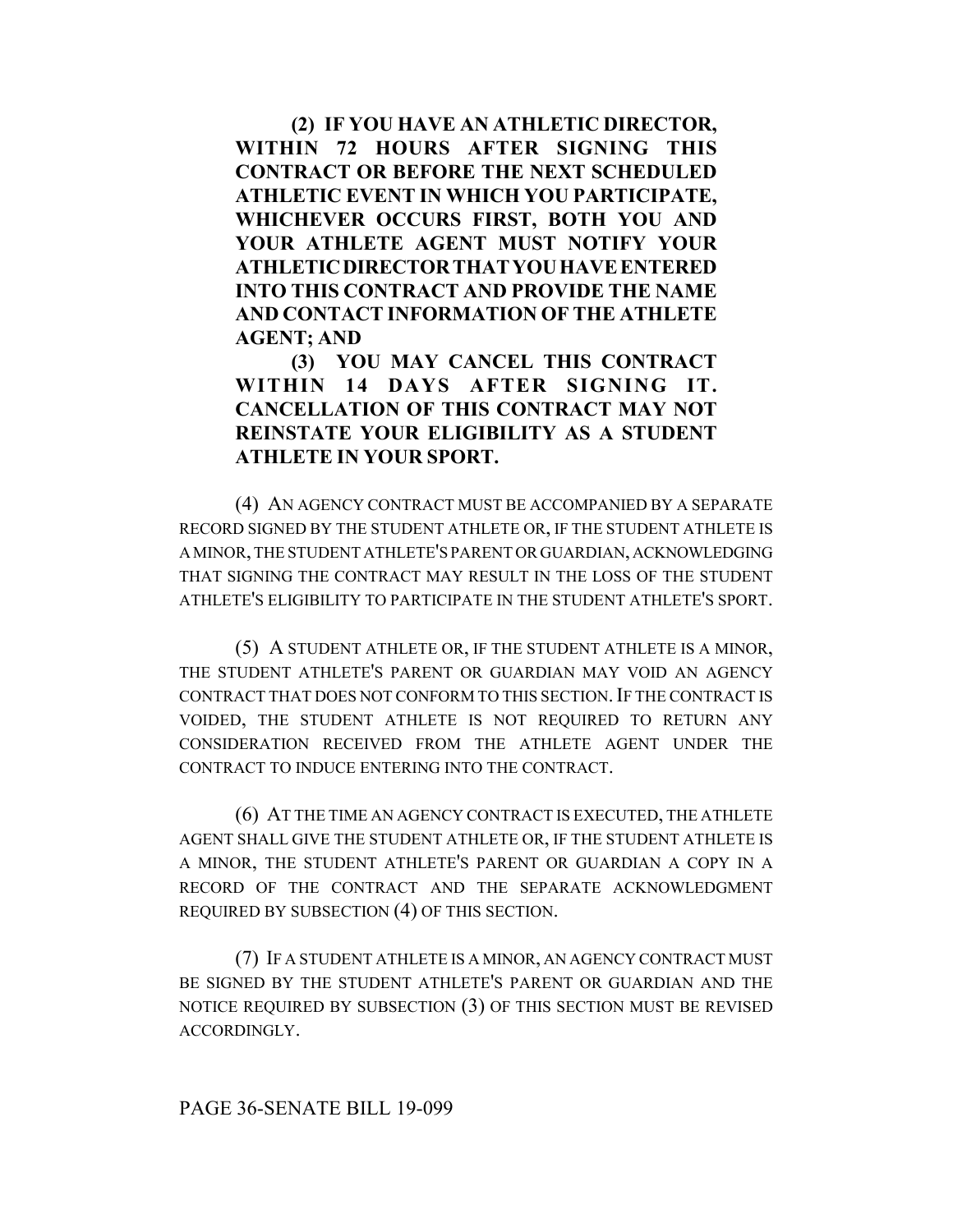**12-103-112. Notice to educational institution - definition.** (1) AS USED IN THIS SECTION, "COMMUNICATING OR ATTEMPTING TO COMMUNICATE" MEANS CONTACTING OR ATTEMPTING TO CONTACT BY AN IN-PERSON MEETING, A RECORD, OR ANY OTHER METHOD THAT CONVEYS OR ATTEMPTS TO CONVEY A MESSAGE.

(2) WITHIN SEVENTY-TWO HOURS AFTER ENTERING INTO AN AGENCY CONTRACT OR BEFORE THE NEXT SCHEDULED ATHLETIC EVENT IN WHICH THE STUDENT ATHLETE MAY PARTICIPATE, WHICHEVER OCCURS FIRST, THE ATHLETE AGENT SHALL GIVE NOTICE, IN A RECORD, OF THE EXISTENCE OF THE CONTRACT TO THE ATHLETIC DIRECTOR OF THE EDUCATIONAL INSTITUTION AT WHICH THE STUDENT ATHLETE IS ENROLLED OR AT WHICH THE ATHLETE AGENT HAS REASONABLE GROUNDS TO BELIEVE THE ATHLETE INTENDS TO ENROLL.

(3) WITHIN SEVENTY-TWO HOURS AFTER ENTERING INTO AN AGENCY CONTRACT OR BEFORE THE NEXT SCHEDULED ATHLETIC EVENT IN WHICH THE STUDENT ATHLETE MAY PARTICIPATE, WHICHEVER OCCURS FIRST, THE STUDENT ATHLETE SHALL INFORM THE ATHLETIC DIRECTOR OF THE EDUCATIONAL INSTITUTION AT WHICH THE ATHLETE IS ENROLLED THAT THE ATHLETE HAS ENTERED INTO AN AGENCY CONTRACT AND THE NAME AND CONTACT INFORMATION OF THE ATHLETE AGENT.

(4) IF AN ATHLETE AGENT ENTERS INTO AN AGENCY CONTRACT WITH A STUDENT ATHLETE AND THE STUDENT ATHLETE SUBSEQUENTLY ENROLLS AT AN EDUCATIONAL INSTITUTION, THE ATHLETE AGENT SHALL NOTIFY THE ATHLETIC DIRECTOR OF THE EDUCATIONAL INSTITUTION OF THE CONTRACT'S EXISTENCE WITHIN SEVENTY-TWO HOURS AFTER THE ATHLETE AGENT KNEW OR SHOULD HAVE KNOWN OF THE STUDENT ATHLETE'S ENROLLMENT.

(5) IF AN ATHLETE AGENT HAS A RELATIONSHIP WITH A STUDENT ATHLETE BEFORE THE STUDENT ATHLETE ENROLLS IN AN EDUCATIONAL INSTITUTION AND RECEIVES AN ATHLETIC SCHOLARSHIP FROM THE EDUCATIONAL INSTITUTION, THE ATHLETE AGENT SHALL NOTIFY THE EDUCATIONAL INSTITUTION OF THE RELATIONSHIP WITHIN TEN DAYS AFTER THE STUDENT ATHLETE'S ENROLLMENT IF THE ATHLETE AGENT KNOWS OR SHOULD HAVE KNOWN OF THE ENROLLMENT AND:

(a) THE RELATIONSHIP WAS MOTIVATED IN WHOLE OR IN PART BY THE INTENTION OF THE ATHLETE AGENT TO RECRUIT OR SOLICIT THE STUDENT

#### PAGE 37-SENATE BILL 19-099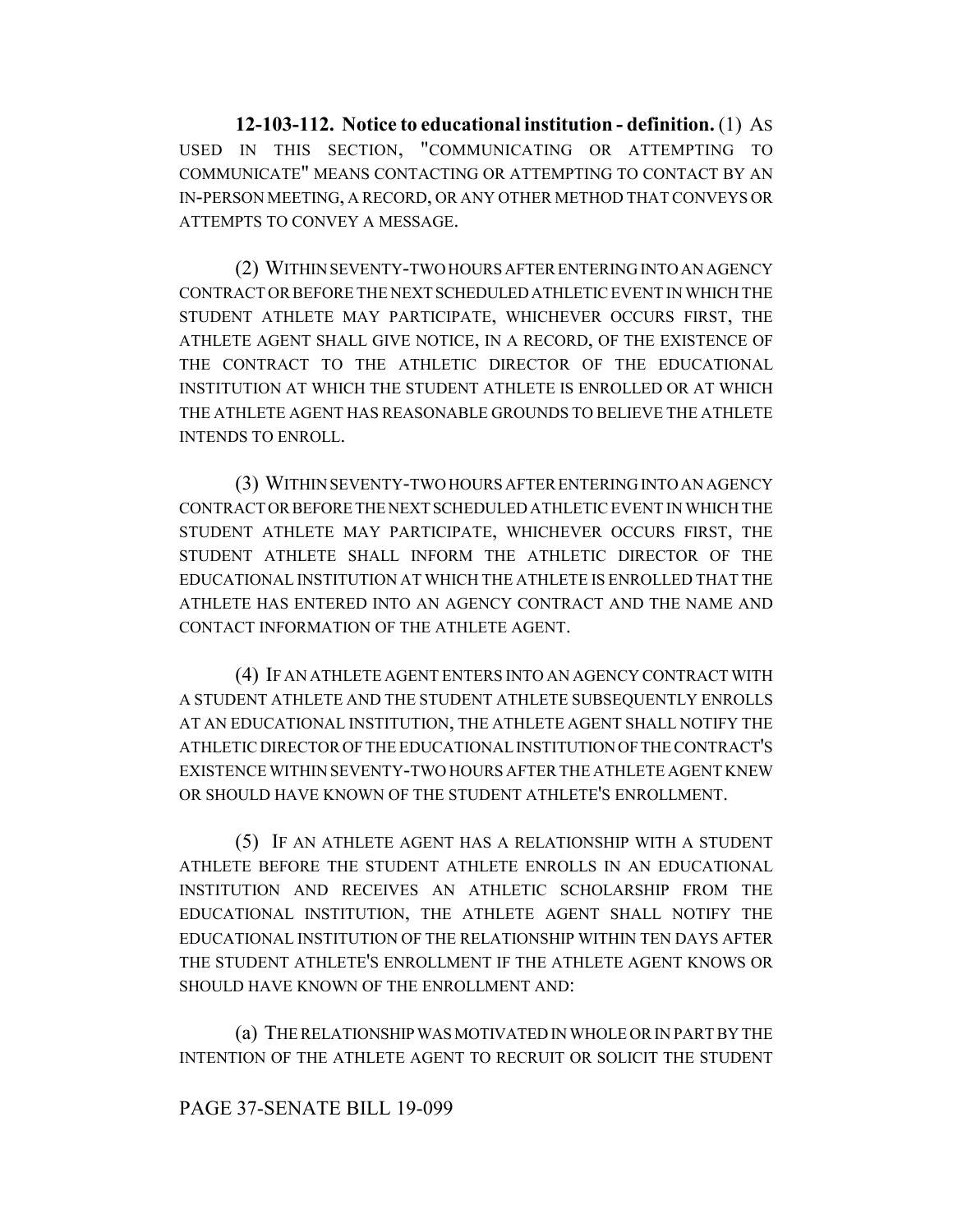ATHLETE TO ENTER INTO AN AGENCY CONTRACT IN THE FUTURE; OR

(b) THE ATHLETE AGENT DIRECTLY OR INDIRECTLY RECRUITED OR SOLICITED THE STUDENT ATHLETE TO ENTER INTO AN AGENCY CONTRACT BEFORE THE ENROLLMENT.

(6) AN ATHLETE AGENT SHALL GIVE NOTICE IN A RECORD TO THE ATHLETIC DIRECTOR OF ANY EDUCATIONAL INSTITUTION AT WHICH A STUDENT ATHLETE IS ENROLLED BEFORE THE ATHLETE AGENT COMMUNICATES OR ATTEMPTS TO COMMUNICATE WITH:

(a) THE STUDENT ATHLETE OR, IF THE STUDENT ATHLETE IS A MINOR, THE STUDENT ATHLETE'S PARENT OR GUARDIAN TO INFLUENCE THE STUDENT ATHLETE OR THE STUDENT ATHLETE'S PARENT OR GUARDIAN TO ENTER INTO AN AGENCY CONTRACT; OR

(b) ANOTHER INDIVIDUAL WITH THE INTENT OF HAVING THAT INDIVIDUAL INFLUENCE THE STUDENT ATHLETE OR, IF THE STUDENT ATHLETE IS A MINOR, THE STUDENT ATHLETE'S PARENT OR GUARDIAN TO ENTER INTO AN AGENCY CONTRACT.

(7) IF A COMMUNICATION OR AN ATTEMPT TO COMMUNICATE WITH AN ATHLETE AGENT IS INITIATED BY A STUDENT ATHLETE OR ANOTHER INDIVIDUAL ON BEHALF OF THE STUDENT ATHLETE, THE ATHLETE AGENT SHALL NOTIFY, IN A RECORD, THE ATHLETIC DIRECTOR OF ANY EDUCATIONAL INSTITUTION AT WHICH THE STUDENT ATHLETE IS ENROLLED. THE NOTIFICATION MUST BE MADE WITHIN TEN DAYS AFTER THE COMMUNICATION OR ATTEMPT TO COMMUNICATE.

(8) AN EDUCATIONAL INSTITUTION THAT BECOMES AWARE OF A VIOLATION OF THIS ARTICLE 103 BY AN ATHLETE AGENT SHALL PROVIDE NOTICE OF THE VIOLATION TO THE DIRECTOR AND ANY PROFESSIONAL LEAGUE OR PLAYERS ASSOCIATION WITH WHICH THE EDUCATIONAL INSTITUTION IS AWARE THE ATHLETE AGENT IS LICENSED OR REGISTERED.

**12-103-113. Student athlete's right to cancel.** (1) A STUDENT ATHLETE OR, IF THE STUDENT ATHLETE IS A MINOR, THE STUDENT ATHLETE'S PARENT OR GUARDIAN MAY:

(a) CANCEL AN AGENCY CONTRACT BY GIVING NOTICE IN A RECORD

PAGE 38-SENATE BILL 19-099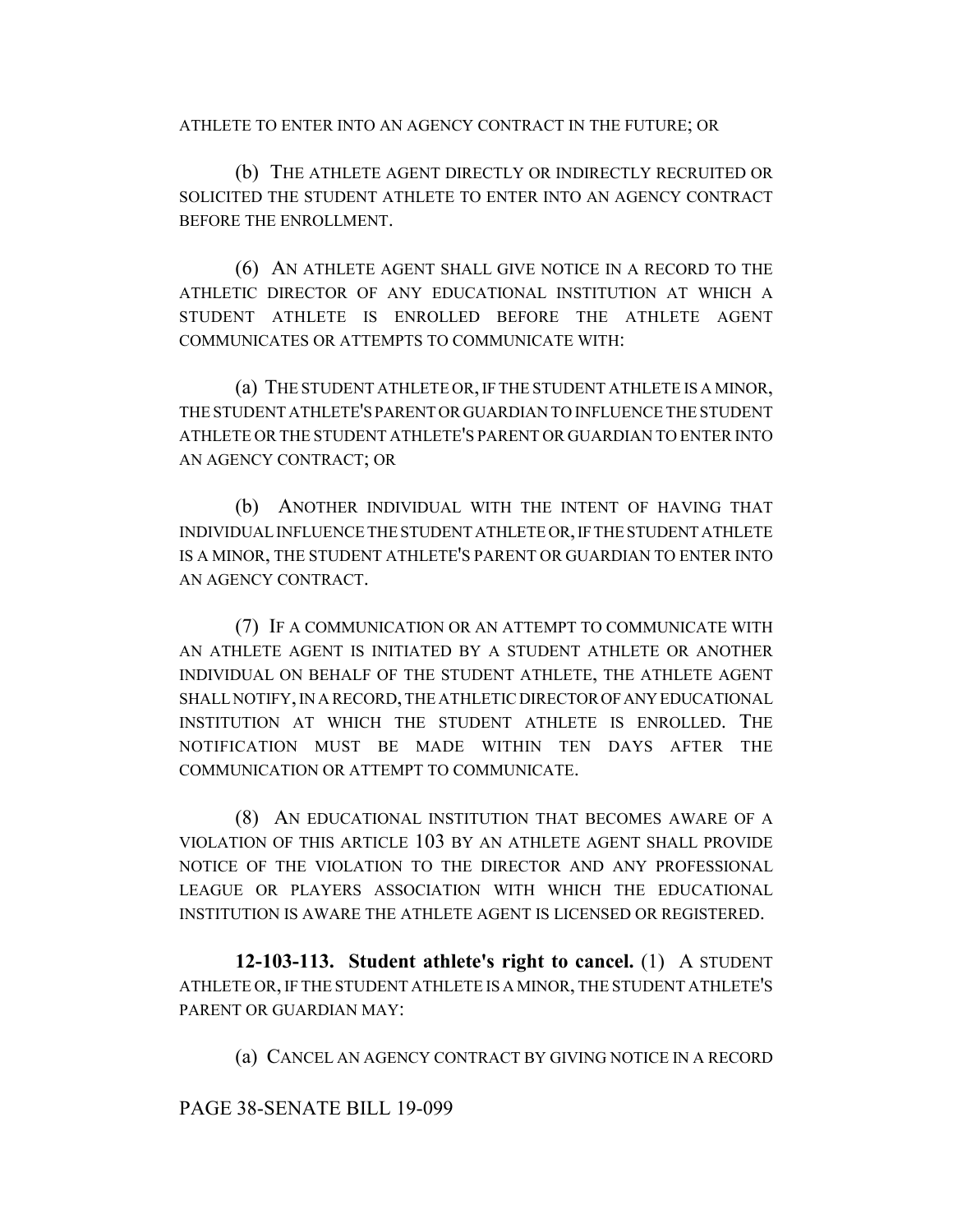OF CANCELLATION TO THE ATHLETE AGENT WITHIN FOURTEEN DAYS AFTER THE CONTRACT IS SIGNED; AND

(b) NOT WAIVE THE RIGHT TO CANCEL AN AGENCY CONTRACT.

(2) IF A STUDENT ATHLETE, PARENT, OR GUARDIAN CANCELS AN AGENCY CONTRACT, THE STUDENT ATHLETE, PARENT, OR GUARDIAN IS NOT REQUIRED TO PAY ANY CONSIDERATION UNDER THE CONTRACT OR RETURN ANY CONSIDERATION RECEIVED FROM THE ATHLETE AGENT TO INFLUENCE THE STUDENT ATHLETE TO ENTER INTO THE AGENCY CONTRACT.

**12-103-114. Required records.** (1) AN ATHLETE AGENT SHALL CREATE AND RETAIN THE FOLLOWING RECORDS FOR A PERIOD OF FIVE YEARS:

(a) THE NAME AND ADDRESS OF EACH INDIVIDUAL REPRESENTED BY THE ATHLETE AGENT;

(b) EACH AGENCY CONTRACT ENTERED INTO BY THE ATHLETE AGENT; AND

(c) THE DIRECT COSTS INCURRED BY THE ATHLETE AGENT IN THE RECRUITMENT OR SOLICITATION OF EACH STUDENT ATHLETE TO ENTER INTO AN AGENCY CONTRACT.

(2) THE RECORDS DESCRIBED IN SUBSECTION (1) OF THIS SECTION ARE OPEN TO INSPECTION BY THE DIRECTOR DURING NORMAL BUSINESS HOURS.

**12-103-115. Prohibited conduct - definition.** (1) EXCEPT AS PROVIDED IN SUBSECTION (3) OF THIS SECTION, AN ATHLETE AGENT, WITH THE INTENT TO INFLUENCE A STUDENT ATHLETE OR, IF THE STUDENT ATHLETE IS A MINOR, THE STUDENT ATHLETE'S PARENT OR GUARDIAN TO ENTER INTO AN AGENCY CONTRACT, MAY NOT TAKE ANY OF THE FOLLOWING ACTIONS OR ENCOURAGE ANY OTHER INDIVIDUAL TO TAKE OR ASSIST ANY OTHER INDIVIDUAL IN TAKING ANY OF THE FOLLOWING ACTIONS ON BEHALF OF THE ATHLETE AGENT:

(a) GIVE MATERIALLY FALSE OR MISLEADING INFORMATION OR MAKE A MATERIALLY FALSE PROMISE OR REPRESENTATION;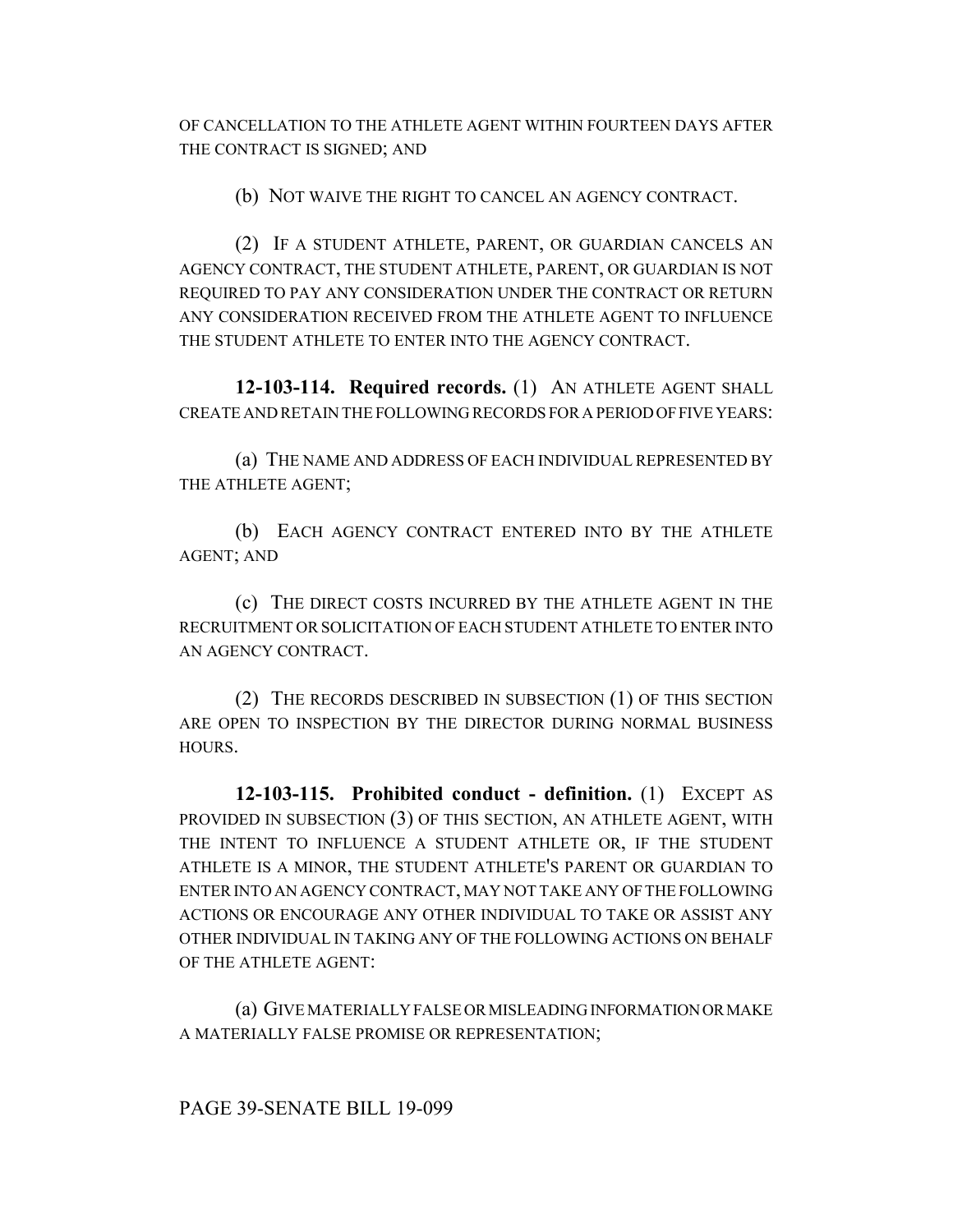(b) FURNISH ANYTHING OF VALUE TO A STUDENT ATHLETE BEFORE THE STUDENT ATHLETE ENTERS INTO THE AGENCY CONTRACT; OR

(c) FURNISH ANYTHING OF VALUE TO ANY INDIVIDUAL OTHER THAN THE STUDENT ATHLETE OR ANOTHER REGISTERED ATHLETE AGENT.

(2) AN ATHLETE AGENT MAY NOT INTENTIONALLY DO ANY OF THE FOLLOWING ACTIONS OR ENCOURAGE ANY OTHER INDIVIDUAL TO DO ANY OF THE FOLLOWING ACTIONS ON BEHALF OF THE ATHLETE AGENT:

(a) INITIATE CONTACT, DIRECTLY OR INDIRECTLY, WITH A STUDENT ATHLETE OR, IF THE STUDENT ATHLETE IS A MINOR, THE STUDENT ATHLETE'S PARENT OR GUARDIAN TO RECRUIT OR SOLICIT THE STUDENT ATHLETE OR THE STUDENT ATHLETE'S PARENT OR GUARDIAN TO ENTER INTO AN AGENCY CONTRACT UNLESS THE ATHLETE AGENT IS PROPERLY REGISTERED PURSUANT TO THIS ARTICLE 103;

(b) FAIL TO CREATE, RETAIN, OR PERMIT INSPECTION OF THE RECORDS REQUIRED TO BE RETAINED BY SECTION 12-103-114;

(c) FAIL TO REGISTER WHEN REQUIRED BY SECTION 12-103-105;

(d) PROVIDE MATERIALLY FALSE OR MISLEADING INFORMATION IN AN APPLICATION FOR REGISTRATION OR RENEWAL OF REGISTRATION;

(e) PREDATE OR POSTDATE AN AGENCY CONTRACT; OR

(f) FAIL TO NOTIFY A STUDENT ATHLETE OR, IF THE STUDENT ATHLETE IS A MINOR, THE STUDENT ATHLETE'S PARENT OR GUARDIAN BEFORE THE STUDENT ATHLETE OR THE STUDENT ATHLETE'S PARENT OR GUARDIAN SIGNS AN AGENCY CONTRACT FOR A PARTICULAR SPORT THAT THE SIGNING MAY MAKE THE STUDENT ATHLETE INELIGIBLE TO PARTICIPATE AS A STUDENT ATHLETE IN THAT SPORT.

(3) (a) AS USED IN THIS SUBSECTION (3), "CERTIFIED ATHLETE AGENT" MEANS AN ATHLETE AGENT REGISTERED UNDER THIS ARTICLE 103 WHO IS CERTIFIED TO BE AN ATHLETE AGENT IN A PARTICULAR SPORT BY A NATIONAL ASSOCIATION THAT PROMOTES OR REGULATES INTERCOLLEGIATE ATHLETICS AND ESTABLISHES ELIGIBILITY STANDARDS FOR PARTICIPATION BY A STUDENT ATHLETE IN THAT SPORT.

PAGE 40-SENATE BILL 19-099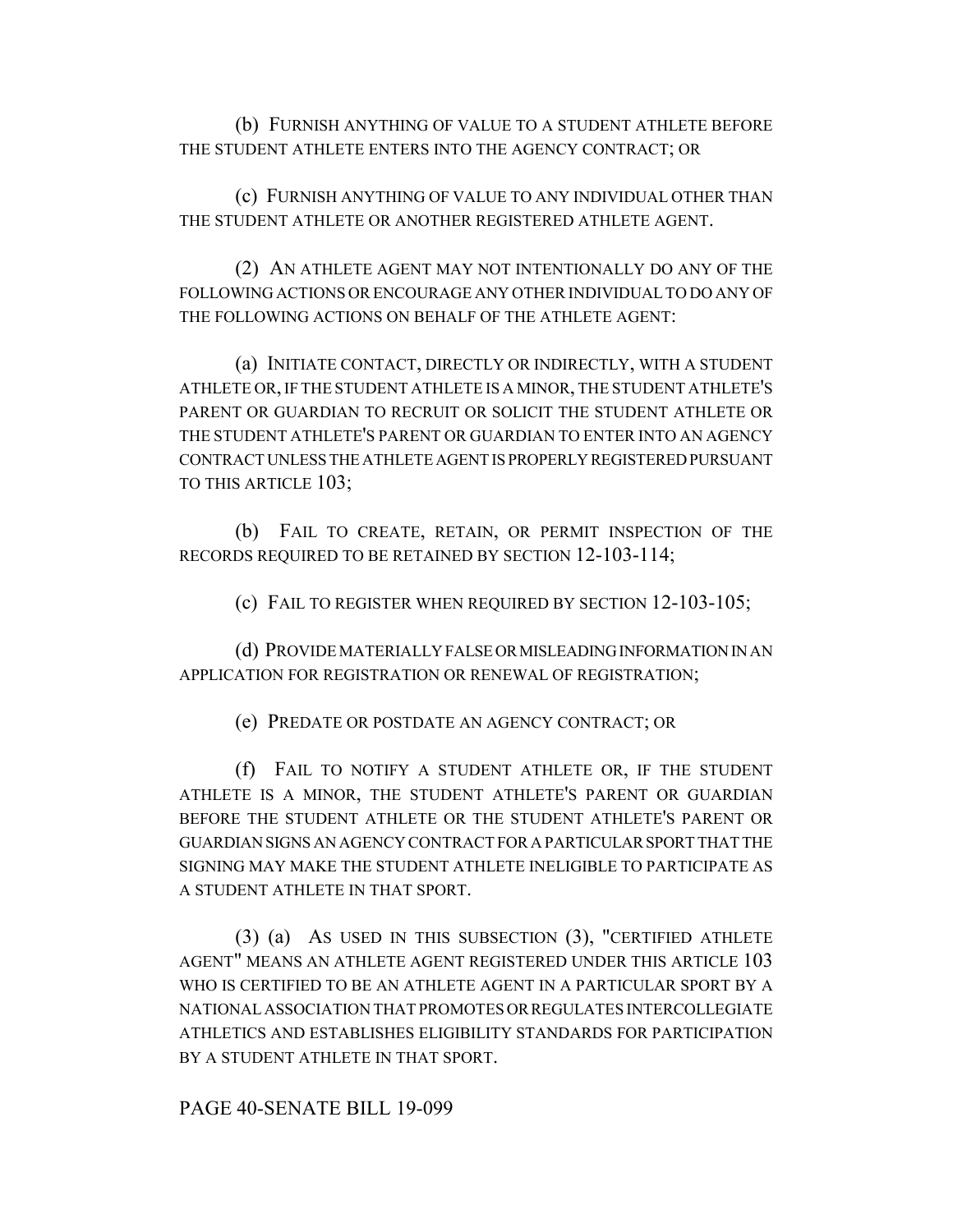(b) A CERTIFIED ATHLETE AGENT MAY PAY EXPENSES INCURRED BEFORE THE SIGNING OF AN AGENCY CONTRACT BY A STUDENT ATHLETE, A FAMILY MEMBER OF THE STUDENT ATHLETE, OR AN INDIVIDUAL OF A CLASS OF INDIVIDUALS AUTHORIZED TO RECEIVE THE EXPENSES BY THE NATIONAL ASSOCIATION THAT CERTIFIED THE AGENT IF THE EXPENSES ARE:

(I) FOR THE BENEFIT OF AN ATHLETE WHO IS A MEMBER OF A CLASS OF ATHLETES AUTHORIZED TO RECEIVE THE BENEFIT BY THE NATIONAL ASSOCIATION THAT CERTIFIED THE AGENT;

(II) OF A TYPE AUTHORIZED TO BE PAID BY A CERTIFIED ATHLETE AGENT BY THE NATIONAL ASSOCIATION THAT CERTIFIED THE AGENT; AND

(III) FOR A PURPOSE AUTHORIZED BY THE NATIONAL ASSOCIATION THAT CERTIFIED THE AGENT.

**12-103-116. Civil remedy.** (1) AN EDUCATIONAL INSTITUTION OR STUDENT ATHLETE MAY BRING AN ACTION FOR DAMAGES AGAINST AN ATHLETE AGENT IF THE EDUCATIONAL INSTITUTION OR STUDENT ATHLETE IS ADVERSELY AFFECTED BY AN ACT OR OMISSION OF THE ATHLETE AGENT IN VIOLATION OF THIS ARTICLE 103. AN EDUCATIONAL INSTITUTION OR STUDENT ATHLETE IS ADVERSELY AFFECTED BY AN ACT OR OMISSION OF AN ATHLETE AGENT ONLY IF, BECAUSE OF THE ACT OR OMISSION, THE EDUCATIONAL INSTITUTION OR AN INDIVIDUAL WHO WAS A STUDENT ATHLETE AT THE TIME OF THE ACT OR OMISSION AND WHO WAS ALSO ENROLLED IN THE EDUCATIONAL INSTITUTION:

(a) IS SUSPENDED OR DISQUALIFIED FROM PARTICIPATION IN AN INTERSCHOLASTIC OR INTERCOLLEGIATE SPORTS EVENT BY OR UNDER THE RULES OF A STATE OR NATIONAL FEDERATION OR ASSOCIATION THAT PROMOTES OR REGULATES INTERSCHOLASTIC OR INTERCOLLEGIATE SPORTS; OR

(b) SUFFERS FINANCIAL DAMAGE.

(2) A PLAINTIFF THAT PREVAILS IN AN ACTION UNDER THIS SECTION MAY RECOVER COSTS AND REASONABLE ATTORNEY FEES. AN ATHLETE AGENT FOUND LIABLE UNDER THIS SECTION FORFEITS ANY RIGHT OF PAYMENT FOR ANYTHING OF BENEFIT OR VALUE PROVIDED TO THE STUDENT ATHLETE AND SHALL REFUND ANY CONSIDERATION PAID TO THE ATHLETE

## PAGE 41-SENATE BILL 19-099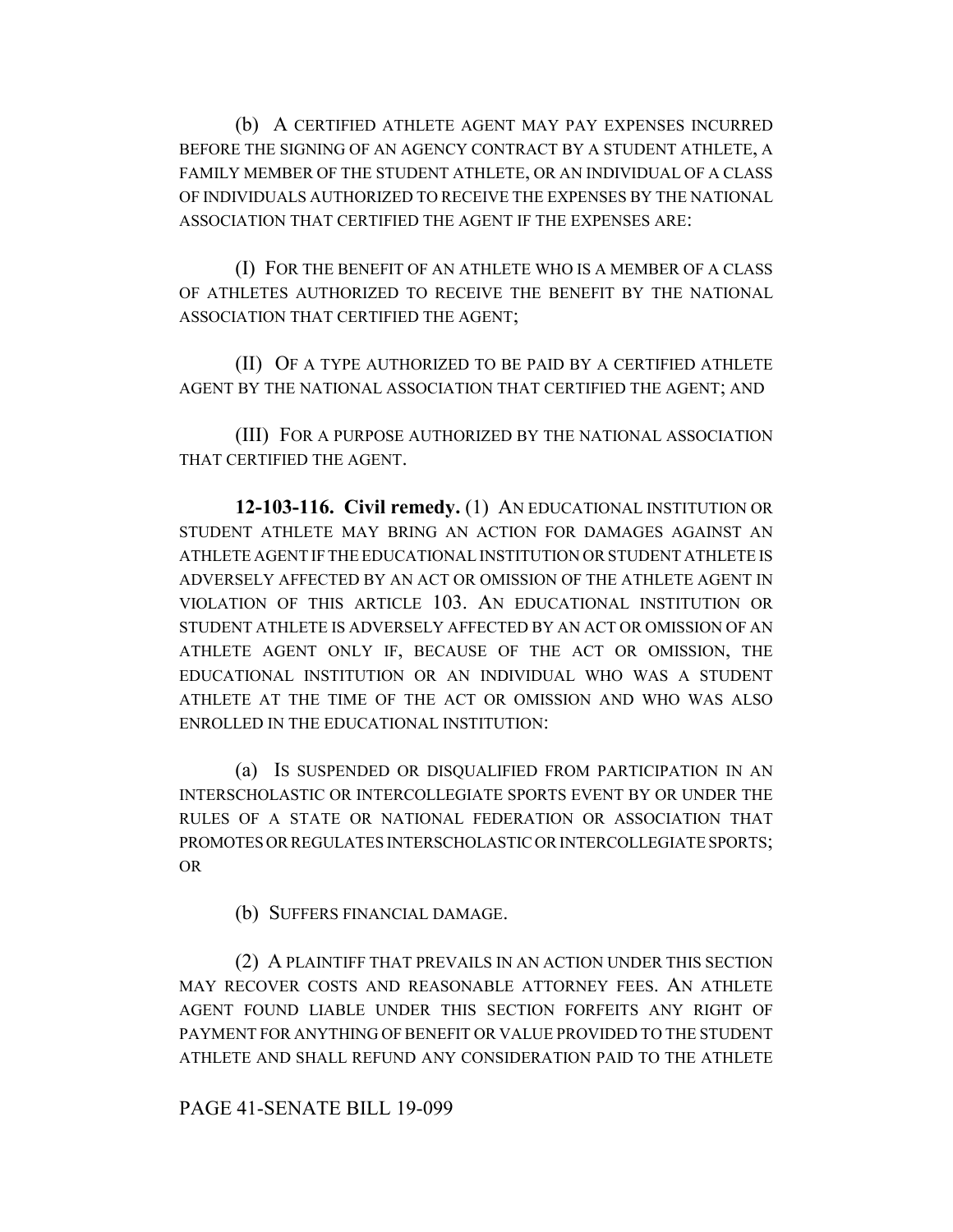AGENT BY OR ON BEHALF OF THE STUDENT ATHLETE.

(3) A VIOLATION OF THIS ARTICLE 103 IS A DECEPTIVE TRADE PRACTICE PURSUANT TO SECTION 6-1-105 (1)(kkk).

**12-103-117. Unauthorized practice - penalties.** AN ATHLETE AGENT WHO VIOLATES SECTION 12-103-115 IS SUBJECT TO PENALTIES PURSUANT TO SECTION  $12-20-407$  (1)(a).

**12-103-118. Civil penalty.** ON MOTION OF THE ATTORNEY GENERAL OR THE DISTRICT ATTORNEY, THE COURT MAY IMPOSE A CIVIL PENALTY OF NOT LESS THAN TWENTY-FIVE THOUSAND DOLLARS BUT NOT MORE THAN FIFTY THOUSAND DOLLARS FOR A VIOLATION OF THIS ARTICLE 103. MONEY COLLECTED UNDER THIS SECTION SHALL BE CREDITED TO THE GENERAL FUND IN ACCORDANCE WITH SECTION 12-20-404 (6).

**12-103-119. Uniformity of application and construction.** IN APPLYING AND CONSTRUING THIS UNIFORM ACT, CONSIDERATION MUST BE GIVEN TO THE NEED TO PROMOTE UNIFORMITY OF THE LAW WITH RESPECT TO ITS SUBJECT MATTER AMONG STATES THAT ENACT IT

**12-103-120. Relation to electronic signatures in global and** national commerce act. THIS ARTICLE 103 MODIFIES, LIMITS, OR SUPERSEDES THE FEDERAL "ELECTRONIC SIGNATURES IN GLOBAL AND NATIONAL COMMERCE ACT", 15 U.S.C. SEC. 7001 ET SEQ., BUT DOES NOT MODIFY, LIMIT, OR SUPERSEDE SECTION 101 (c) OF THAT ACT, 15U.S.C. SEC. 7001 (c), OR AUTHORIZE ELECTRONIC DELIVERY OF ANY OF THE NOTICES DESCRIBED IN SECTION 103 (b) OF THAT ACT, 15 U.S.C. SEC. 7003 (b).

**12-103-121. Gifts, grants, donations - software.** (1) THE DIRECTOR MAY SEEK, ACCEPT, AND EXPEND GIFTS, GRANTS, OR DONATIONS FROM PRIVATE OR PUBLIC SOURCES FOR THE PURPOSES OF THIS ARTICLE 103.

(2) TO REDUCE THE FISCAL IMPACTS OF ADMINISTERING THIS ARTICLE 103 AND IN FURTHERANCE OF THE DUTIES SPECIFIED IN SECTION 12-103-106 (4), THE DIRECTOR IS AUTHORIZED AND ENCOURAGED TO COORDINATE WITH THE ADMINISTRATORS OF ATHLETE AGENT REGISTRATION PROGRAMS IN OTHER STATES REGARDING COST-EFFECTIVE MEANS TO REGISTER ATHLETE AGENTS, INCLUDING THE SHARING OF NECESSARY SOFTWARE.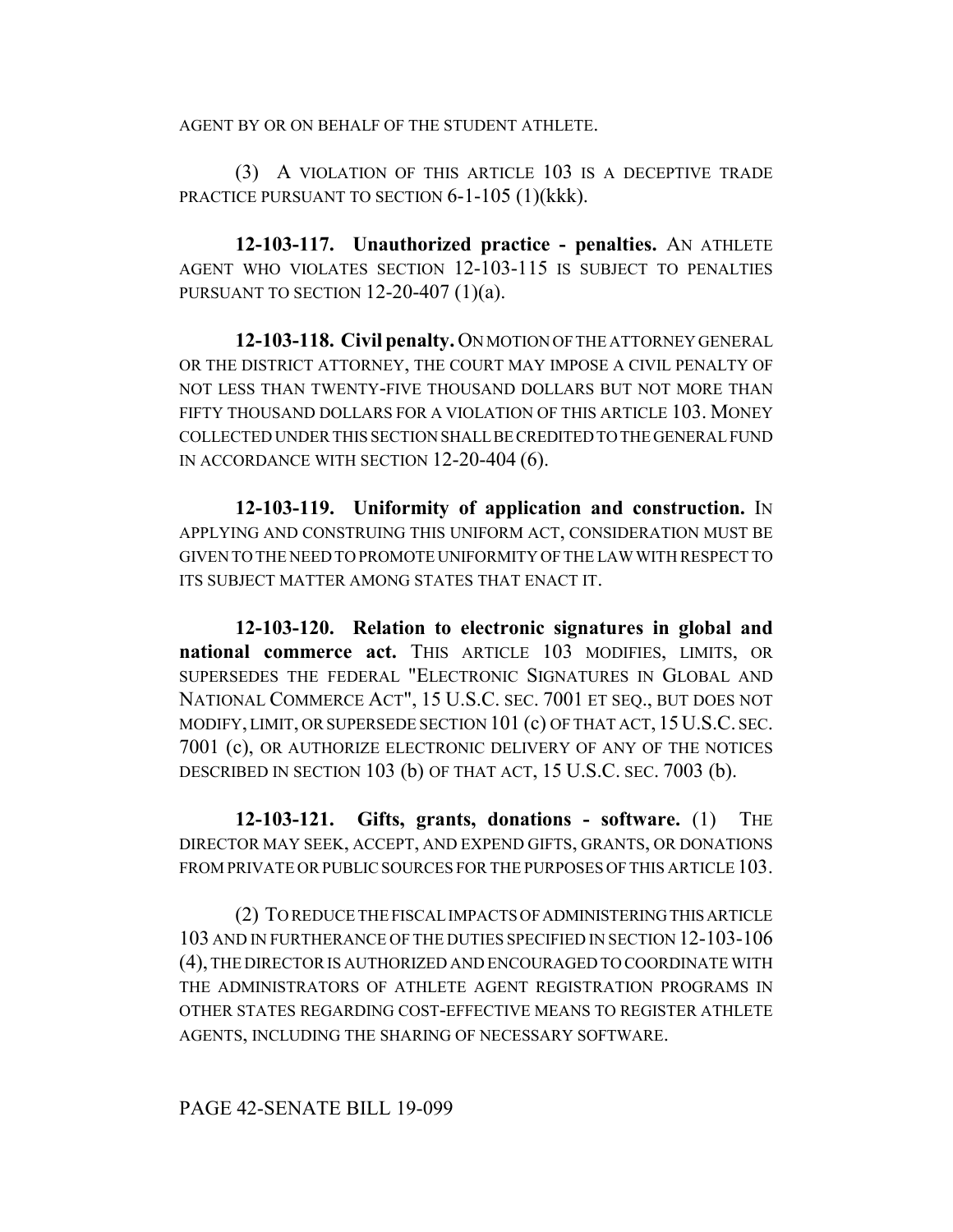**12-103-122. Repeal of article.** THIS ARTICLE 103 IS REPEALED, EFFECTIVE SEPTEMBER 1, 2027. BEFORE THE REPEAL, THIS ARTICLE 103 IS SCHEDULED FOR REVIEW IN ACCORDANCE WITH SECTION 24-34-104.

**SECTION 7.** In Colorado Revised Statutes, 12-20-402, **amend as relocated by House Bill 19-1172** (4) as follows:

**12-20-402. Immunity.** (4) This section does not apply to articles *103*, 125, 140, 150, and 250 of this title 12 concerning ATHLETE AGENTS, fantasy contests, nontransplant tissue banks, passenger tramways, and naturopathic doctors, respectively.

**SECTION 8.** In Colorado Revised Statutes, 12-20-404, **amend as relocated by House Bill 19-1172** (1)(c)(II)(A) and (3)(c)(I); and **add**  $(1)(c)(II)(A.5)$  and  $(3)(c)(I.5)$  as follows:

**12-20-404. Disciplinary actions - regulator powers - disposition of fines.** (1) **General disciplinary authority.** If a regulator determines that an applicant, licensee, certificate holder, or registrant has committed an act or engaged in conduct that constitutes grounds for discipline or unprofessional conduct under a part or article of this title 12 governing the particular profession or occupation, the regulator may:

(c) (II) A regulator is not authorized under this subsection  $(1)(c)$  to impose a fine on a licensee, certificate holder, or registrant regulated under the following:

(A) Article  $\frac{125}{103}$  of this title 12 concerning fantasy contests ATHLETE AGENTS;

(A.5) ARTICLE 125 OF THIS TITLE 12 CONCERNING FANTASY CONTESTS;

(3) **Waiting period after revocation or surrender.** (c) This subsection (3) does not apply to the following:

(I) Article  $110$  103 of this title 12 concerning combative sports ATHLETE AGENTS;

(I.5) ARTICLE 110 OF THIS TITLE 12 CONCERNING COMBATIVE

PAGE 43-SENATE BILL 19-099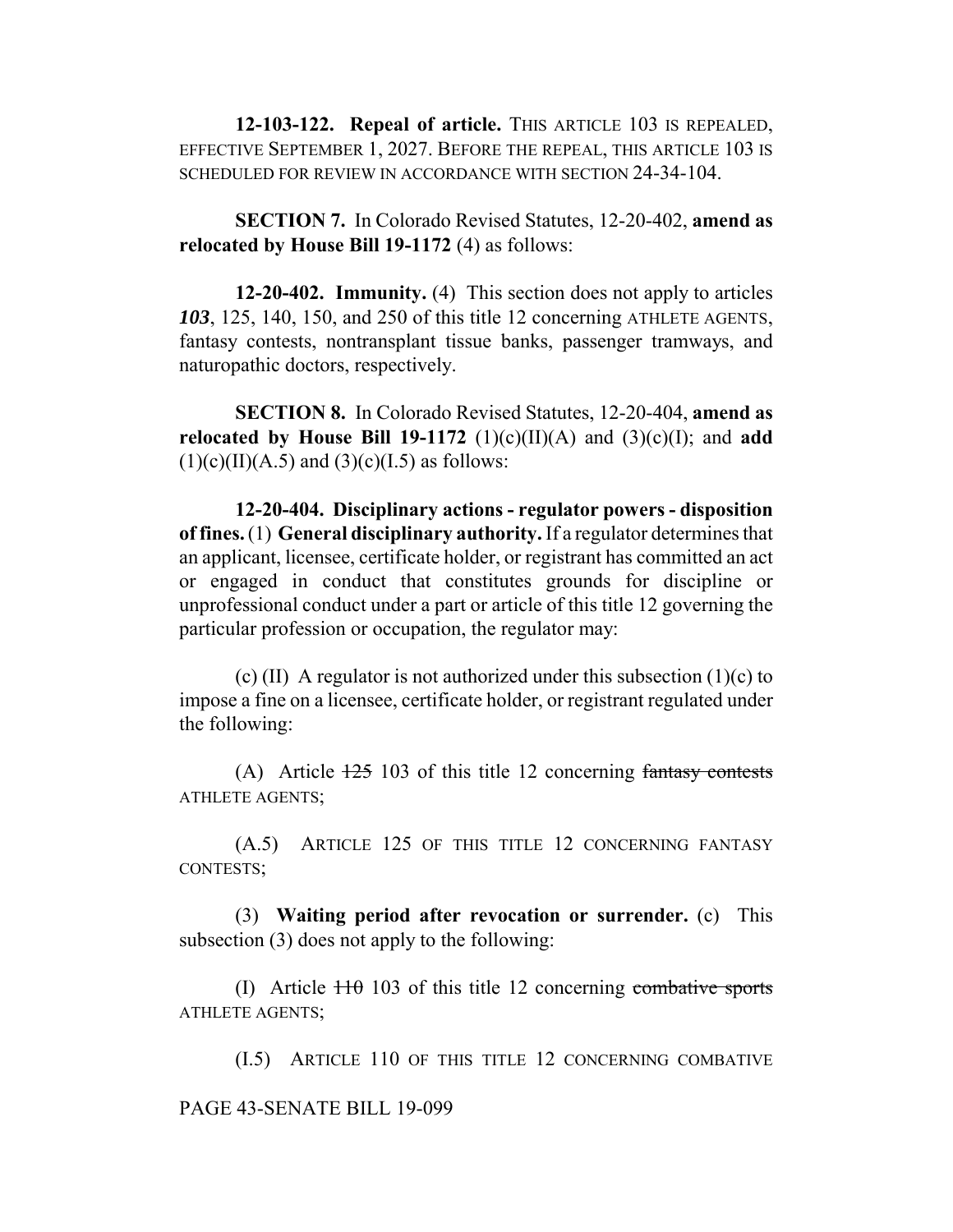SPORTS;

**SECTION 9.** In Colorado Revised Statutes, 12-20-405, **amend as relocated by House Bill 19-1172** (6) as follows:

**12-20-405. Cease-and-desist orders.** (6) This section does not apply to articles *103,* 125, 140, and 150 of this title 12 concerning ATHLETE AGENTS, fantasy contests, nontransplant tissue banks, and passenger tramways, respectively.

**SECTION 10.** In Colorado Revised Statutes, 12-20-406, **add as relocated by House Bill 19-1172**  $(3)(a.5)$  as follows:

**12-20-406. Injunctive relief.** (3) This section does not apply to the following:

(a.5) ARTICLE 103 OF THIS TITLE 12 CONCERNING ATHLETE AGENTS;

**SECTION 11.** In Colorado Revised Statutes, 12-20-407, **add as relocated by House Bill 19-1172**  $(1)(a)(I.5)$  as follows:

**12-20-407. Unauthorized practice of profession or occupation penalties - exclusions.** (1) (a) A person commits a class 2 misdemeanor and shall be punished as provided in section 18-1.3-501 for the first offense, and, for the second or any subsequent offense, commits a class 6 felony and shall be punished as provided in section 18-1.3-401, if the person:

(I.5) VIOLATES SECTION 12-103-115 CONCERNING PROHIBITED CONDUCT BY ATHLETE AGENTS;

**SECTION 12.** In Colorado Revised Statutes, 12-20-408, **amend as relocated by House Bill 19-1172** (2)(a); and **add** (2)(a.5) as follows:

**12-20-408. Judicial review.** (2) A district court of competent jurisdiction has initial jurisdiction to review all final actions and orders of a regulator that are subject to judicial review and shall conduct the judicial review proceedings in accordance with section 24-4-106 (3) for the following:

(a) Article  $\frac{125}{103}$  of this title 12 concerning fantasy contests

PAGE 44-SENATE BILL 19-099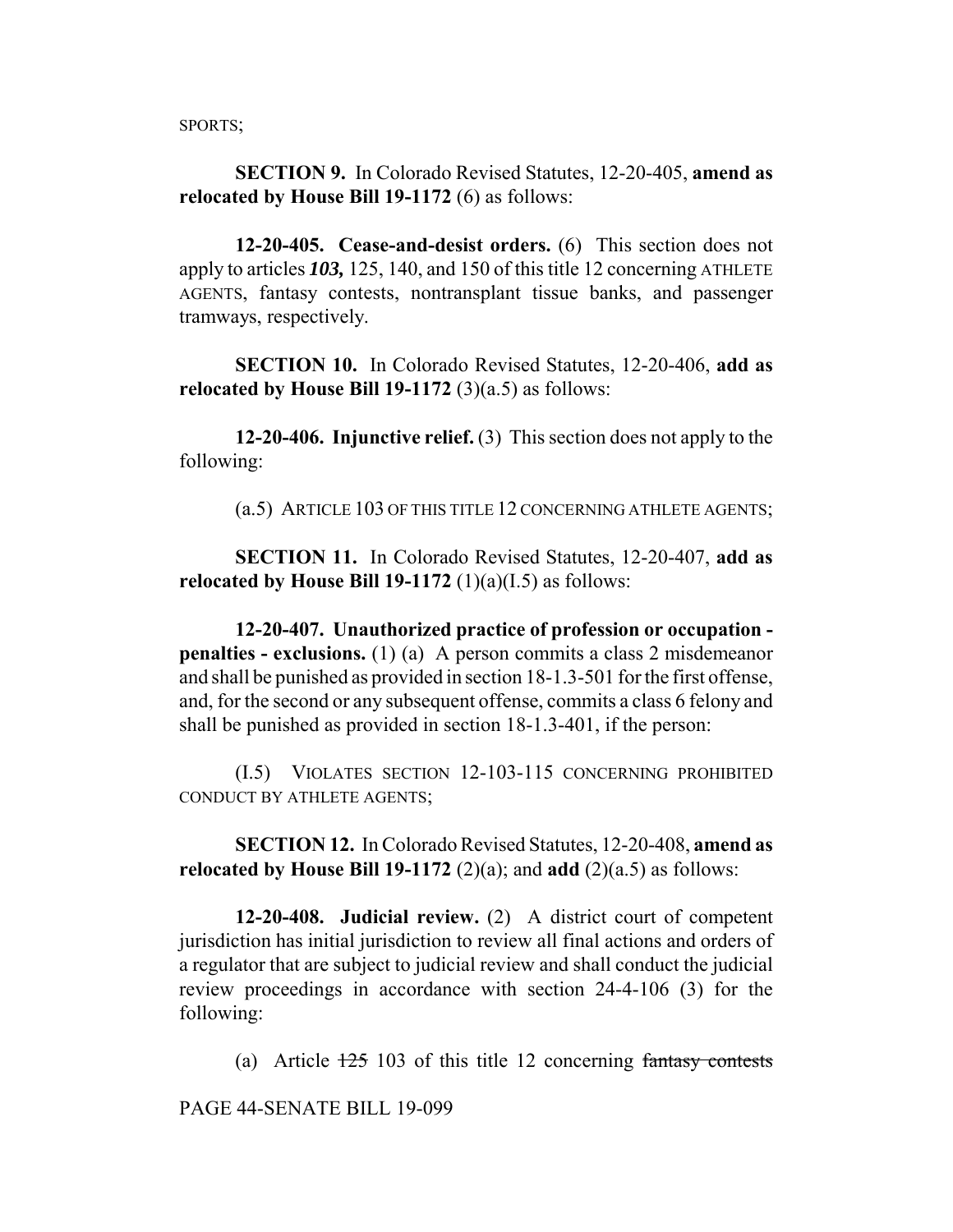(a.5) ARTICLE 125 OF THIS TITLE 12 CONCERNING FANTASY CONTESTS;

**SECTION 13. Appropriation.** (1) For the 2019-20 state fiscal year, \$42,056 is appropriated to the department of regulatory agencies for use by the division of professions and occupations. This appropriation is from the division of professions and occupations cash fund created in section 24-34-105 (2)(b)(I), C.R.S. To implement this act, the division may use this appropriation as follows:

(a) \$36,783 for personal services, which amount is based on an assumption that the division will require an additional 0.6 FTE; and

(b) \$5,273 for operating expenses.

**SECTION 14. Act subject to petition - effective date applicability.** (1) Except as otherwise provided in subsection (2) of this section, this act takes effect at 12:01 a.m. on the day following the expiration of the ninety-day period after final adjournment of the general assembly (August 2, 2019, if adjournment sine die is on May 3, 2019); except that, if a referendum petition is filed pursuant to section 1 (3) of article V of the state constitution against this act or an item, section, or part of this act within such period, then the act, item, section, or part will not take effect unless approved by the people at the general election to be held in November 2020 and, in such case, will take effect on the date of the official declaration of the vote thereon by the governor.

(2) Sections 6 through 12 of this act take effect only if House Bill 19-1172 becomes law, in which case sections 6 through 12 take effect October 1, 2019.